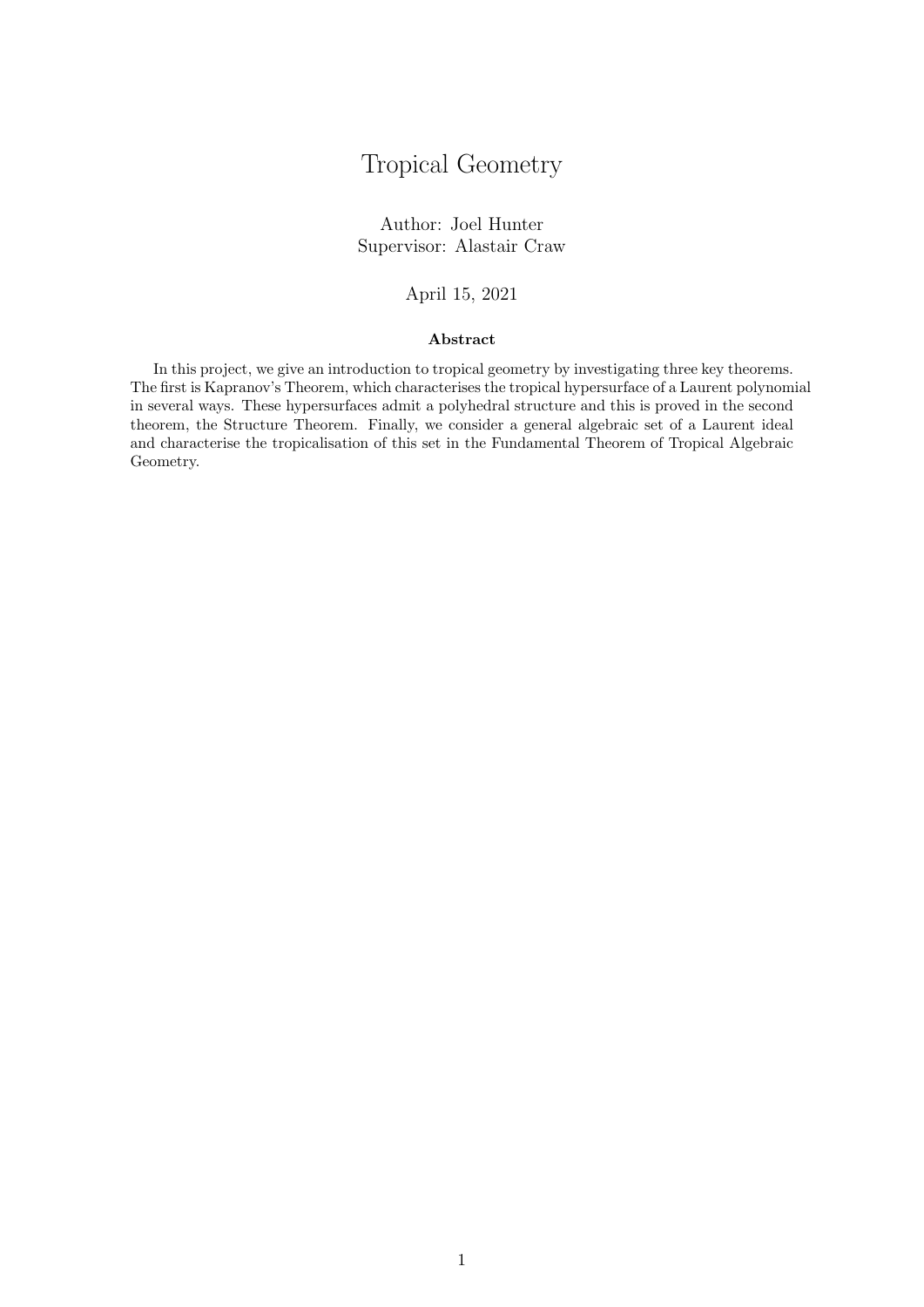# Contents

|    | <b>Introduction</b>                          | 3  |
|----|----------------------------------------------|----|
|    | <b>Tropical Seeds</b>                        | 5  |
|    | Tropical Semiring                            | 5  |
|    | Tropical Hypersurfaces                       |    |
|    | Tropicalisation of polynomials<br>2.3        | 9  |
| 13 | <b>Kapranov's Theorem</b>                    | 12 |
|    | Initial Forms                                | 12 |
|    | Kapranov's Theorem                           | 15 |
|    | The Structure Theorem                        | 19 |
|    | Polyhedral Geometry $\ldots$ .               | 19 |
|    | The Structure Theorem<br>4.2                 | 25 |
| 15 | The Fundamental Theorem of Tropical Geometry | 28 |
|    | Gröbner Theory<br>5.1                        | 28 |
|    | Theorem<br>The Fundamental                   | 33 |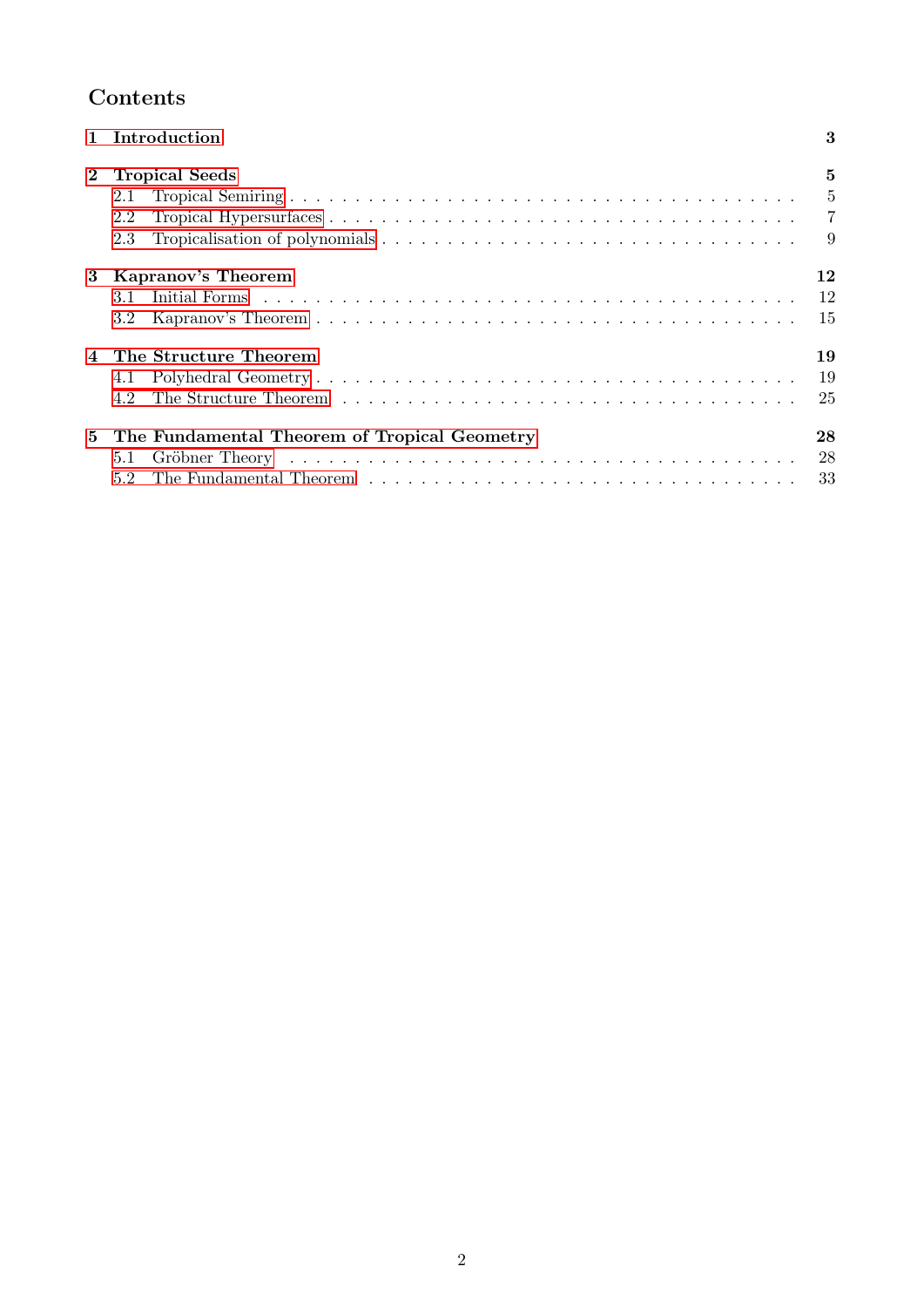### 1 Introduction

At its core, *tropical geometry* is the study of polynomials over the *tropical semiring*. This is  $\mathbb{R} \cup$  $\{\infty\}$ , where the usual addition has been replaced by minimisation, and the usual multiplication has been replaced by addition. This means polynomials in the tropical semiring are piecewise-linear functions. Since systems of piecewise-linear functions are generally easier to work with than systems of polynomials, tropical geometry is becoming a popular field of interest amongst algebraic geometers. As such, some describe tropical geometry as a "piecewise-linear shadow" of classical algebraic geometry [MR18]. However, we study these piecewise-linear objects using techniques from *polyhedral geometry*, and so these objects have a polyhedral structure. So tropical geometry can be thought of as "a marriage between algebraic and polyhedral geometry" [MS15].

For example, consider the polynomial

$$
f = 2x^2 + xy + 2y^2 + x + y + 1 \in \mathbb{Q}[x, y].
$$

In classical algebraic geometry, we would find the affine hypersurface of  $f$ . To turn this hypersurface into something "tropical", we would then apply a *valuation* to each of the points in the hypersurface. This is a function of the form

$$
\mathrm{val}: K \longrightarrow \mathbb{R} \cup \{\infty\},
$$

where K is a field (so  $K = \mathbb{Q}$  in this case). However, this would require finding a closed form for the points in the hypersurface, which isn't always available. Instead, we can *tropicalise* the polynomial to obtain a piecewise-linear function. Denote this by  $\text{trop}(f)$ . We can then look for points where  $\text{trop}(f)$ fails to be linear. Plotting these points in  $\mathbb{R}^2$ , we obtain an object called the *tropical hypersurface*.  $V_{\text{trop}}(\text{trop}(f))$ , as shown in Figure 1.



Figure 1: A tropical hypersurface in  $\mathbb{R}^2$ .

This tropical hypersurface is not just a pretty curve. It is a *polyhedral complex* which subdivides  $\mathbb{R}^2$ . This is proved in the *Structure Theorem* (Theorem 4.17). The regions it creates represents the parts of  $\mathbb{R}^2$  where trop(*f*) is linear. If we were to have used our initial approach of finding valuations of points in the hypersurface, then we would obtain the same curve as in Figure  $\boxed{1}$ . The fact that these two methods produce the same hypersurface is the content of *Kapranov's Theorem* (Theorem 3.11), first published in [EKL06].

As in classical algebraic geometry, we can extend our study from one polynomial to ideals in the polynomial ring, and so from hypersurfaces to algebraic sets. If  $X = V(I)$  is an algebraic set, then the corresponding *tropical algebraic set* is given by

$$
\operatorname{trop}(X) = \bigcap_{f \in I} \mathbb{V}_{\operatorname{trop}}(\operatorname{trop}(f)).
$$

Unfortunately, it is not sufficient to take this intersection over the generators of  $I$ . However, just like in the hypersurface case, there is another way to compute trop $(X)$ . We can find the points where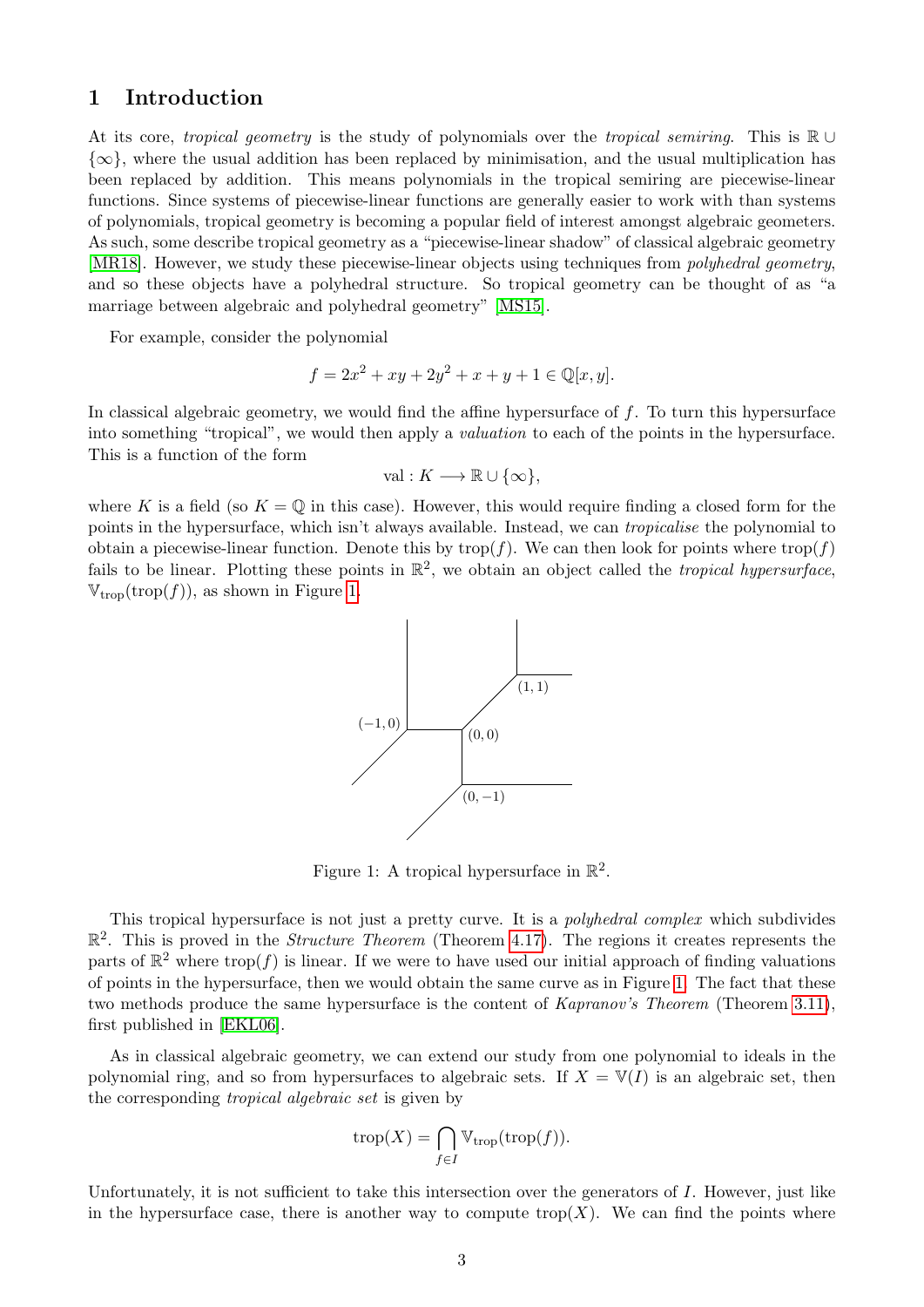the *initial ideal* of *I* is not a monomial (a polynomial with one term). This then forms a polyhedral complex. Another way to consider trop(X) is the closure in the Euclidean topology on  $\mathbb{R}^n$  of the valuation of all points in *X*. This construction is preferred when studying the theory behind tropical algebraic sets, whereas the polyhedral construction is preferred when computing trop $(X)$   $\overline{\text{Stu20}}$ . The fact that we can view the tropical algebraic set from a polyhedral and an algebraic perspective is due to the *Fundamental Theorem of Tropical Algebraic Geometry* (Theorem 5.19).

This project is a largely self-contained introduction to the study of tropical geometry. It is mainly adapted from *Introduction to Tropical Geometry* by Maclagan-Sturmfels [MS15], with any other references cited when they are used. The only assumed knowledge is from the MA40188 Algebraic Curves course [Cra19].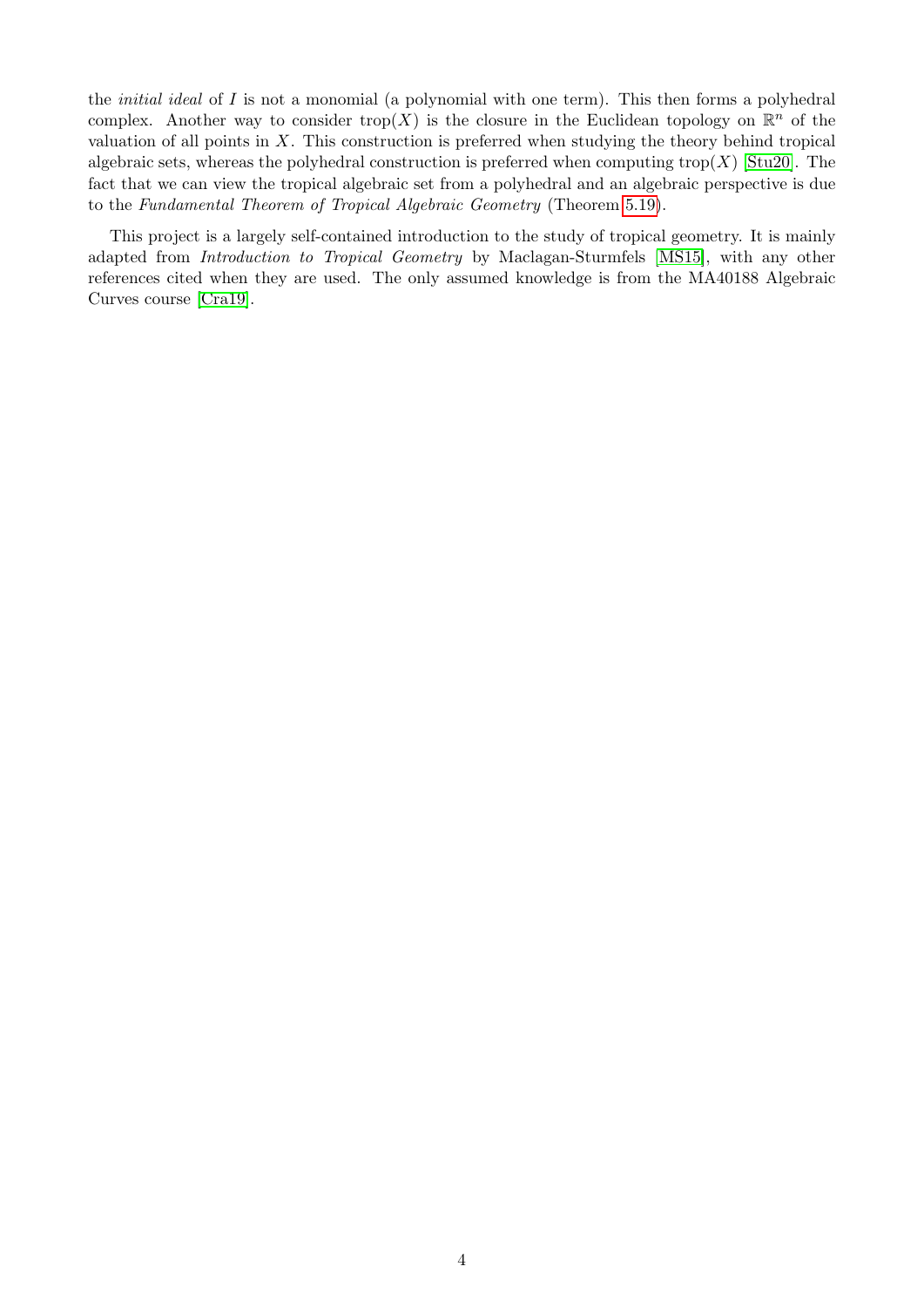### 2 Tropical Seeds

#### 2.1 Tropical Semiring

In this section, we plant the seeds of tropical geometry by defining the tropical semiring and exploring how polynomials behave in this setting.

**Definition 2.1. (Tropical Semiring).** The *tropical semiring* is the semiring  $\overline{\mathbb{R}} := (\mathbb{R} \cup \{\infty\}, \oplus, \odot),$ where

$$
x \oplus y := \min\{x, y\} \quad \text{and} \quad x \odot y := x + y,
$$

for all  $x, y \in \mathbb{R} \cup \{\infty\}$ .

So the usual addition is replaced by minimisation, sometimes called the *tropical sum*, and the usual multiplication is replaced by the usual addition, sometimes called the *tropical product*.

Example 2.2. The tropical sum of 5 and 8 is 5, and their tropical product is 13:

$$
5 \oplus 8 = \min\{5, 8\} = 5
$$
 and  $5 \odot 8 = 5 + 8 = 13$ .

Remark 2.3. The tropical semiring satisfies the usual axioms we'd expect a semiring to uphold, such as additive and multiplicative identities, associativity, distributivity and commutativity (so the tropical semiring is also in fact a commutative semiring). However, it is not a ring since we cannot give a meaningful definition of an additive inverse, or in other words, subtraction doesn't exist in the tropical semiring. For example, we cannot say  $"8$  minus 5" since there is no solution,  $x$ , to the equation

$$
5 \oplus x = 8 \iff \min\{5, x\} = 8.
$$

In classical algebraic geometry, we study the behaviour of spaces defined by systems of multivariate polynomials. To do the same in tropical geometry, we must first define what we mean by a *tropical polynomial*.

**Definition 2.4. (Tropical Polynomial).** Let  $x_1, \ldots, x_n$  be variables in the tropical semiring. A *tropical monomial* is defined to be any product of these variables, possibly including repetitions:

$$
x_1^{i_1} \dots x_n^{i_n} := \underbrace{x_1 \odot \dots \odot x_1}_{i_1 \text{times}} \odot \dots \odot \underbrace{x_n \odot \dots \odot x_n}_{i_n \text{times}},
$$

where  $i_j \in \mathbb{Z}$ , for all  $j \in \{1, ..., n\}$ . A *tropical polynomial* is a finite linear combination of tropical monomials,

$$
p(x_1,\ldots,x_n) = \bigoplus_{i=1}^N (c_i \odot x_1^{i_1} \ldots x_n^{i_n}) \quad ,
$$

where  $N \in \mathbb{N}$ ,  $a_i \in \mathbb{R}$ , and  $i_j \in \mathbb{Z}$ , for all  $i \in \{1, \ldots, N\}$  and all  $j \in \{1, \ldots, n\}$ .

Remarks 2.5. (1) Note that in the definitions of tropical monomials and polynomials, we defined the exponents over the integers; not just the non-negative integers. So in our definition of a tropical monomial, if there exists a  $j \in \{1, \ldots, n\}$  such that  $i_j < 0$ , then

$$
x^{i_j} = \underbrace{-x \odot \cdots \odot -x}_{-i_j \text{times}}.
$$

(2) In classical arithmetic, we can rewrite the general form of a tropical monomial:

$$
x_1^{i_1}\ldots x_n^{i_n}=i_1x_1+\cdots+i_nx_n.
$$

Thus the tropical polynomial can be viewed as the minimum of a finite collection of linear functions:

$$
p(x_1,...,x_n) = \min_{i \in \{1...n\}} \{c_i + i_1x_1 + \dots + i_nx_n\}.
$$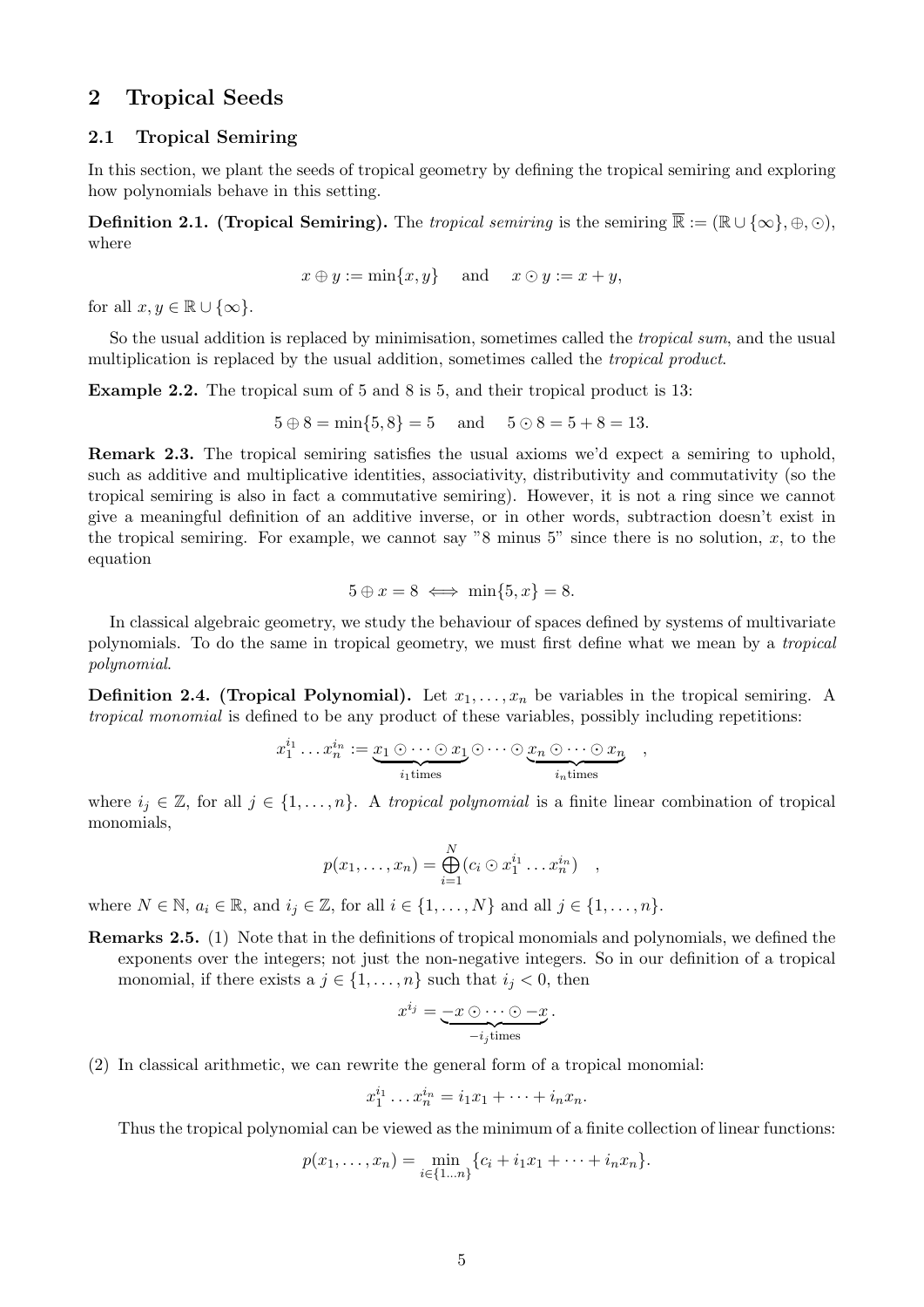So, each tropical monomial and polynomial can be regarded as a piecewise-linear function from  $\mathbb{R}^n$  to  $\mathbb{R}$ . We sometimes refer to this function as a *tropical polynomial function*.

Example 2.6. Consider the following cubic polynomial in one variable:

$$
f(x) = 1 \odot x^3 \oplus 2 \odot x^2 \oplus 4 \odot x \oplus 7.
$$

By Remark  $\left[2.5(2)\right]$ , we can regard this as the following piecewise-linear function:

$$
f(x) = \min\{3x + 1, 2x + 2, x + 4, 7\}.
$$

We can visualise  $f(x)$  graphically. Drawing the lines  $y = 3x + 1$ ,  $y = 2x + 2$ ,  $y = x + 4$  and  $y = 7$  in the  $(x, y)$  plane, (Figure  $\boxed{2}$ ), we see that the value of  $f(x)$  is given by the smallest *y* value attained by one of the four lines at that value of x. So  $f(x)$  is the lower envelope of the four lines, indicated by the bold line.

Note that there are 3 points on  $y = f(x)$  where the function fails to be linear;  $x = 1, 2, 3$ . These points are called the *roots* of  $f(x)$ .

We can extend this to the general cubic polynomial,

$$
p(x) = a \odot x^3 \oplus b \odot x^2 \oplus c \odot x \oplus d,
$$

so in classical arithmetic,

$$
p(x) = \min\{3x + a, 2x + b, x + c, d\}.
$$

Once again, we can sketch this function (Figure  $\overline{3}$ ) and, by examining different cases, obtain the tropical cubic formula:

$$
\begin{cases}\n\begin{aligned}\n\begin{cases}\n b-a, & c-b, & d-c, \\
 b-a, & \frac{d-b}{2}, \\
 \frac{c-a}{2}, & \text{if } 2b \le a+c, & d \le 2c-b,\n\end{cases} \\
\frac{c-a}{2}, & d-c, & \text{if } 2b \ge a+c, & d \ge 2c-b,\n\end{aligned}\n\end{cases}
$$
\n
$$
\begin{cases}\n\text{If } 2b \le a+c, & d \ge 2c-b, \\
\frac{d-a}{3}, & \text{if } 2b \ge a+c, & d \le 2c-b.\n\end{cases}
$$



Figure 2: The graph of  $y = f(x)$ .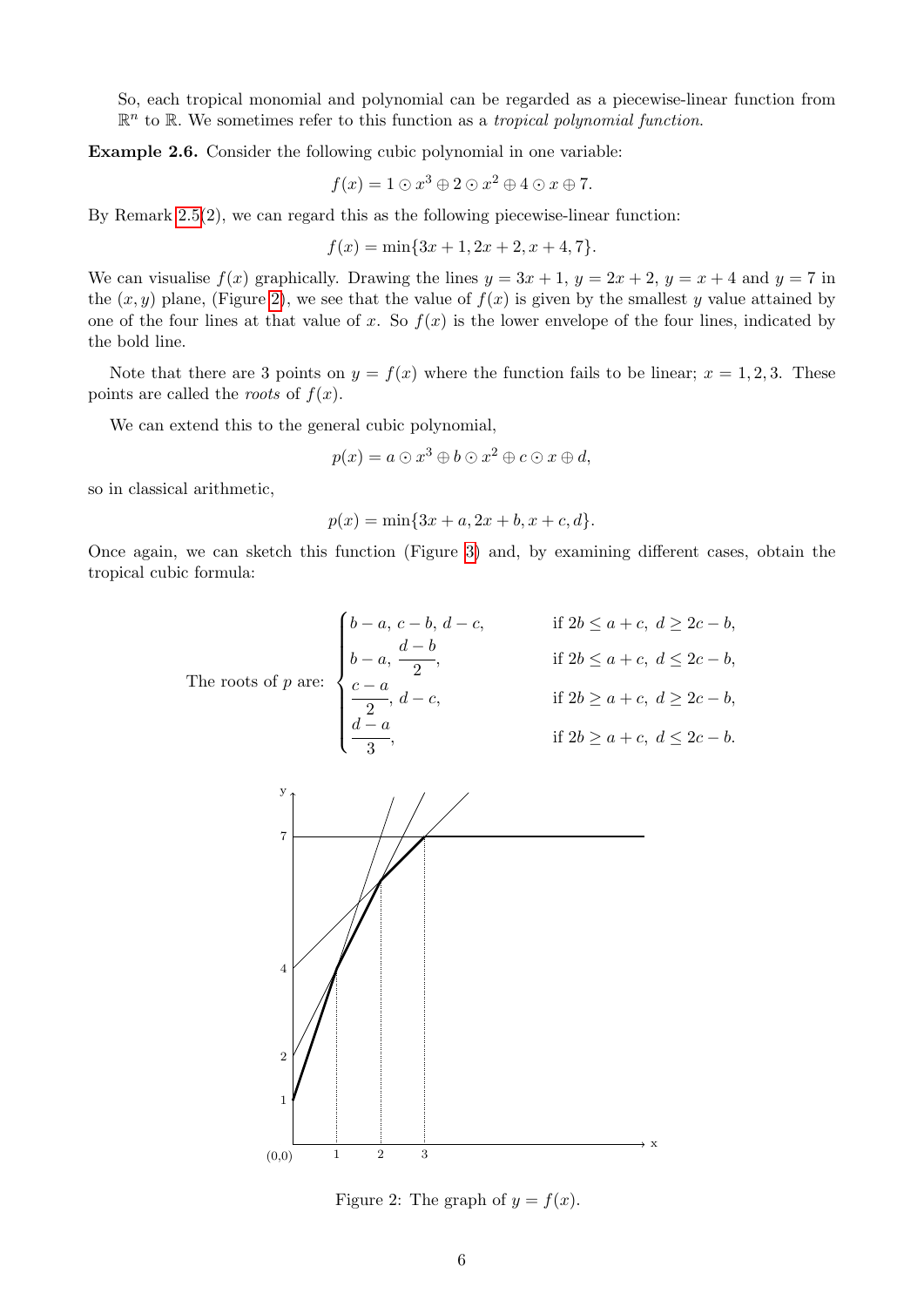

Figure 3: The graph of a  $y = p(x)$ , a general cubic polynomial

In our earlier example, we had  $a = 1, b = 2, c = 4$  and  $d = 7$ , which corresponds to the first case, giving us the three roots we obtained from Figure  $\boxed{2}$ .

As well as the quadratic formula, this can be extended to obtain a tropical quartic and quintic formula.

#### 2.2 Tropical Hypersurfaces

We extend our discussion on roots in the univariate case to hypersurfaces in the multivariate case. Recall that in classical algebraic geometry, a hypersurface is the set of points which vanish on a given polynomial. We must tweak this definition in order for it to make sense in the context of the tropical semiring.

**Definition 2.7. (Tropical Hypersurface).** Let  $p : \mathbb{R}^n \longrightarrow \mathbb{R}$  be a tropical polynomial function. The *tropical hypersurface*,  $V_{\text{trop}}(p)$ , of *p* is defined as

 $\mathbb{V}_{\text{trop}}(p) := \{ \mathbf{w} \in \mathbb{R}^n \mid \text{the minimum in } p(\mathbf{w}) \text{ is achieved at least twice} \}.$ 

Equivalently,  $w \in V_{\text{trop}}(p)$  if and only if *p* is not linear at *w*.

Example 2.8. Revisiting our examples from the previous section, we have

$$
\mathbb{V}_{\text{trop}}(f) = \{1, 2, 3\}.
$$

For the general cubic polynomial, if  $2b \ge a + c$  and  $d \ge 2c - b$ , then

$$
\mathbb{V}_{\text{trop}}(p) = \left\{ \frac{c-a}{2}, \, d-c \right\}.
$$

So, in the univariate case, the elements in the hypersurface are exactly the roots of the polynomial.

We now explore how we can construct these tropical hypersurfaces. Specifically, we'll consider a tropical polynomial in two variables, of the form

$$
p(x, y) = \bigoplus_{(i,j)\in\mathbb{Z}^2} c_{ij} \odot x^i \odot y^j,
$$

where  $c_{ij} \in \overline{\mathbb{R}}$  for all  $(i, j) \in \mathbb{Z}^2$ . In this case,  $\mathbb{V}_{\text{trop}}(p)$  is sometimes referred to as a *plane tropical curve*. The method used in the following example is adapted from **[BS14, § 2.1**].

Example 2.9. Consider the tropical polynomial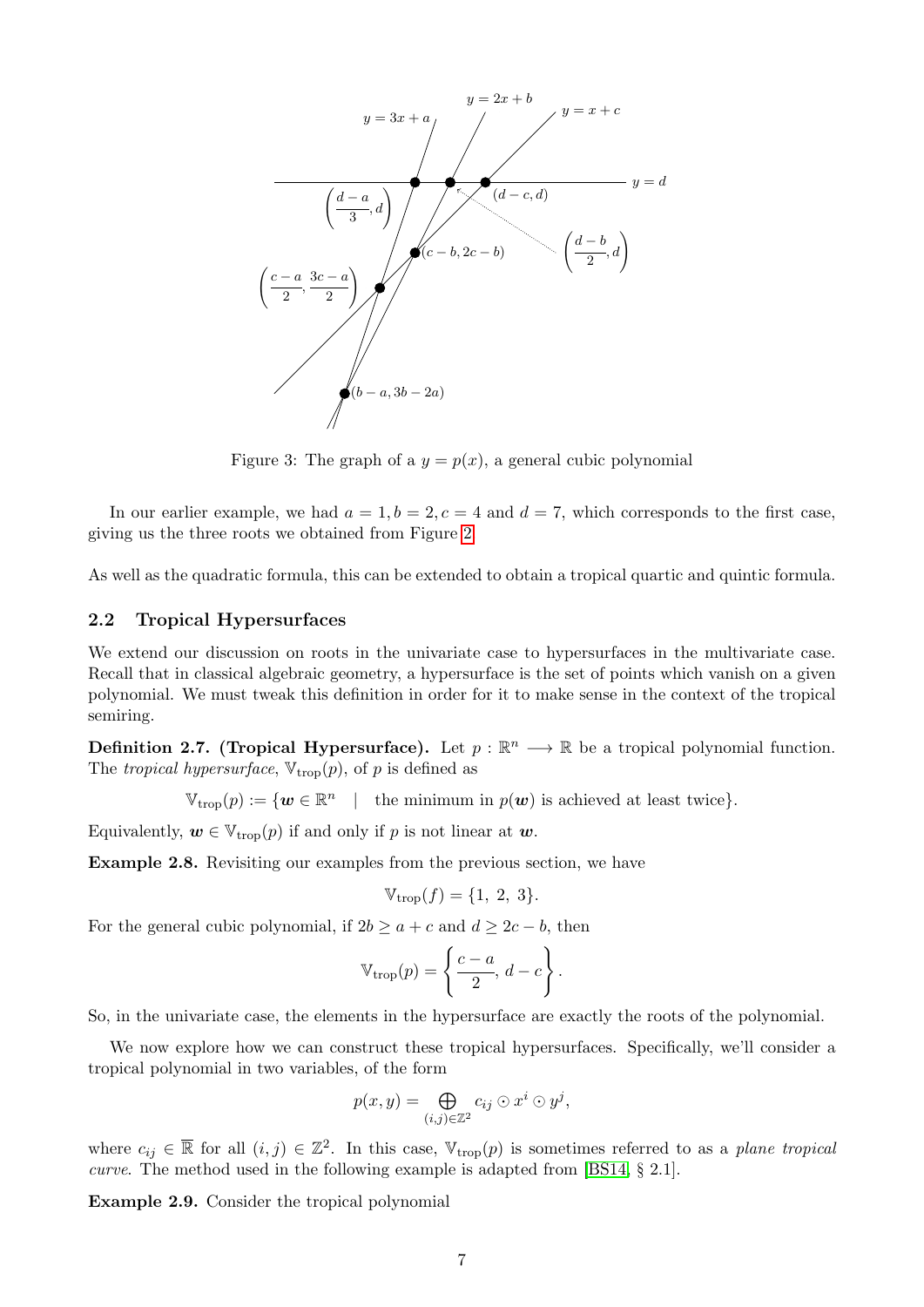$$
f(x,y) = 1 \odot x^2 \oplus 0 \odot xy \oplus 1 \odot y^2 \oplus 0 \odot x \oplus 0 \odot y \oplus 2.
$$

So the corresponding tropical polynomial function is given by

$$
f(x,y) = \min_{(x,y)\in\mathbb{R}^2} \{2x+1, \ x+y, \ 2y+1, \ x, \ y, \ 2\}.
$$

We look for points in  $\mathbb{R}^2$  where the minimum in  $f(x, y)$  is achieved at least twice. These points form the tropical hypersurface,  $V_{\text{trop}}(f)$ . Looking at the six expressions, we see that  $(0,0)$  achieves a minimum of 0 three times; in *x*, *y*, and  $x + y$ . So  $(0,0) \in V_{\text{trop}}(f)$ . We now look for points which achieve the minimum in two of the three expressions, and thus *may* lie in the hypersurface. We can get three sets of points by setting two expressions equal to each other and less than or equal to the third. For example, we consider the set

$$
\{x = y \le x + y\} = \{(\lambda, \lambda) \mid \lambda \ge 0\}.
$$

So we have found a half-ray of points which *may* lie in the hypersurface. The other two half-rays emanating from (0*,* 0) are given by

$$
\{x + y = x \le y\} = \{(\lambda, 0) \mid \lambda \le 0\} \quad \text{and} \quad \{x + y = y \le x\} = \{(0, \lambda) \mid \lambda \le 0\}.
$$

Figure  $4$  shows what this looks like in  $\mathbb{R}^2$ . This is an example of a *tropical line*.

We can repeat this method for the other points which achieve the minimum three times in  $f(x, y)$ :  $(2, 2)$  in *x, y* and 2,  $(-1, 0)$  in  $2x + 1$ ,  $x + y$  and *x*, and  $(0, -1)$  in  $2y + 1$ ,  $x + y$  and *y*. So we obtain the following half-rays:

$$
\{(\lambda, \lambda) \mid \lambda \le 2\}, \{ (2, \lambda) \mid \lambda \ge 2 \}, \{ (\lambda, 2) \mid \lambda \ge 2 \};
$$
  

$$
\{ (\lambda, 0) \mid \lambda \ge -1 \}, \{ (-1, \lambda) \mid \lambda \ge 0 \}, \{ (\lambda, \lambda + 1) \mid \lambda \le -1 \};
$$
  

$$
\{ (0, \lambda) \mid \lambda \ge -1 \}, \{ (\lambda, -1) \mid \lambda \ge 0 \}, \{ (\lambda + 1, \lambda) \mid \lambda \le -1 \}.
$$

Note that some of these half-rays restrict on each other. For example, we found the two half-rays,  $\{(\lambda, \lambda) \mid \lambda \geq 0\}$  and  $\{(\lambda, \lambda) \mid \lambda \leq 2\}$ . So only the intersection of these two half-rays lie in the hypersurface, i.e.  $\{(\lambda, \lambda) \mid 0 \leq \lambda \leq 2\} \in V_{\text{trop}}(f)$ . We repeat this for other pairs of half-rays to obtain a full description of  $\mathbb{V}_{\text{trop}}(f)$ , which is made up of six half-rays and the three lines,  $\{(\lambda, \lambda) | 0 \leq \lambda \leq 2\}$ ,  $\{(0, \lambda) \mid -1 \leq \lambda \leq 0\}$ , and  $\{(\lambda, 0) \mid -1 \leq \lambda \leq 0\}$ . This can be seen in Figure 5.

Tropical hypersurfaces exhibit a very important structure which we explore more thoroughly in Section 4.



Figure 4: A tropical line in R2*.*

Figure 5: A plane tropical curve in  $\mathbb{R}^2$ .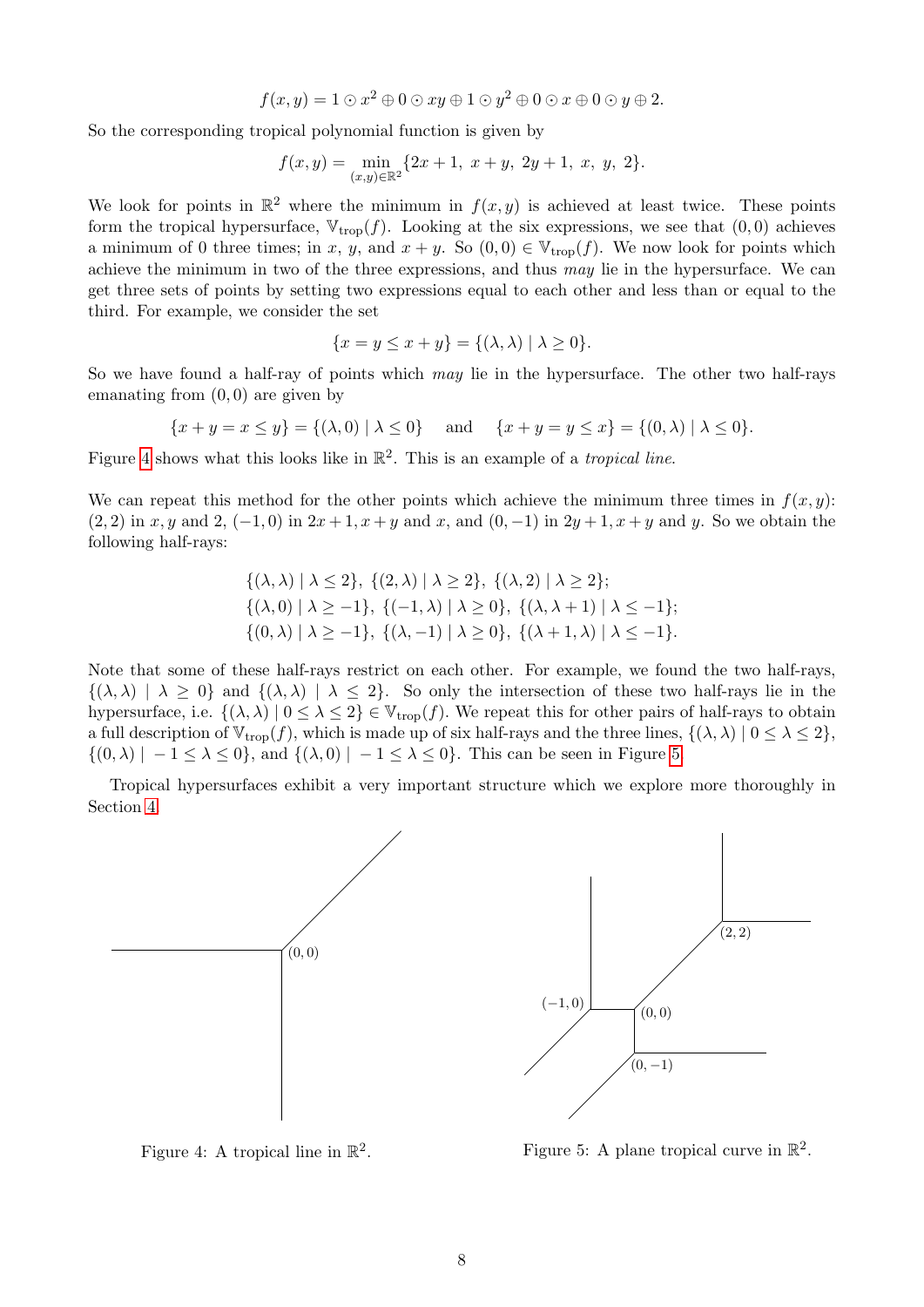#### 2.3 Tropicalisation of polynomials

In the previous sections, we considered a tropical polynomial and looked at it's behaviour when viewed as a function from  $\mathbb{R}^n$  to  $\mathbb{R}$ . In this section, we instead consider a (Laurent) polynomial in a (Laurent) polynomial ring over a field *K* and *tropicalise* it into a tropical polynomial. This requires equipping *K* with a function known as a *valuation*.

**Definition 2.10. (Valuation).** Let *K* be a field. A *valuation on K* is a function val :  $K \longrightarrow \mathbb{R} \cup \{\infty\}$ such that the following three properties hold:

- (1) val $(a) = \infty$  if and only if  $a = 0$ ;
- $(2)$  val $(ab) = val(a) + val(b)$ ; and
- $(3)$  val $(a + b)$  > min $\{val(a), val(b)\},$

for all  $a, b \in K$ . We denote the image of val by  $\Gamma_{\text{val}}$ , called the *value group* of  $(K, \text{val})$ . In this case, *K* is called a *valued field*.

- **Remarks 2.11.** (1) By property (1), we often regard a valuation of *K* as a function val :  $K^{\times} \longrightarrow \mathbb{R}$ , where  $K^{\times}$  is the set of units of K.
- (2)  $\Gamma_{\text{val}}$  is an additive subgroup of R.
- (3) Let  $R := \{c \in K \mid val(c) \geq 0\}$  be the set of all elements in K with non-negative valuations. Then *R* is a ring, called the *valuation ring*, and has a unique maximal ideal:

$$
m_K := \{c \in K \mid \operatorname{val}(c) > 0\}.
$$

Then the quotient ring,  $\Bbbk := R/m_K$ , is a field called the *residue field* of  $(K, val)$ .

**Examples 2.12.** (1) Every field has a trivial valuation, where  $val(c) = 0$  for all  $c \in K$ .

(2) Let  $K = \mathbb{Q}, q \in \mathbb{Q}$ , and  $p \in \mathbb{N}$  which is prime. Then we can uniquely write q in the form

$$
q = p^k \frac{a}{b},
$$

where *a*, *b*,  $k \in \mathbb{Z}$ , such that *p* does not divide either *a* or *b*. Then we define the *p*-adic valuation,  $val_p: \mathbb{Q} \longrightarrow \mathbb{R}$ , as

$$
\text{val}_p(q) = k.
$$

For example, when  $p = 2$ , we have

$$
\text{val}_2\left(\frac{8}{9}\right) = 3, \text{ since } \frac{8}{9} = 2^3 \cdot \frac{1}{9} \text{ and } 2 \text{ doesn't divide either 1 or 9, and}
$$

$$
\text{val}_2\left(-\frac{5}{11}\right) = 0, \text{ since } -\frac{5}{11} = 2^0 \cdot -\frac{5}{11} \text{ and } 2 \text{ doesn't divide either } -5 \text{ or } 11.
$$

Note that  $\text{val}_p(q) \ge 0$  if and only if  $q = \frac{a}{b}$ , where *p* doesn't divide *b*. So,

$$
R = \left\{ \frac{a}{b} \in \mathbb{Q} \mid a, \ b \in \mathbb{Z}, \ p \nmid b \right\} \quad \text{and} \quad m_K = \left\{ \frac{a}{b} \in \mathbb{Q} \mid a, \ b \in \mathbb{Z}, \ p \nmid b, \ p \mid a \right\}
$$

Thus, the residue field is the finite field with *p* elements, i.e.  $\mathbb{k} = \mathbb{Z}/p\mathbb{Z}$ .

(3) Let  $K = \mathbb{C}\{\{t\}\}\$ be the field of Puiseux series with coefficients in  $\mathbb{C}$ . In this field, elements are of the form

$$
c(t) = c_1 t^{a_1} + c_2 t^{a_2} + c_3 t^{a_3} + \dots,
$$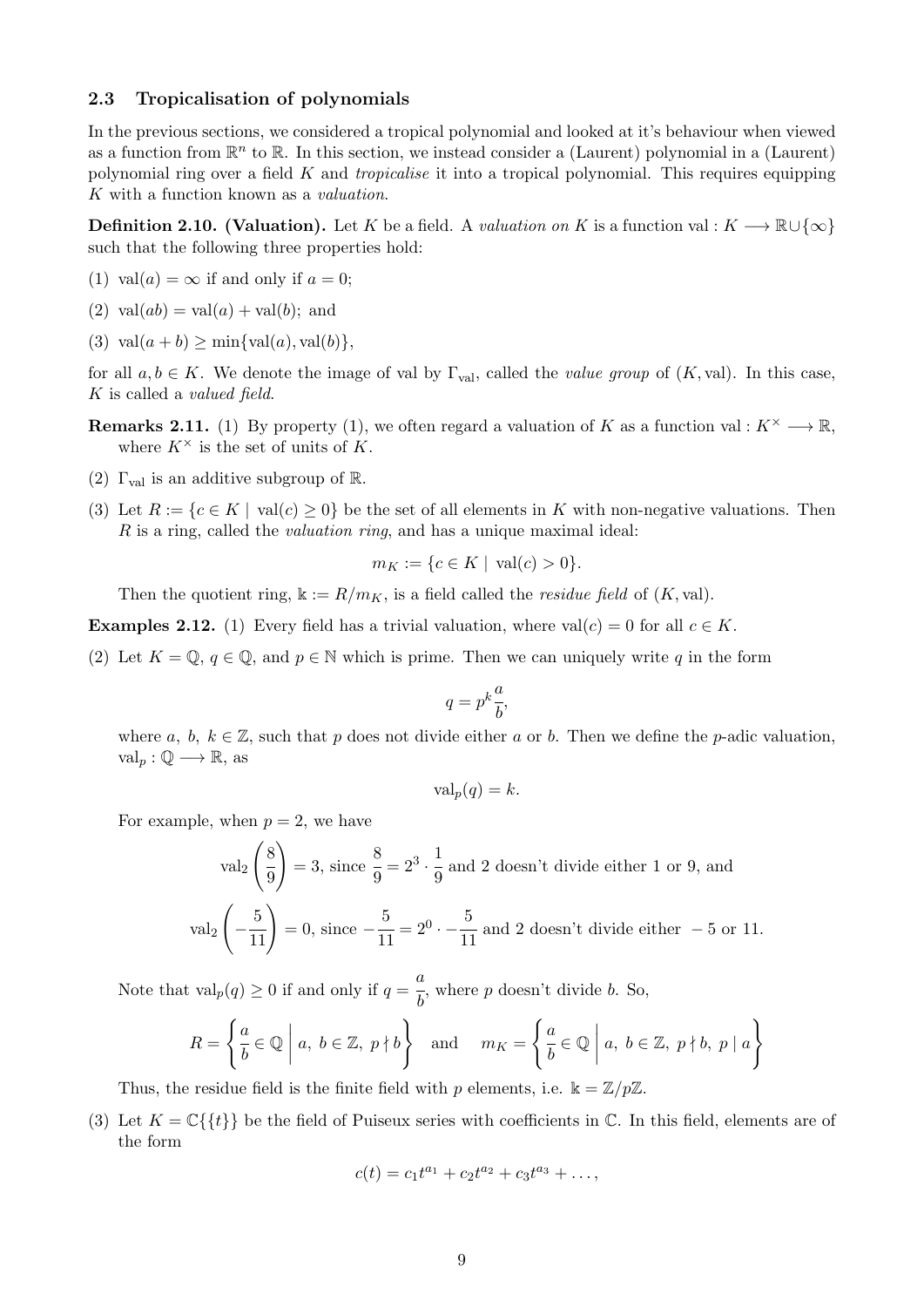where  $c_i \in \mathbb{C}$  for all *i*, and each  $a_i$  is a rational number with common denominator, with  $a_1$  $a_2 < a_3 < \ldots$  Then the natural valuation val :  $\mathbb{C}\{\{t\}\}\times \longrightarrow \mathbb{R}$  is defined by val $(c(t)) = a_1$ . For example,

$$
c(t) = 3t^2 + \frac{5}{4}t^3 + t^5 \Rightarrow \text{val}(c(t)) = 2.
$$

Since each exponent,  $a_i$ , in an element is a rational number, we have that  $\Gamma_{\text{val}} = \mathbb{Q}$ . Note that  $\mathbb{C}\{\{t\}\}\$ is algebraically closed; see **MS15**, Theorem 2.1.5 for a proof.

We now prove some useful results about valuations.

Lemma 2.13. *Let* (*K,* val) *be a valued field. Then,*

- $(i)$  val $(1) = 0$ ;
- $(iii)$  val $(a)$  = val $(-a)$ ;
- $(iii)$  val $(\frac{a}{b})$  = val $(a)$  val $(b)$ *;*

 $(iv)$  *if* val(*a*)  $\neq$  val(*b*)*, then* val(*a* + *b*) = min{val(*a*)*,* val(*b*)}

*for all*  $a, b \in K$ *.* 

*Proof.* For (*i*), let  $a = b = 1$ . Then by property (2) in Definition 2.10, we have val(1) = val(1)+ val(1). So val $(1) = 0$ .

For (*ii*), let  $a = b = -1$ . Then once again by property (2), we have val(1) = val(-1) + val(-1). So  $0 = 2 \text{ val}(-1)$  which implies val $(-1) = 0$ . Now, if we set  $b = -1$  and  $a \in K$  and arbitrary element in property (2), then we get val $(-a) = \text{val}(-1) + \text{val}(a)$ , and thus val $(-a) = \text{val}(a)$ .

For (*iii*), note that property (2) implies  $val(a) + val(\frac{1}{a}) = val(\frac{a}{a}) = val(1) = 0$ . So  $val(\frac{1}{a}) = -val(a)$ . Thus, by property (2) again,  $\text{val}(\frac{a}{b}) = \text{val}(a) + \text{val}(\frac{1}{b}) = \text{val}(a) - \text{val}(b)$ .

For  $(iv)$ , suppose, without loss of generality,  $val(b) > val(a)$ . We show that  $val(a) = val(a + b)$ . By property (3), val(*a*)  $\geq \min\{\text{val}(a+b), \text{val}(-b)\} = \min\{\text{val}(a+b), \text{val}(b)\}$ . So, by assumption,  $val(a) \ge val(a + b)$ . We also have  $val(a + b) \ge min\{val(a), val(b)\} = val(a)$ . Therefore, we must have  $val(a) = val(a + b)$ .  $val(a) = val(a + b).$ 

We are now in a position to define the *tropicalisation* of a polynomial. Recall that in Remarks  $2.5(1)$  we allowed negative exponents in the definition of a tropical polynomial. Thus we allow negative exponents for the polynomials we wish to tropicalise. In particular, we work over the Laurent polynomial ring in *n* variables,  $K[x_1^{\pm 1}, \ldots, x_n^{\pm 1}]$ , where the general polynomial is of the form  $f = \sum_{\mathbf{u} \in \mathbb{Z}^n} c_{\mathbf{u}} x^{\mathbf{u}}$ . Here, we use the notation  $x^{\mathbf{u}} := x_1^{u_1} \cdot ... \cdot x_n^{u_n}$  for  $\mathbf{u} = (u_1, ..., u_n)$ .

**Definition 2.14. (Tropicalisation).** Let  $(K, val)$  be a valued field and  $f = \sum$  $u \in \mathbb{Z}^n$  $c_u x^u \in K[x_1^{\pm 1}, \ldots, x_n^{\pm 1}]$ be a Laurent polynomial. The *tropicalisation* of *f* is defined by

$$
\operatorname{trop}(f) := \bigoplus_{\bm{u} \in \mathbb{Z}^n} \operatorname{val}(c_{\bm{u}}) \odot x^{\bm{u}} = \min_{\bm{u} \in \mathbb{Z}^n} \{\operatorname{val}(c_{\bm{u}}) + \bm{x} \cdot \bm{u} \mid \operatorname{val}(c_{\bm{u}}) \neq 0\},
$$

where  $\mathbf{x} = (x_1, \ldots, x_n)$ .

**Example 2.15.** Let  $K = \mathbb{Q}$  be equipped with the 2-adic valuation and consider the polynomial in two variables

$$
f = 8x^2 + xy + 2y^2 + 5x + y + 1.
$$

We tropicalise this polynomial term by term, so consider  $8x^2$ . The 2-adic valuation of 8 is 3 since  $8=2^3$ . The exponent corresponds to  $u=(2, 0)$ . So  $8x^2$  has been "tropicalised" to  $3+2x$ . We repeat this for each term to obtain the tropicalisation of *f*: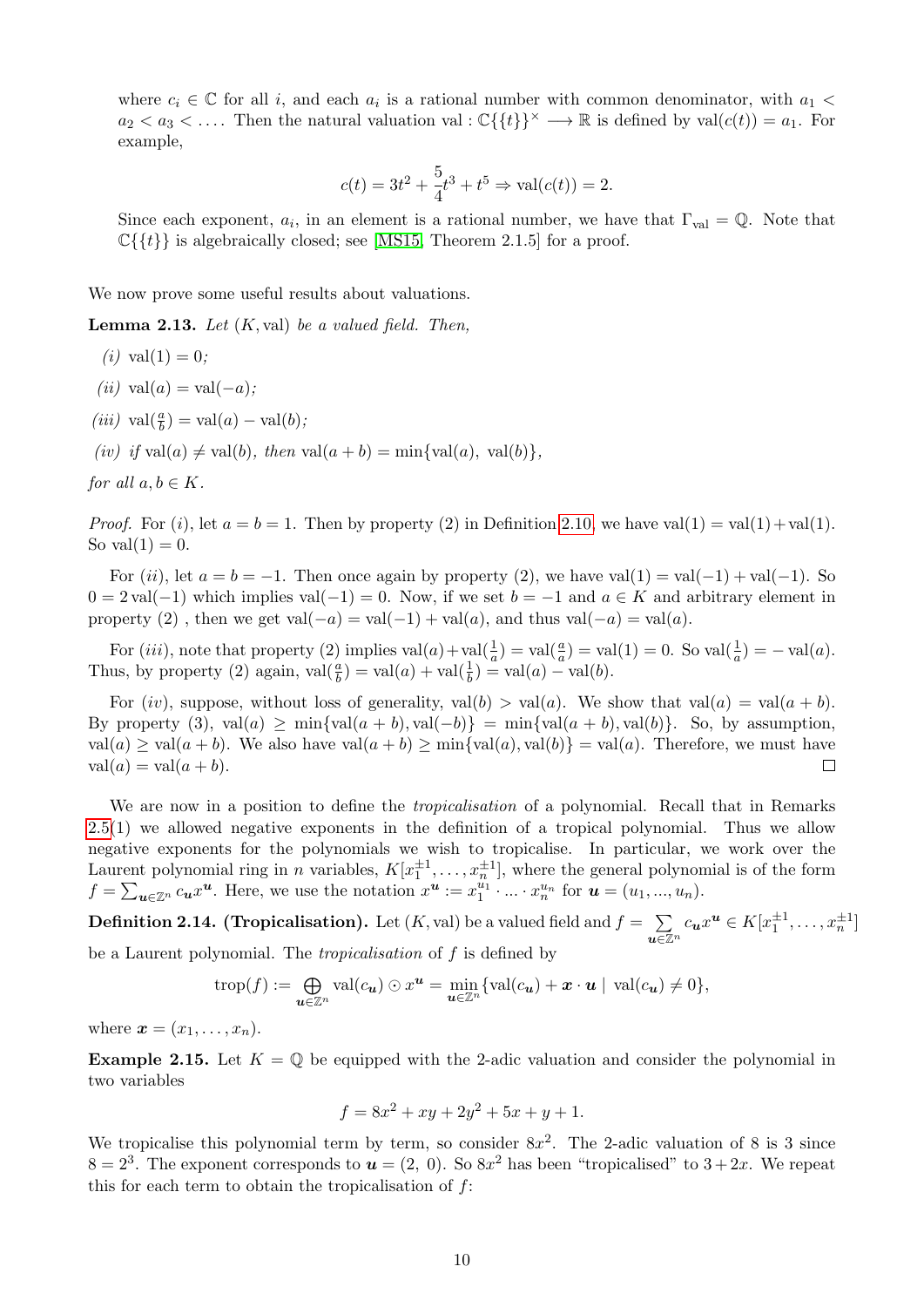$$
trop(f) = \min\{3 + 2x, \ x + y, \ 1 + 2y, \ x, \ y, \ 0\}.
$$

We can now compute the tropical hypersurface,  $\mathbb{V}_{\text{trop}}(\text{trop}(f))$ , by using the same technique as in Example 2.9. Recall this involved finding points which achieved the minimum more than twice in our tropical polynomial and constructing half-rays emanating from these points. However, this example differs slightly as we now have a point,  $(0,0)$ , which achieves the minimum in trop( $f$ ) four times; in  $x + y$ , x, y and 0. So we must adapt our approach slightly. Note that if we set any three of the four expressions equal to each other, we get  $x = y = 0$ . So we find half-rays by setting two expressions equal to each other and then less than or equal to the other two. These are given by

 $\{(\lambda, 0) | \lambda \ge 0\}, \{(\lambda, 0) | \lambda \le 0\}, \{((0, \lambda) | \lambda \ge 0\} \text{ and } \{(0, \lambda) | \lambda \le 0\}.$ 

The other points which achieve the minimum at least twice are  $(0, -1)$  and  $(-3, 0)$ , both 3 times, so our approach is the same as before. Repeating this approach gives us the tropical hypersurface seen in Figure 6.



Figure 6: A tropical curve in  $\mathbb{R}^2$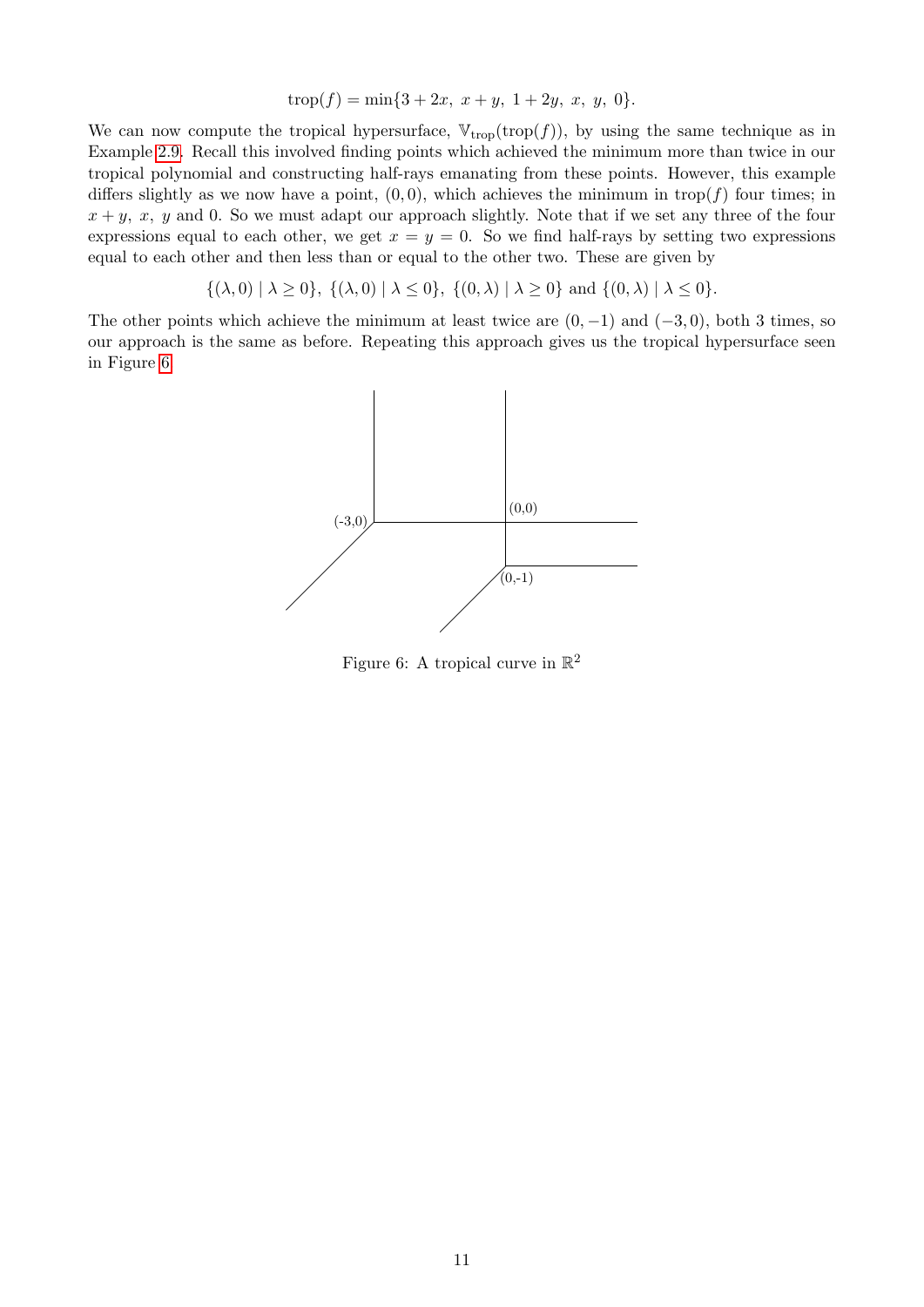## 3 Kapranov's Theorem

In this section, we state and prove Kapranov's Theorem. This theorem gives us a link between hypersurfaces over an algebraic set and tropical hypersurfaces in  $\mathbb{R}^n$ , thus establishing a link between classical algebraic geometry and tropical geometry.

#### 3.1 Initial Forms

Before stating Kapranov's Theorem, we need to state some important definitions and results which later become crucial. We first state the definition of a structure that is important in tropical geometry.

Definition 3.1 (Algebraic torus). Let *K* be an algebraically closed field with non-trivial valuation. The *algebraic torus*,  $T^n$ , is defined by

$$
T^n = \{(a_1, \ldots, a_n) \mid a_i \in K^{\times} \text{ for all } i \in \{1, \ldots, n\}\}.
$$

An *algebraic set in*  $T^n$ ,  $X$ , is of the form

$$
X = \mathbb{V}_t(I) := \{ \mathbf{x} \in T^n \mid f(\mathbf{x}) = 0 \text{ for all } f \in I \},\
$$

for some ideal  $I \subseteq K[x_1^{\pm 1}, \ldots, x_n^{\pm 1}].$ 

**Remarks 3.2.** (1) The algebraic torus is an algebraic set, with coordinate ring  $K[x_1^{\pm 1}, \ldots, x_n^{\pm 1}]$ , the Laurent polynomial ring. Indeed, that  $T<sup>n</sup>$  is an algebraic set can be seen by noting that  $\mathbb{V}_a(I) \cong (K^{\times})^n = T^n$ , where  $I = \langle x_1y_1 - 1, \ldots, x_ny_n - 1 \rangle$  and  $K[x_1, \ldots, x_n, y_1, \ldots, y_n]$  is the coordinate ring of  $\mathbb{A}^{2n}$ . Then the coordinate ring of  $T^n$  is isomorphic to

$$
K[x_1, ..., x_n, y_1, ..., y_n]/I \cong K[x_1^{\pm 1}, ..., x_n^{\pm 1}],
$$

by [Cra19, Proposition 3.3].

(2) Define the quotient ring homomorphism by

$$
q: K[x_1,\ldots,x_n,y_1,\ldots,y_n] \longrightarrow K[x_1^{\pm 1},\ldots,x_n^{\pm 1}]; \quad f \mapsto f + I.
$$

This induces an inclusion-preserving bijection between ideals in  $K[x_1, \ldots, x_n, y_1, \ldots, y_n]$  containing *I* and ideals in the Laurent polynomial ring. Also, algebraic sets in  $T<sup>n</sup>$  correspond to algebraic sets in  $\mathbb{A}^{2n}$  contained in  $\mathbb{V}_a(I)$ . So, if  $\mathbb{V}_t(J)$  is an algebraic set in  $T^n$  for some Laurent ideal  $J \subseteq K[x_1^{\pm 1}, \ldots, x_n^{\pm 1}]$ , then this corresponds to the algebraic set  $\mathbb{V}_a(q^{-1}(J))$  in  $\mathbb{A}^{2n}$ . So we can use statements about affine algebraic sets and ideals in the polynomial ring, and apply them to algebraic sets in  $T^n$  and Laurent ideals.

We now outline an important property that we assume the field *K* to satisfy from now on.

Definition 3.3. (Splitting). A valued field (*K,* val) is said to have a *splitting* if there exists a homomorphism,

$$
\phi: (\Gamma_{\text{val}}, +) \longrightarrow (K^\times, \cdot)\;;\; w \longmapsto t^w := \phi(w),
$$

such that  $val(\phi(w)) = val(t^w) = w$ .

- **Remarks 3.4.** (1) We use the notation  $t^w$  to denote  $\phi(w)$  in order to be consistent with the Puiseux series field  $\mathbb{C}\{\{t\}\}\,$ , where the elements  $t^w$  are simply the powers of  $t$ .
- (2) Suppose  $a \in K$  and val( $a \in R$ ), so  $a \in R$ , recalling that R is the valuation ring. Then we denote the image of *a* in the residue field, k, by  $\bar{a}$ . Splitting allows us to always obtain a non-zero element in k since  $\overline{t^{-\text{val}(a)}a} \in \mathbb{R}^{\times}$  for all  $a \in K^{\times}$ . Indeed, by property (2) in Definition 2.10 and Definition 3.3,

$$
val(t^{-\text{val}(a)}a) = val(t^{-\text{val}(a)}) + val(a) = -val(a) + val(a) = 0,
$$

meaning  $\overline{t^{-\text{val}(a)}\,a}$  is a non-zero element in the residue field, k.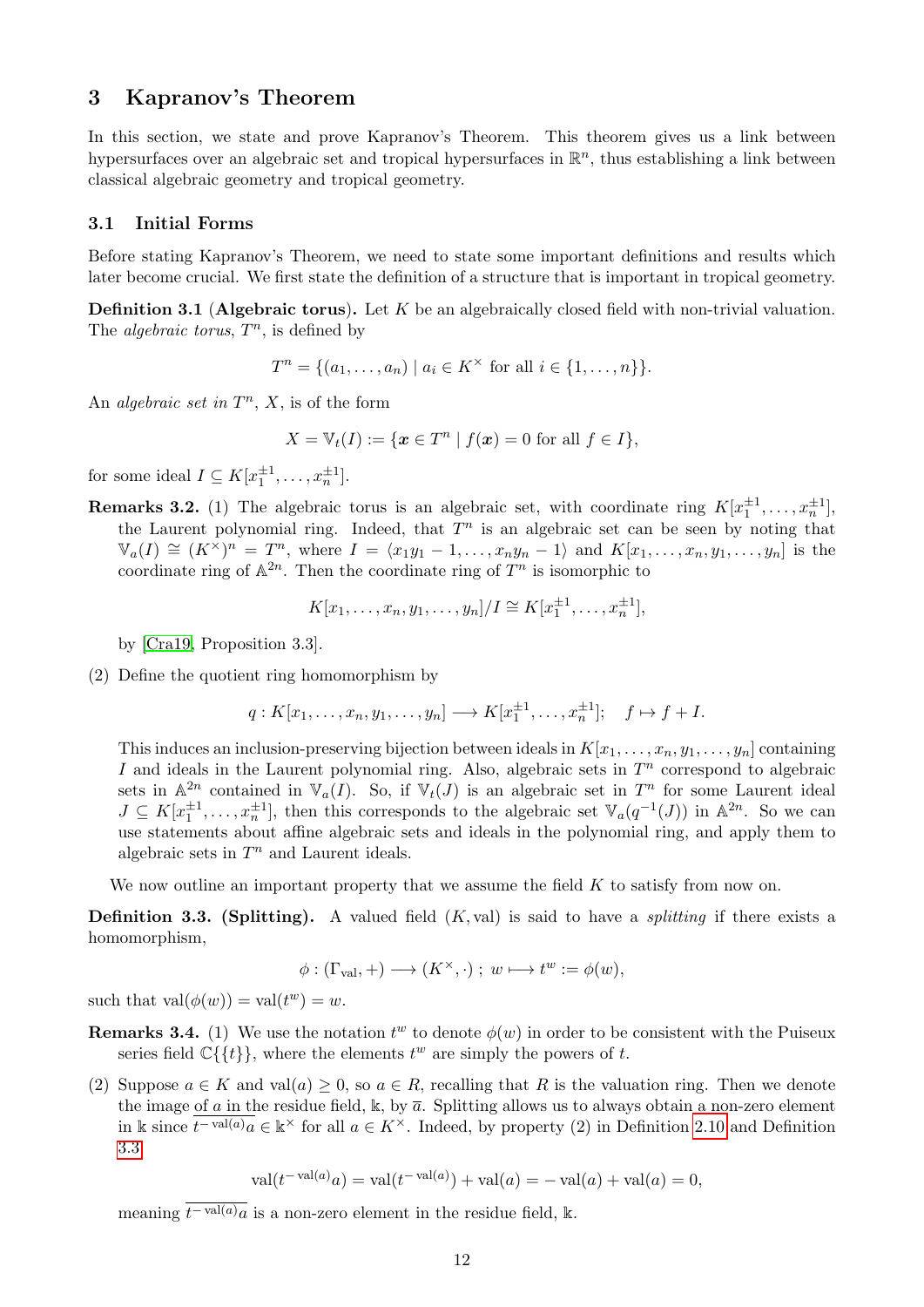The following is a result which is important when proving Kapranov's Theorem.

**Lemma 3.5.** Let  $(K, val)$  be a valued field with a splitting as defined above. Let  $\alpha_1, \ldots, \alpha_n \in \mathbb{k}^\times$ ,  $w_1, \ldots, w_n \in \Gamma_{val}$  *and consider the set* 

 $\mathcal{Y}^{(n)} = \{ \mathbf{y} = (y_1, \dots, y_n) \in T^n \mid \text{val}(y_i) = w_i, \ \overline{t^{-w_i} y_i} = \alpha_i \ \forall i \in \{1, \dots, n\} \}.$ 

*Then this set is Zariski dense in*  $T^n$ .

*Proof.* We wish to show that the Zariski closure of  $\mathcal{Y}^{(n)}$  is  $T^n$ . In other words, we wish to show that for all non-zero Laurent polynomials  $h \in K[x_1^{\pm 1}, \ldots, x_n^{\pm 1}]$ , there exists an element  $y \in \mathcal{Y}^{(n)}$  such that  $h(\mathbf{y}) \neq 0.$ 

For each  $i \in \{1, \ldots, n\}$ , fix an element  $z_i$  in the valuation ring R such that  $\overline{z_i} = \alpha_i \in \mathbb{k}^\times$ , so  $val(z_i) = 0$ . Then, setting  $y_i = t^{w_i} z_i$ , we get  $val(y_i) = w_i$  and  $\overline{t^{-w_i} y_i} = \alpha_i$ . Indeed, since  $val(z_i) = 0$ , we have

$$
\text{val}(y_i) = \text{val}(t^{w_i} z_i) = \text{val}(t^{w_i}) + \text{val}(z_i) = w_i,
$$

and, since  $\overline{z_i} = \alpha_i$ , we have

$$
t^{-w_i}y_i = t^{-w_i}t^{w_i}z_i = z_i \implies \overline{t^{-w_i}y_i} = \alpha_i.
$$

In fact, we obtain an infinite number of choices for  $y_i$ , namely  $y_i = t^{w_i}z_i + t^{w_i+j} = t^{w_i}(z_i + t^j)$ , where  $j > 0$ . Then  $(y_1, \ldots, y_n) \in \mathcal{Y}^{(n)}$  by noting that  $val(t^j) = j \neq 0$  and so, by Lemma  $2.13(iv)$ ,  $val(z_i + t^j) = 0.$ 

We now proceed by using induction on *n*. For the base case,  $n = 1$ , choose  $y_1$  from one of the infinite number of choices listed above such that  $val(y_1) = w_1$  and  $\overline{t^{-w_1}y_1} = \alpha_1$ . Since any  $h \in K[x^{\pm 1}]$ has finitely many roots, we can always choose a  $y_1$  such that  $h(y_1) \neq 0$ . Now fix  $n > 1$  and let  $h = \sum_j h_j x_n^j \in K[x_1^{\pm 1}, \ldots, x_n^{\pm 1}],$  where  $h_j \in K[x_1^{\pm 1}, \ldots, x_{n-1}^{\pm 1}]$  for all  $j \in J$ , where  $J \subset \mathbb{Z}$  is an indexing set. Assume there exists  $y' = (y_1, \ldots, y_{n-1}) \in \mathcal{Y}^{(n-1)}$  such that  $h_j(y') \neq 0$  for all  $j \in J$ . Now choose  $y_n$  from the infinite choices such that  $val(y_n) = w_n$ ,  $\overline{t^{-w_n}y_n} = \alpha_n$  and all of the finite number of roots of  $h(\mathbf{y}', y_n) \in K[x_n^{\pm 1}]$  are avoided.

Therefore,  $y = (y', y_n) \in \mathcal{Y}^{(n)}$  and since *h* is arbitrary, we have  $\mathcal{Y}^{(n)}$  is Zariski dense in  $T^n$ .  $\Box$ 

We now introduce a key player in Kapranov's Theorem: *initial forms*. Note that for the rest of this section (and section  $\overline{5}$ ), we identify the vector space  $\mathbb{R}^n$  and its dual  $(\mathbb{R}^n)^*$  via the usual dot product.

**Definition 3.6. (Initial Forms).** Fix a weight vector  $w \in \mathbb{R}^n$  and let  $f \in K[x_1^{\pm 1}, \ldots, x_n^{\pm 1}]$  be a Laurent polynomial of the form  $f = \sum_{u \in \mathbb{Z}^n} c_u x^u$ . The *initial form* of f with respect to w is defined to be

$$
\mathrm{in}_{\mathbf{w}}(f) = \sum_{\mathbf{u} \; | \; \mathrm{val}(c_{\mathbf{u}}) + \mathbf{w} \cdot \mathbf{u} = \mathrm{trop}(f)(\mathbf{w})} \overline{t^{-\mathrm{val}(c_{\mathbf{u}})} c_{\mathbf{u}}} x^{\mathbf{u}} \in \mathbb{k}[x_1^{\pm 1}, \dots, x_n^{\pm 1}].
$$

Example 3.7. Define a Laurent polynomial over the field of Puiseux series,

$$
f = 2t^2x^2 + (1+t)y^2 + 3xy + t^3x + (2t+t^2)y + x^{-1} \in \mathbb{C}\{\{t\}\}[x^{\pm 1}, y^{\pm 1}],
$$

where  $\mathbb{C}\{\{t\}\}\$  has the natural valuation defined in Example 2.12 (3). To calculate the initial form of *f* with respect to some weight vector  $w = (w_1, w_2) \in \mathbb{R}^2$ , we first compute its tropicalisation with respect to *w*:

$$
trop(f)(w) = min{2 + 2w_1, 2w_2, w_1 + w_2, 3 + w_1, 1 + w_2, -w_1}.
$$

Note that, for example,  $val(1) = 0$  and  $val(t) = 1$  so  $val(1+t) = 0$  by Lemma  $\boxed{2.13}(iv)$ . For  $w = (0,0)$ , we have

$$
trop(f)((0,0)) = min{2, 0, 0, 3, 1, 0} = 0.
$$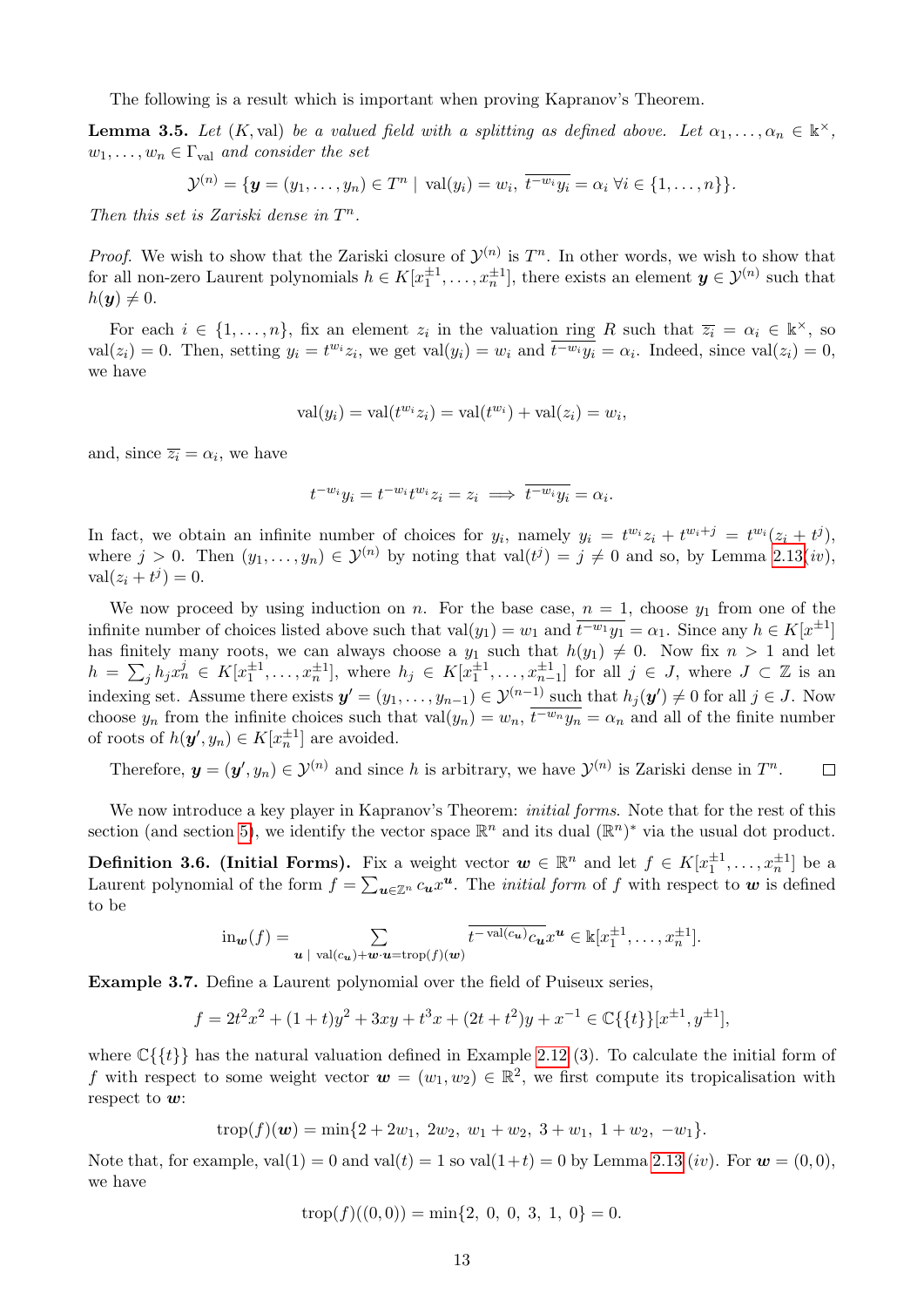Since the minimum in trop( $f$ )((0,0)) is achieved three times, the initial form of  $f$  with respect to  $w = (0,0)$  has three terms. So,

$$
\mathrm{in}_{(0,0)}(f) = \overline{t^{-0}(1+t)}y^2 + \overline{t^{-0} \cdot 3}xy + \overline{t^{-0} \cdot 1}x^{-1}.
$$

The quotient map  $R \longrightarrow \mathbb{k}$  is a ring homomorphism so  $\overline{1+t} = \overline{1} + \overline{t} = 1 + 0 = 1$ . Thus,

$$
\text{in}_{(0,0)}(f) = y^2 + 3xy + x^{-1}.
$$

For  $w = (-4, 2)$ , we have

$$
trop(f)((-4,2)) = min{-6, 4, -2, -1, 3, 4} = -6.
$$

So the initial form of f with respect to  $(-4, 2)$  has one term given by

$$
\mathrm{in}_{(-4,2)}(f) = \overline{2t^{-2}t^2}x^2 = 2x^2.
$$

We now state, and later prove, a result which describes the initial form of a product of polynomials.

**Lemma 3.8.** Let  $(K$ , val) be a valued field. Fix a weight vector  $w \in \mathbb{R}^n$  and let  $f, g \in K[x_1^{\pm 1}, \ldots, x_n^{\pm 1}]$ *be Laurent polynomials. Then,*  $\text{in}_{w}(fg) = \text{in}_{w}(f)\text{in}_{w}(g)$ .

Before we prove this result, we illustrate it with an example.

Example 3.9. Consider the polynomial *f* from Example  $3.7$  and let  $g = x + t^{-2}y^{-1} \in \mathbb{C}\{\{t\}\}[x^{\pm 1}, y^{\pm 1}]$ . The product of these two polynomials is given by

$$
fg = 2t^2x^3 + (1+t)xy^2 + 3x^2y + t^3x^2 + (2t+t^2)xy + 2x^2y^{-1} + (t^{-2}+t^{-1})y + 3t^{-2}x + txy^{-1} + t^{-2}x^{-1}y^{-1} + (2t^{-1}+2).
$$

Then the tropicalisation of *fg* with respect to  $w = (-4, 2)$  is given by

$$
trop(fg)(\boldsymbol{w}) = \min\{-10, 0, -6, -5, -1, -10, 0, -6, -5, 0, 0\} = -10.
$$

So the initial form of  $fg$  with respect to  $w$  is given by

$$
\text{in}_{w}(fg) = \overline{2t^2t^{-2}}x^3 + \overline{2}x^2y^{-1} = 2x^3 + 2x^2y^{-1}.
$$

To calculate the initial form of  $g$  with respect to  $w$ , note that its tropicalisation is given by

$$
trop(g)(w) = min{-4, -4} = -4,
$$

and so,

$$
\operatorname{in}_{\mathbf{w}}(g) = x + y^{-1}.
$$

From Example 3.7, we saw  $\text{in}_{w}(f)=2x^{2}$ . Thus,

$$
\operatorname{in}_{w}(f)\operatorname{in}_{w}(g) = 2x^{2}(x+y^{-1}) = 2x^{3} + 2x^{2}y^{-1} = \operatorname{in}_{w}(fg).
$$

So the product of the initial forms is the initial form of the product. Not only this, but recalling from Example  $\overline{3.7}$  that trop( $f$ )( $w$ ) = -6, we have

$$
trop(f)(w) + trop(g)(w) = -6 - 4 = -10 = trop(fg)(w),
$$

so the sum of the tropicalisation (with respect to a given weight vector) is the tropicalisation of the product. This is always true, as shown by the next Lemma.

**Lemma 3.10.** Let  $f, g \in K[x_1^{\pm 1}, \ldots, x_n^{\pm 1}]$ , where  $(K, val)$  is a valued field. Then for any weight vector  $w \in \mathbb{R}^n$ ,

$$
trop(f)(\boldsymbol{w}) + trop(g)(\boldsymbol{w}) = trop(fg)(\boldsymbol{w}).
$$

*Proof.* We only prove this for when  $K = \mathbb{C}\{\{t\}\}\$ and val is the natural valuation as defined in Example 2.12 (3). We write the two polynomials in general form, so  $f = \sum c_u x^u$  and  $g = \sum d_u x^{u'}$ , where each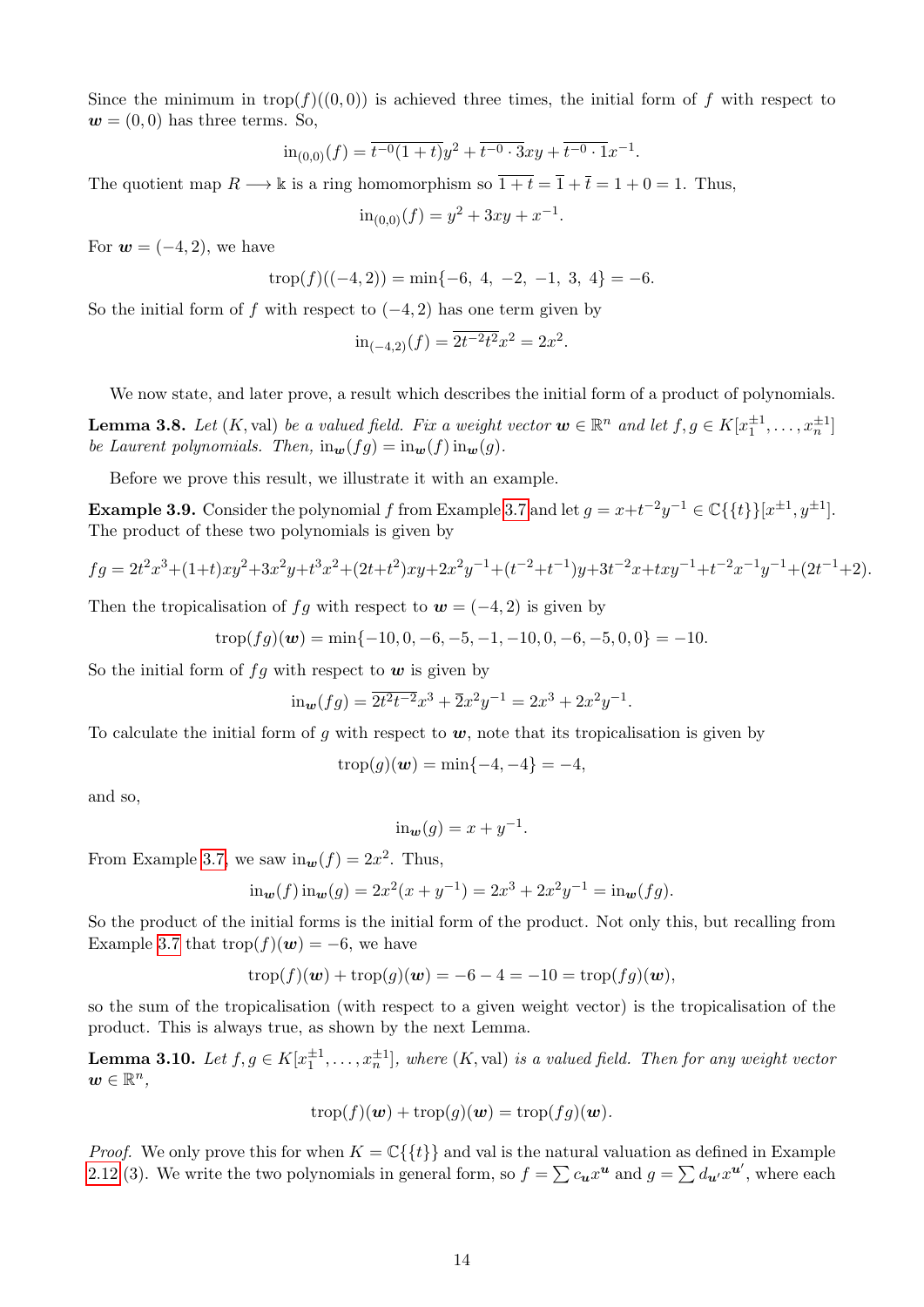$c_{\mathbf{u}}$ *, d*<sub>**u**</sub><sup>*l*</sup>  $\in$  *K*. Then  $fg = \sum_{\mathbf{v}} e_{\mathbf{v}} x^{\mathbf{v}}$  where  $e_{\mathbf{v}} = \sum_{\mathbf{v} = \mathbf{u} + \mathbf{u}'}$  $c_{\bf{u}}d_{\bf{u'}}$ . We now explicitly work in the tropical semiring. By Definition  $\overline{2.14}$ , we have

$$
\operatorname{trop}(f) \odot \operatorname{trop}(g) = \left(\bigoplus_{\mathbf{u} \in \mathbb{Z}^n} \operatorname{val}(c_{\mathbf{u}}) \odot x^{\mathbf{u}}\right) \odot \left(\bigoplus_{\mathbf{u}' \in \mathbb{Z}^n} \operatorname{val}(d_{\mathbf{u}'}) \odot x^{\mathbf{u}'}\right)
$$

$$
= \bigoplus_{\mathbf{u} + \mathbf{u}' = \mathbf{v}} \operatorname{val}(c_{\mathbf{u}}) \odot \operatorname{val}(d_{\mathbf{u}'}) \odot x^{\mathbf{v}}
$$

$$
= \bigoplus_{\mathbf{v} \in \mathbb{Z}^n} \left(\bigoplus_{\mathbf{u} + \mathbf{u}' = \mathbf{v}} \operatorname{val}(c_{\mathbf{u}}) \odot \operatorname{val}(d_{\mathbf{u}'})\right) \odot x^{\mathbf{v}}.
$$

Without loss of generality, let  $c_{\bf{u}} = t^{\alpha_{\bf{u}}}$  and  $d_{\bf{u'}} = t^{\beta_{\bf{u'}}}$ , where  $\alpha_{\bf{u}}, \beta_{\bf{u'}} \in \mathbb{Z}$  are the minimum exponents of t in  $c_u$  and  $d_{u'}$  respectively, for all  $u, u' \in \mathbb{Z}^n$ . Making this simplification will not affect any of our arguments since  $val(c_{u}) = \alpha_{u}$  and  $val(d_{u'}) = \beta_{u'}$  for all  $u, u' \in \mathbb{Z}^{n}$ , by definition of the natural valuation. So we can now rewrite  $e_v$  as  $e_v = \sum$  $u+u'$ = $v$  $t^{\alpha_u + \beta_{u'}}$ . So by definition of the natural valuation,

$$
\text{val}(e_v) = \min_{\mathbf{u}+\mathbf{u}'=\mathbf{v}} \{ \alpha_{\mathbf{u}} + \beta_{\mathbf{u}'} \}
$$
  
= 
$$
\min_{\mathbf{u}+\mathbf{u}'=\mathbf{v}} \{ \text{val}(c_{\mathbf{u}}) + \text{val}(d_{\mathbf{u}'}) \}.
$$

So in the tropical semiring,  $val(e_v) = \bigoplus$  $\bigoplus_{\mathbf{u}+\mathbf{u}'=\mathbf{v}}$  val $(c_{\mathbf{u}}) \odot$  val $(d_{\mathbf{u}'})$ , and thus,

$$
\operatorname{trop}(f) \odot \operatorname{trop}(g) = \bigoplus_{\mathbf{v} \in \mathbb{Z}^n} \operatorname{val}(e_{\mathbf{v}}) \odot x^{\mathbf{v}}
$$

$$
= \operatorname{trop}(fg).
$$

Therefore, for any weight vector  $\mathbf{w} \in \mathbb{R}^n$ , it follows that  $\text{trop}(f)(\mathbf{w}) + \text{trop}(g)(\mathbf{w}) = \text{trop}(fg)(\mathbf{w})$ .  $\Box$ 

We can now prove Lemma  $3.8$ , using the same notation as in the proof of Lemma  $3.10$ .

**Proof of Lemma 3.6.** Using Lemma  $\overline{3.10}$  and the fact that the quotient map  $R \rightarrow \mathbb{k}$  is a ring homomorphism, so in particular,

$$
\overline{e_{\boldsymbol{v}}} = \sum_{\boldsymbol{v} = \boldsymbol{u} + \boldsymbol{u}'} \overline{c_{\boldsymbol{u}} d_{\boldsymbol{u}'}}
$$

the result can be seen by applying the definition of initial forms to *fg*.

 $\Box$ 

#### 3.2 Kapranov's Theorem

We now have everything we need to state the main theorem of this section, Kapranov's Theorem. This theorem was first published and proved in **EKL06**. As previously stated, this theorem allows us to view tropical hypersurfaces in three natural ways: combinatorially, algebraically and geometrically.

Theorem 3.11 (Kapranov's Theorem). *Let* (*K,* val) *be an algebraically closed valued field, and fix*  $f = \sum$  $u \in \mathbb{Z}^n$  $c_u x^u \in K[x_1^{\pm 1}, \ldots, x_n^{\pm 1}]$ *. Then the following three sets are equal:* 

- *(i) the tropical hypersurface*  $V_{\text{trop}}(\text{trop}(f))$  *in*  $\mathbb{R}^n$ *;*
- *(ii) the set*  $\{w \in \mathbb{R}^n \mid \text{in}_w(f) \text{ is not a monomial}\}$ ;
- *(iii) the closure of*  $\{(\text{val}(y_1), \ldots, \text{val}(y_n)) | (y_1, \ldots, y_n) \in V_t(f) \}$  *in the Euclidean topology on*  $\mathbb{R}^n$ *.*

Remark 3.12. If *K* is not algebraically closed and has a non-trivial valuation, then we can pass over to its algebraic closure,  $\overline{K}$ , and extend the valuation, in which case the statement of Kapranov's Theorem holds over  $\overline{K}$ . This is demonstrated in the following example.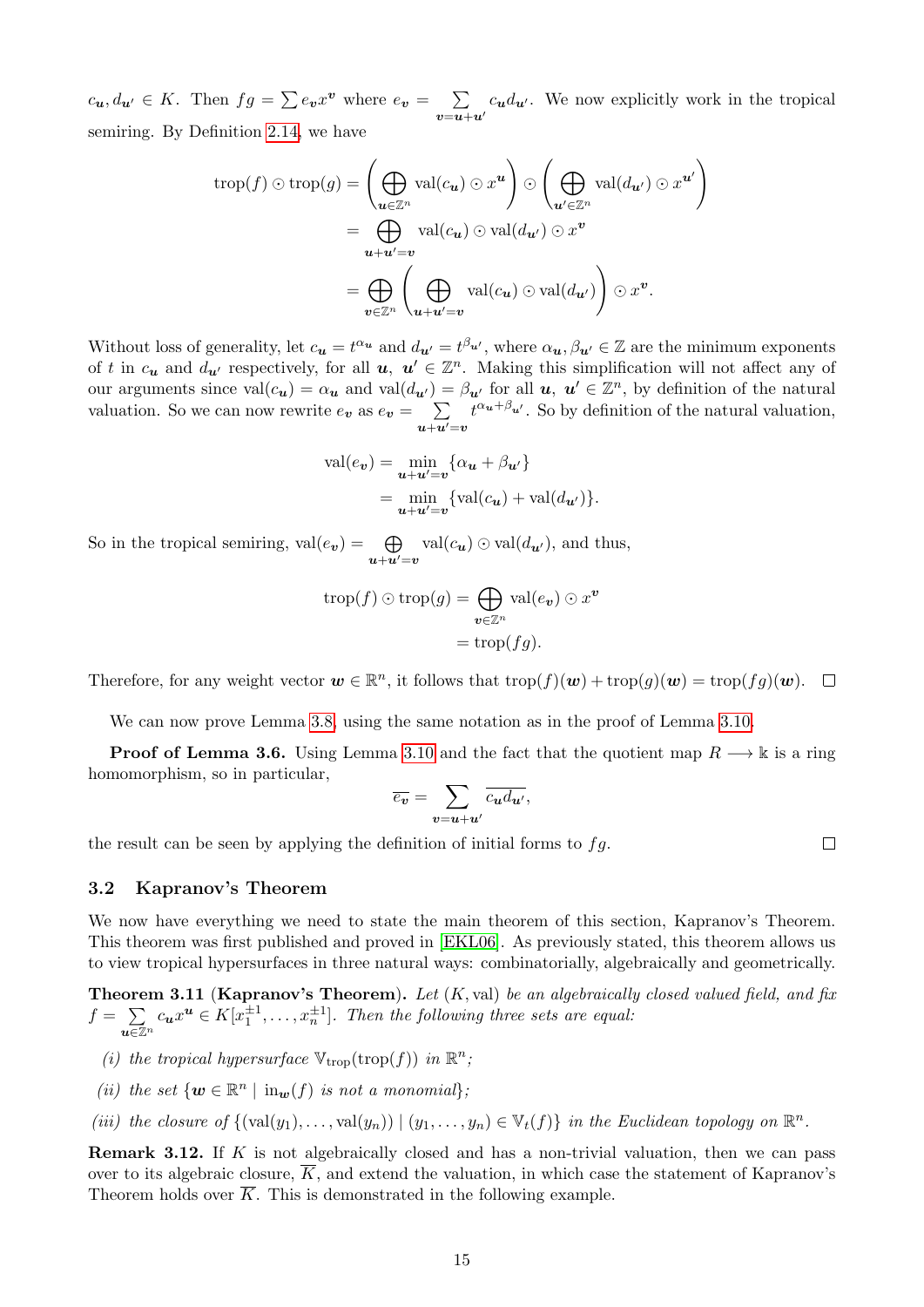

Figure 7: The tropical hypersurface of  $f$ ,  $V_{\text{trop}}(\text{trop}(f))$ , in  $\mathbb{R}^2$ .

**Example 3.13.** Let  $K = \mathbb{Q}$  and val<sub>2</sub> be the 2-adic valuation. We pass over to  $\mathbb{Q}$ , the field of algebraic numbers. Let  $f = 2xy + x - 4y - 4$ . Then  $\text{trop}(f) = \min\{x + y + 1, x, y + 2, 2\}$  and using the same method as in Example  $\boxed{2.9}$ , we obtain the tropical hypersurface seen in Figure  $\boxed{7}$ .

The elements  $w \in \mathbb{R}^2$  such that  $\text{in}_w(f)$  is not a monomial are  $\{(2,0),(1,-1)\}$ , where  $\text{in}_w(f)$  has three terms, and  $\{\{(2\lambda,0)\},\{(2,\lambda)\},\{(1-\lambda,-1)\},\{(1,-1-\lambda)\},\{(1+\lambda,-1+\lambda)\}\}\,$ , where  $\text{in}_{\mathbf{w}}(f)$ has two terms, and in each subset  $\lambda > 0$ . In the former case, in<sub>w</sub>(*f*) is either  $x + y + 1$  or  $xy + x + y$ , respectively, and in the latter case in $\mathbf{w}(f)$  is either  $y+1$ ,  $x+1$ ,  $xy+x$ ,  $xy+y$  or  $x+y$ , respectively. So the set,

$$
\big\{\{(2\lambda,0)\},\ \{(2,\lambda)\},\ \{(1-\lambda,-1)\},\ \{(1,-1-\lambda)\},\ \{(1+\lambda,-1+\lambda)\}\mid \lambda\geq 0\big\},
$$

from (*ii*) in the statement of Kapranov's Theorem coincides with the set from (*i*), as pictured in Figure  $\boxed{7}$  Note that we can also write  $f = (x - 2)(2y + 1) - 2$  so the hypersurface of f is given by  $\mathbb{V}_t(f) = \{(z, \frac{1}{z-2} - \frac{1}{2}) \mid z \in \overline{\mathbb{Q}} \setminus \{0, 2, 4\}\}.$  We find the valuations of the points in  $\mathbb{V}_t(f)$  by writing  $val(\frac{1}{z-2} - \frac{1}{2})$  in terms of val(*z*) and varying val(*z*). We have,

$$
\operatorname{val}\left(\frac{1}{z-2} - \frac{1}{2}\right) = \operatorname{val}\left(\frac{4-z}{2(z-2)}\right) = \operatorname{val}(4-z) - \operatorname{val}(z-2) - 1,
$$

by Lemma  $2.13$  *(iii)*. Also,

$$
val(4 - z) \ge min{2, val(z)}
$$
 and  $val(z - 2) \ge min{1, val(z)}$ .

So we have the following cases:

$$
\left(\text{val}(z),\text{val}\left(\frac{1}{z-2}-\frac{1}{2}\right)\right) = \begin{cases} (\text{val}(z),-1) & \text{if } \text{val}(z) < 1, \\ \left(1,\text{val}\left(\frac{1}{z-2}-\frac{1}{2}\right)\right) & \text{if } \text{val}(z) = 1, \text{ val}\left(\frac{1}{z-2}-\frac{1}{2}\right) \le -1, \\ (\text{val}(z),\text{val}(z)-2) & \text{if } 1 < \text{val}(z) < 2, \\ \left(2,\text{val}\left(\frac{1}{z-2}-\frac{1}{2}\right)\right) & \text{if } \text{val}(z) = 2, \text{ val}\left(\frac{1}{z-2}-\frac{1}{2}\right) \ge 0, \\ (\text{val}(z),0) & \text{if } \text{val}(z) > 2. \end{cases}
$$

So the closure of these points is the set from (*iii*) in the statement of Kapranov's Theorem. Also, as *z* varies over  $\overline{\mathbb{Q}}\setminus\{0,2,4\}$ , the above cases describe all points in  $\Gamma^2_{\text{val}_2}$  that lie in the tropical hypersurface,  $\mathbb{V}_{\text{trop}}(\text{trop}(f))$ . The value group is dense in R when the field is algebraically closed so the closure of these points in  $\Gamma^2_{\text{val}_2}$  is exactly the tropical hypersurface in  $\mathbb{R}^2$ . Thus we see that the sets from (*i*) and (*iii*) coincide, and that Kapranov's Theorem is verified.

*Proof of Kapranov's Theorem.* We denote the set from (*i*) in the statement of Kapranov's Theorem as set (*i*), and similarly for (*ii*) and (*iii*). We prove Kapranov's theorem by showing that set (*i*) is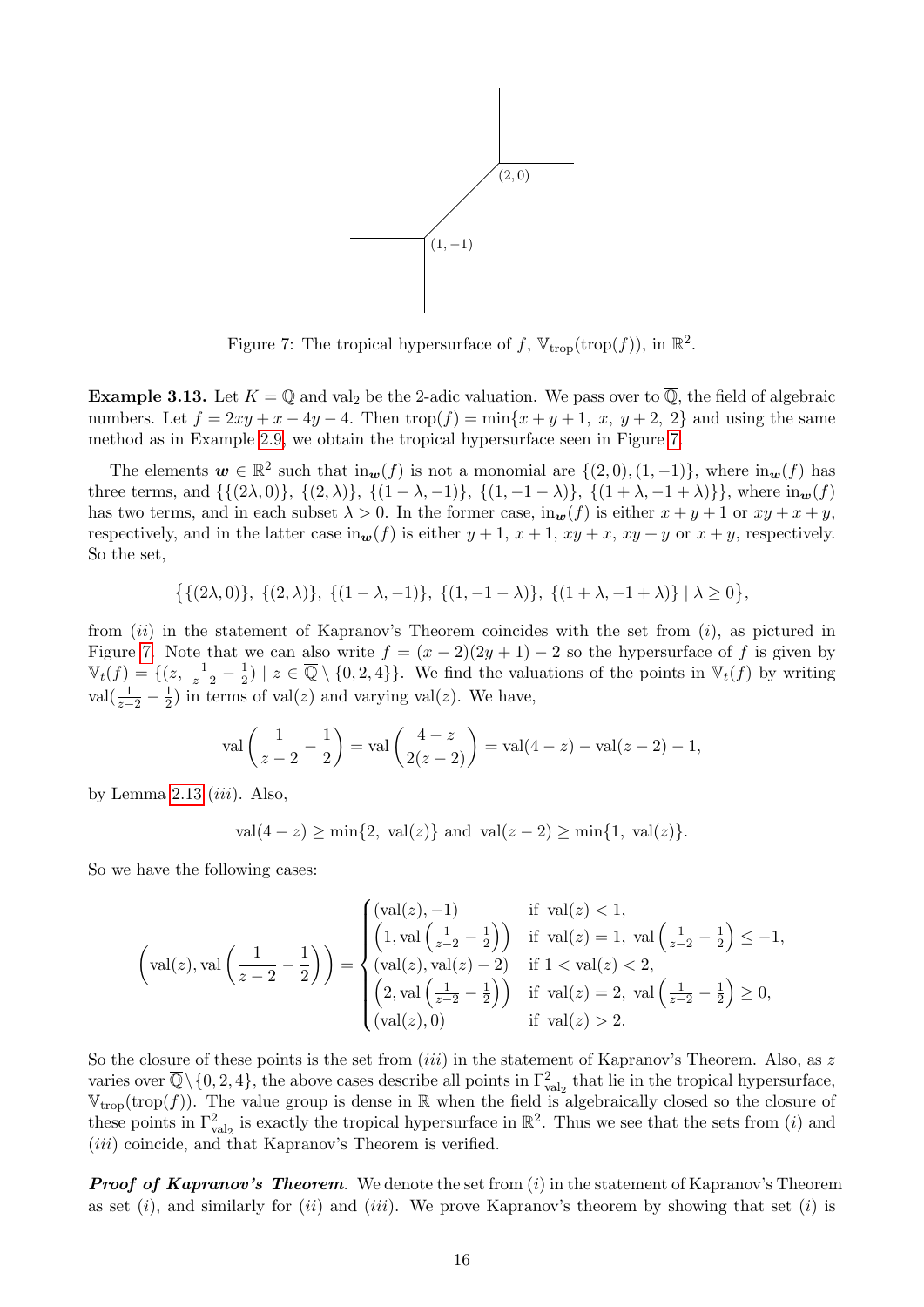equal to set (*ii*) and set (*i*) is equal to set (*iii*).

For  $(i) \subseteq (ii)$ , let  $w \in \mathbb{V}_{\text{trop}}(\text{trop}(f))$ . By Definition 2.7, the minimum in  $\text{trop}(f)(w)$  is achieved at least twice. When calculating in $w(f)$ , we sum over elements of  $\mathbb{Z}^n$  which achieve the minimum in trop( $f$ )( $w$ ), so we must sum over at least two elements. Thus,  $\text{in}_{w}(f)$  is not a monomial and we have  $w \in (ii)$ . For the opposite inclusion, let  $w \in (ii)$  so  $\text{in}_w(f)$  is not a monomial. By Definition 3.6, there exists at least two elements  $u \in \mathbb{Z}^n$  such that  $val(c_u) + w \cdot u = \text{trop}(f)(w)$ . This means there are at least two elements  $u \in \mathbb{Z}^n$  which achieve the minimum in trop( $f$ )( $w$ ). Therefore,  $w \in \mathbb{V}_{\text{trop}}(\text{trop}(f))$ .

For  $(iii) \subseteq (i)$ , we only consider elements of the set  $\{(val(y_1), \ldots, val(y_n)) \mid (y_1, \ldots, y_n) \in V_t(f)\}$ since  $\mathbb{V}_{\text{trop}}(\text{trop}(f))$  is closed in the Euclidean topology on  $\mathbb{R}^n$ . Let  $\mathbf{y} = (y_1, \ldots, y_n) \in \mathbb{V}_t(f)$  so  $f(\mathbf{y}) = \sum$  $u \in \mathbb{Z}^n$  $c_{\boldsymbol{u}}\boldsymbol{y}^{\boldsymbol{u}}=0$ . Taking valuations, we have

$$
\operatorname{val}(f(\mathbf{y})) = \operatorname{val}\left(\sum_{\mathbf{u}\in\mathbb{Z}^n} c_{\mathbf{u}} \mathbf{y}^{\mathbf{u}}\right) = \operatorname{val}(0) = \infty > \operatorname{val}(c_{\mathbf{u}'} \mathbf{y}^{\mathbf{u}'}) \text{ for all } \mathbf{u}' \in \mathbb{Z}^n \text{ with } c_{\mathbf{u}'} \neq 0
$$

$$
= \operatorname{val}(c_{\mathbf{u}'}) + \mathbf{u}' \cdot \operatorname{val}(\mathbf{y}),
$$

where  $val(\mathbf{y}) := (val(y_1), \ldots, val(y_n))$ . Assume for contradiction that the minimum in trop(f)(val( $\mathbf{y}$ )) is achieved once. So there exists some  $v \in \mathbb{Z}^n$  such that  $val(c_v y^v) < val(c_{u'} y^{u'})$  for all  $u' \in$  $\mathbb{Z}^n$  with  $c_{\mathbf{u}'} \neq 0$ . Now by property (3) of Definition 2.10, it follows that

$$
\mathrm{val}\left(\sum_{\bm{u}\in\mathbb{Z}^n}c_{\bm{u}}\bm{y}^{\bm{u}}\right)\geq\min_{\bm{u}'\in\mathbb{Z}^n\,|\,c_{\bm{u}'}\neq 0}\{\mathrm{val}(c_{\bm{u}'}\bm{y}^{\bm{u}'})\}.
$$

But this minimum is achieved uniquely at  $v$  so Lemma  $2.13$  (*iv*) implies

$$
\operatorname{val}(c_{\boldsymbol{v}} \boldsymbol{y}^{\boldsymbol{v}}) = \operatorname{val}\left(\sum_{\boldsymbol{u}\in\mathbb{Z}^n} c_{\boldsymbol{u}} \boldsymbol{y}^{\boldsymbol{u}}\right) = \infty,
$$

which is a contradiction. So we conclude that the minimum in trop( $f$ )(val( $y$ )) is achieved at least twice and thus,  $val(\mathbf{y}) \in \mathbb{V}_{\text{trop}}(\text{trop}(f)).$ 

 $\Box$ The opposite inclusion is more involved and is restated and proved in its own proposition.

The following result finishes our proof of Kapranov's Theorem. Maclagan and Sturmfels describe this result in [MS15] as "every zero of an initial form lifts to a zero of the given polynomial".

Proposition 3.14. *Fix*  $f = \sum$  $u \in \mathbb{Z}^n$  $c_u x^u \in K[x_1^{\pm 1}, \ldots, x_n^{\pm 1}]$  and a weight vector  $w \in \Gamma^n_{\text{val}}$ . Suppose  $\lim_{w \to \infty} f(x)$  *is not a monomial (so*  $w \in V_{\text{trop}}(\text{trop}(f)))$  *and there exists some*  $\alpha \in (\mathbb{R}^{\times})^n$  *such that*  $\lim_{w} (f)(\alpha) = 0$ . Then there exists some  $y \in T^n$  such that  $f(y) = 0$ ,  $\text{val}(y) = w$  and  $\overline{t^{-w_i}y_i} = \alpha_i$  for  $all \, i \in \{1, \ldots, n\}.$ 

*Proof.* We use induction on *n*. For the base case, let  $n = 1$ . Multiply f by  $x^m$  where  $-m \in \mathbb{Z}$  is the minimal exponent of *x* which appears in *f*. So we can rewrite  $f$  as  $f = \sum_{i=0}^{N} c_i x^i$ , where  $N \in \mathbb{N}$ ,  $c_i \in K$  and  $c_0, c_N \neq 0$ . So for some  $a_j, b_j \in K$ , we have  $f = \prod_{j=1}^N (a_j x - b_j)$ . By Lemma 3.8, we have  $\text{in}_w(f) = \prod_{j=1}^N \text{in}_w(a_j x - b_j)$ . By assumption, there exists some  $\alpha \in \mathbb{k}^\times$  such that  $\text{in}_w(f)(\alpha) = 0$ , so there exists some  $k \in \{1, \ldots, N\}$  such that  $\text{in}_w(a_k x - b_k)(\alpha) = 0$ . Since  $\alpha$  is a unit, it follows that  $in_w(a_kx - b_k)$  is not a monomial. So we have,

$$
\mathrm{in}_{w}(a_{k}x - b_{k}) = t^{-\mathrm{val}(a_{k})}a_{k}x + t^{-\mathrm{val}(b_{k})}b_{k}.
$$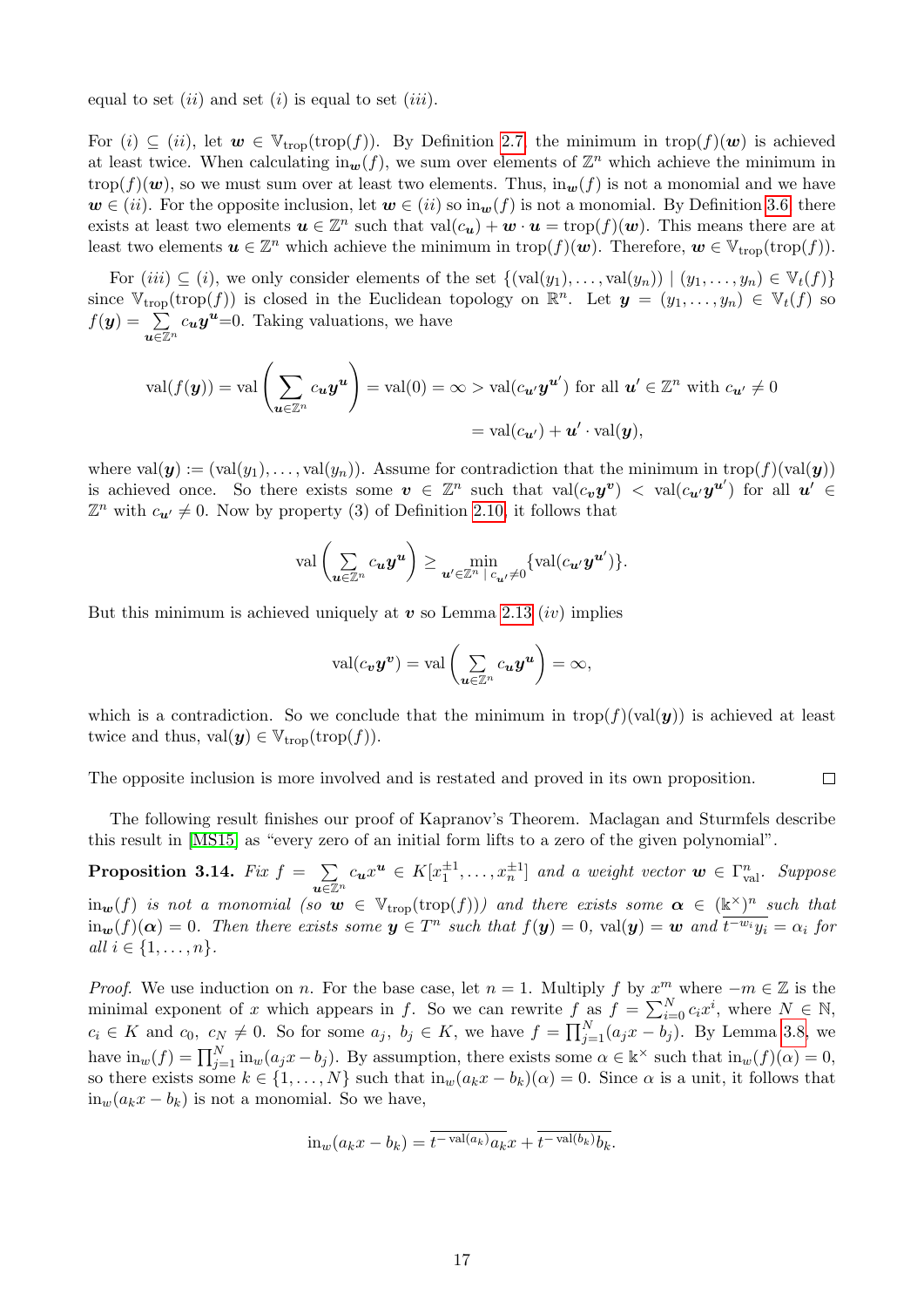So by definition of initial forms,  $val(a_k) + w = \text{trop}(f)(w) = val(b_k)$ . Thus,

$$
\operatorname{in}_{w}(a_{k}x - b_{k})(\alpha) = 0 \implies \overline{t^{-\operatorname{val}(a_{k})}a_{k}}\alpha + \overline{t^{-\operatorname{val}(b_{k})}b_{k}} = 0
$$

$$
\implies \alpha = \overline{t^{-w}\frac{b_{k}}{a_{k}}},
$$

where the last implication follows from Lemma  $2.13$  (*ii*). Take  $y = \frac{b_k}{b_k}$  $\frac{a}{a_k}$ . Then,

$$
f(y) = \prod_{j=1}^{N} (a_j y - b_j)
$$
  
=  $(a_1 y - b_1) \cdots (a_k \cdot \frac{b_k}{a_k} - b_k) \cdots (a_N y - b_N)$   
= 0.

Also, by Lemma  $\boxed{2.13}$  (*iii*), val(*y*) = val(*b<sub>k</sub>*) – val(*a<sub>k</sub>*) = *w*, and  $\alpha = \overline{t^{-w}y}$ . So we've proved the base case.

For the inductive step, assume  $n > 1$  and that the proposition holds for all smaller dimensions. We reduce to the case where no two terms in  $f$  are divisible by the same power of  $x_n$ . Formally, we consider an automorphism with the resulting polynomial satisfying this property. We then prove the proposition for this reduced case, which then implies the general case. More details of this construction can be found in [MS15, Proposition 3.1.5].

In this case, we can regard *f* as a polynomial in  $K[x_1^{\pm 1}, \ldots, x_{n-1}^{\pm 1}][x_n]$ , with monomial coefficients. So  $f = \sum$  $u \in \mathbb{Z}^n$  $c_u x^u$ , where each value of  $u_n$  appears only once. Recall, from Lemma  $\overline{3.5}$  the set

$$
\mathcal{Y}^{(n-1)} = \{ \mathbf{y} = (y_1, \dots, y_{n-1}) \in T^{n-1} \mid \text{val}(y_i) = w_i, \overline{t^{-w_i}y_i} = \alpha_i \ \forall i \in \{1, \dots, n-1\} \},
$$

which we proved to be Zariski dense in  $T^{n-1}$ . So for all  $y \in \mathcal{Y}^{(n-1)}$ , the polynomial  $g(x_n) := f(y, x_n)$ is not the zero polynomial. For the rest of the proof, denote the projection of  $u \in \mathbb{Z}^n$  onto the first  $n-1$  coordinates by  $u'$ . Let  $g = \sum_{n=0}^{\infty}$ *i*2Z  $d_i x_n^i$ , where  $d_i = c_{\boldsymbol{u}} \boldsymbol{y}^{\boldsymbol{u}'}$  for a unique  $\boldsymbol{u} \in \mathbb{Z}^n$  such that  $u_n = i$ .

Taking valuations, we see that

$$
\operatorname{val}(d_i) + w_n i = \operatorname{val}(c_{\mathbf{u}}) + \operatorname{val}(\mathbf{y}^{\mathbf{u}'}) + w_n i = \operatorname{val}(c_{\mathbf{u}}) + \mathbf{w}' \cdot \mathbf{u}' + w_n u_n = \operatorname{val}(c_{\mathbf{u}}) + \mathbf{w} \cdot \mathbf{u}.
$$

This means that  $\text{trop}(g)(w_n) = \text{trop}(f)(w)$ . It then follows from the definition of initial forms and the fact that  $\overline{t^{w_i}y_i} = \alpha_i$  for all  $i \in \{1, \ldots, n-1\}$  that

$$
\mathrm{in}_{w_n}(g)(x_n)=\mathrm{in}_{\mathbf{w}}(f)(\alpha_1,\ldots,\alpha_{n-1},x_n).
$$

But we know  $\text{in}_{w}(f)(\alpha) = 0$  so we must have  $\text{in}_{w_n}(g)(\alpha_n) = 0$ . So, by the base case, there exists some  $y_n \in K^\times$  such that val $(y_n) = w_n$ ,  $\overline{t^{-w_n}y_n} = \alpha_n$  and  $g(y_n) = 0$ . Thus, we have a point  $(y_1, \ldots, y_n) \in \mathbb{V}_t(f)$ . Therefore, for all  $w \in \mathbb{V}_{\text{trop}}(\text{trop}(f))$ , there exists a point  $(y_1, \ldots, y_n) \in \mathbb{V}_t(f)$ such that

$$
\mathrm{val}((y_1,\ldots,y_n))=(w_1,\ldots,w_n)=\boldsymbol{w}.
$$

In particular, set (*i*) is contained in set (*iii*) and this completes the proof of Kapranov's Theorem.

 $\Box$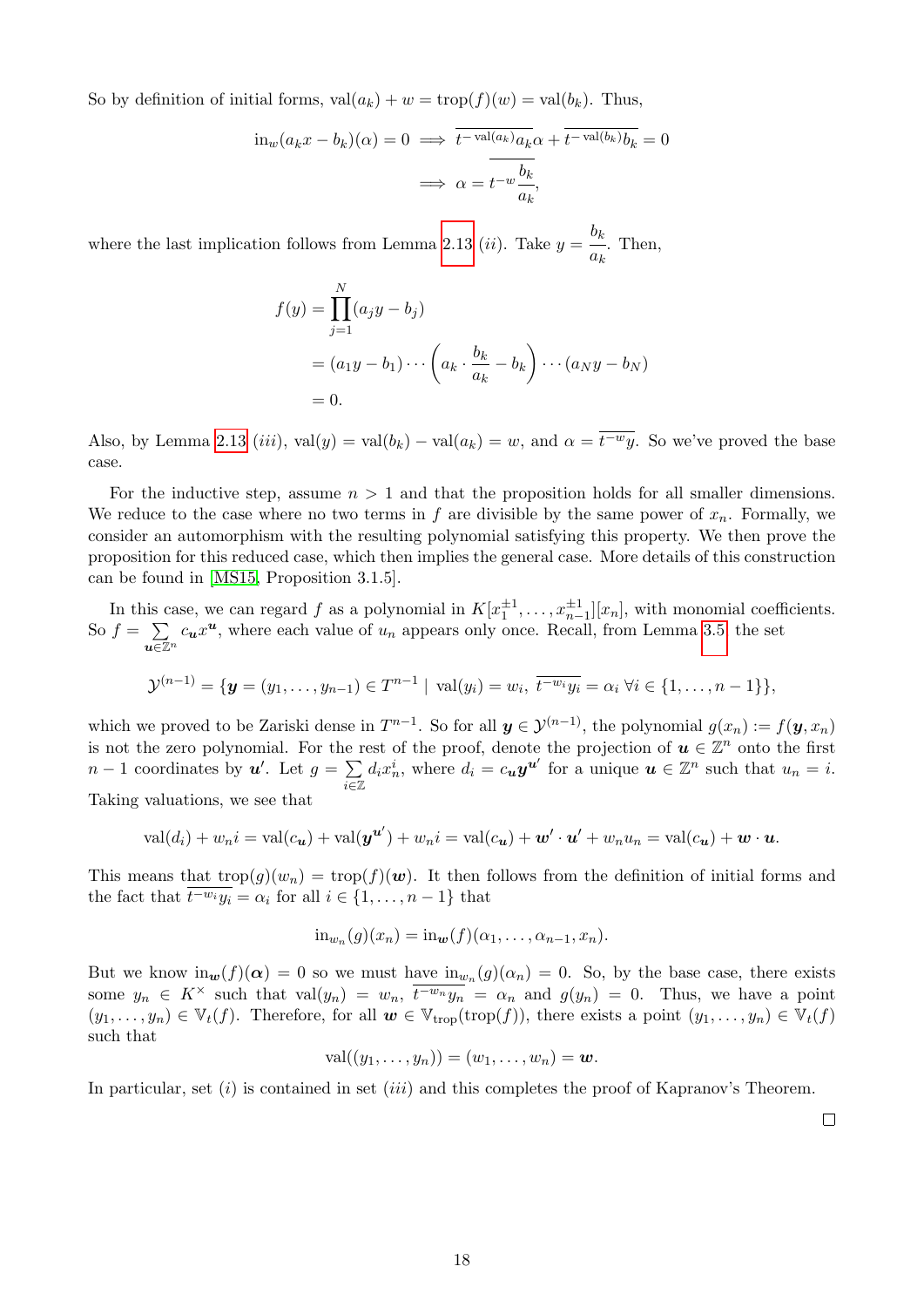### 4 The Structure Theorem

In this section, we explore the structure of the tropical hypersurface when viewing it as a *polyhedral complex*. However, we first need to give an introduction to polyhedral geometry.

#### 4.1 Polyhedral Geometry

This subsection is heavy on definitions. To balance this, we explore many examples.

**Definition 4.1. (Polytope).** Let  $U \subset \mathbb{R}^n$ . The *convex hull* of *U* is the smallest convex set containing *U*. We denote this set by conv(*U*). If *U* is a finite collection of vectors in  $\mathbb{R}^n$ , say  $U = {\bf{u}_1, \ldots, u_m}$ , then

$$
conv(U) = \left\{ \sum_{i=1}^{m} \lambda_i \mathbf{u}_i \mid 0 \leq \lambda_i \leq 1, \sum_{i=1}^{m} \lambda_i = 1 \right\}
$$

is called a *polytope*.

Example 4.2 (Newton polytope). One of the main examples of a polytope we come across is the *Newton polytope.* Let  $f = \sum_{u \in \mathbb{Z}^n} c_u x^u \in K[x_1^{\pm 1}, \ldots, x_n^{\pm 1}]$ . Then the Newton polytope of  $f$  is defined by

$$
Newt(f) = conv\{u \mid c_u \neq 0\} \subset \mathbb{R}^n.
$$

Consider,

$$
f = 2t^2x^2 + (1+t)y^2 + 3xy + t^3x + (2t+t^2)y + x^{-1} \in \mathbb{C}\{\{t\}\}[x^{\pm 1}, y^{\pm 1}],
$$

from Example 3.7. Then,

$$
Newt(f) = conv{(2,0), (0,2), (1,1), (1,0), (0,1), (-1,0)}.
$$

This can be seen in Figure  $\overline{8}$ , where we've divided  $\mathbb{R}^2$  into lattice points.



Figure 8: The Newton polytope of  $f$  in  $\mathbb{R}^2$ .

We explore this construction further later on.

Definition 4.3. (Cones and fans). A *polyhedral cone*, *C*, is the positive hull of a finite set of vectors  $v_1, \ldots, v_m \in \mathbb{R}^n$ , which is defined by

$$
C = \text{pos}\{\boldsymbol{v}_1,\ldots,\boldsymbol{v}_m\} := \left\{\sum_{i=1}^m \lambda_i \boldsymbol{v}_i \mid \lambda_i \geq 0 \text{ for all } i \in \{1,\ldots,m\}\right\}.
$$

A cone is said to be *simplicial* if  $\{v_1, \ldots, v_m\}$  is a set of linearly independent vectors. The *face of a cone* induced by a linear form,  $w$ , in the dual space,  $(\mathbb{R}^n)^*$ , is the set

face<sub>**w**</sub>
$$
(C) := \{ \mathbf{x} \in C \mid \mathbf{w} \cdot \mathbf{x} \leq \mathbf{w} \cdot \mathbf{y} \text{ for all } \mathbf{y} \in C \},\
$$

A *polyhedral fan*,  $\mathcal{F} = \{C_1, \ldots, C_r\}$ , is a collection of polyhedral cones satisfying the following two properties: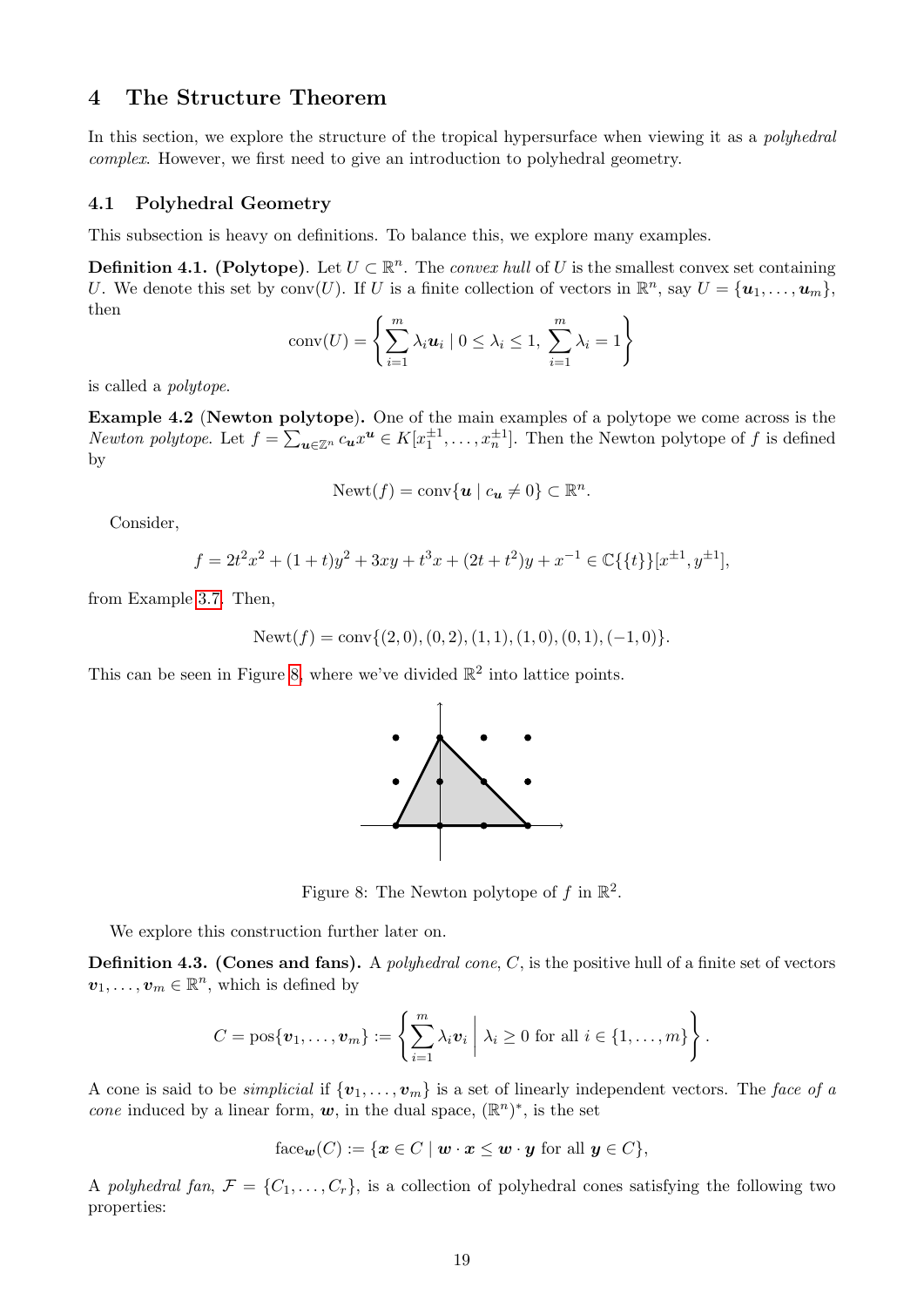- Every face of a cone in *F* is also a cone in *F*.
- The intersection of any two cones in  $\mathcal F$  is a face of both.

A fan is *simplicial* if every cone it contains is simplicial.

**Example 4.4.** Let  $v_1 = (1,0), v_2 = (0,1)$  and  $v_3 = (-1,-1)$ . Define the two cones  $C_1 = \cos\{v_1, v_2\}$ and  $C_2 = \text{pos}\{\boldsymbol{v}_2, \boldsymbol{v}_3\}$ . These are pictured in Figures  $\boxed{9}$  and  $\boxed{10}$ , respectively.



Figure 9: The cone  $C_1$  in  $\mathbb{R}^2$ . Figure 10: The cone  $C_2$  in  $\mathbb{R}^2$ .

Each cone has one face of dimension 0, a *vertex*, two faces of dimension 1, an *edge*, and one face of dimension 2. We formally define dimension in Definition  $\overline{4.8}$ . For  $C_1$ , the vertex is  $(0,0)$ , induced by the linear form  $(\lambda, \mu) \in (\mathbb{R}^2)^*$  for any  $\lambda, \mu > 0$ . The two edges are the positive *x*-axis and the positive  $y$ -axis, induced by any positive multiple of  $(0, 1)$  and  $(1, 0)$ , respectively. The two-dimensional face is *C*<sup>1</sup> itself and is induced by (0*,* 0).

Both *C*<sup>1</sup> and *C*<sup>2</sup> are simplicial since no two vectors are multiples of each other. However, if we were to define a third cone, say  $C_3 = \cos{\lbrace \mathbf{v}_1, \mathbf{v}_2, \mathbf{v}_3 \rbrace}$ , then  $C_3$  is not simplicial since  $\mathbf{v}_1 + \mathbf{v}_2 + \mathbf{v}_3 = 0$ . Note that  $C_3$  is the entire  $\mathbb{R}^2$  plane.

Let  $\mathcal{F}_1 = \{C_1, C_2, pos\{\mathbf{v}_1\}, pos\{\mathbf{v}_2\}, pos\{\mathbf{v}_3\}, \{(0,0)\}\}\.$  The intersection of  $C_1$  and  $C_2$  is the positive *y*-axis which is a face of both  $C_1$  and  $C_2$ . Also, every face of  $C_1$  and  $C_2$  is also a cone in  $\mathcal{F}_1$ . So  $\mathcal{F}_1$ is a polyhedral fan and, since both  $C_1$  and  $C_2$  are simplicial,  $\mathcal{F}_1$  is simplicial. Now define the cone  $C_4 = \cos{\{\mathbf{v}_1, -\mathbf{v}_1\}}$ , which is the entire *x*-axis, and its only face is itself. Then,

$$
\mathcal{F}_2 = \{C_1, C_4, \text{pos}\{\boldsymbol{v}_1\}, \text{pos}\{\boldsymbol{v}_2\}, \{(0,0)\}\}\
$$

is not a polyhedral fan since the intersection of  $C_1$  and  $C_4$  is the positive *x*-axis, which is not a face in  $C_4$ . These examples are pictured in Figures  $\boxed{11}$  and  $\boxed{12}$ , respectively.





Figure 11:  $\mathcal{F}_1$ , a polyhedral fan. Figure 12:  $\mathcal{F}_2$ , not a polyhedral fan.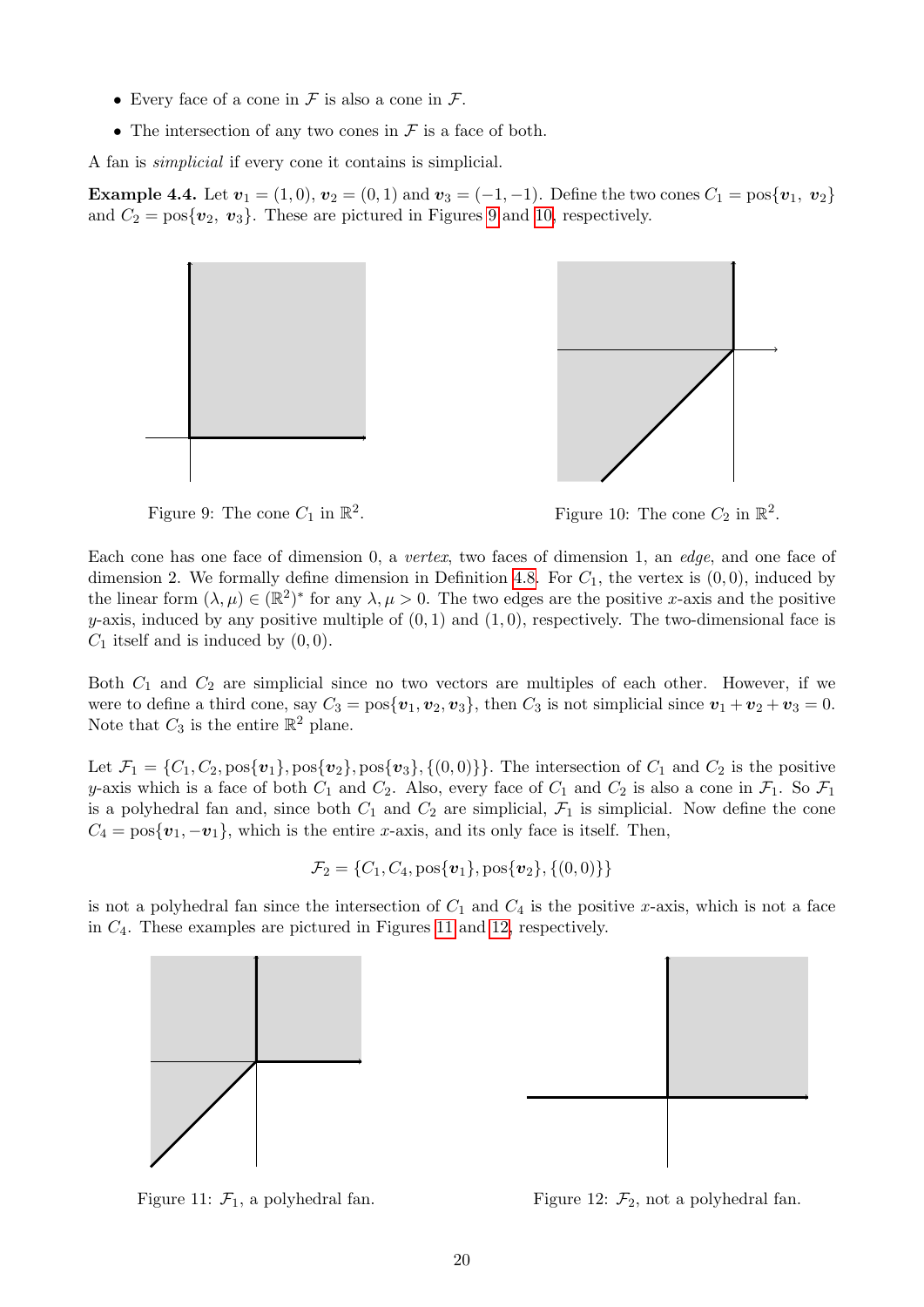We generalise the concepts of cones and fans to that of *polyhedra* and *polyhedral complexes*, respectively.

**Definition 4.5. (Polyhedra and polyhedral complexes).** A *polyhedron*,  $P \subset \mathbb{R}^n$ , is an intersection of finitely many closed affine half-spaces. So for a given  $A \in \mathbb{R}^{d \times n}$  and  $b \in \mathbb{R}^d$ , where *d* is finite, we have

$$
P = \{ \mathbf{x} \in \mathbb{R}^n \mid A\mathbf{x} \leq \mathbf{b} \}.
$$

We define a *face of a polyhedron* similar to how we defined a face of a cone in Definition 4.3. A face of a polyhedron which is not contained in any larger proper face (a face which is not the polyhedron itself) is called a *facet*.

A *polyhedral complex*,  $\Sigma$ , is a collection of polyhedra satisfying the following two properties:

- If  $P \in \Sigma$ , then all the faces of P are also in  $\Sigma$ .
- If  $P, Q \in \Sigma$ , then  $P \cap Q$  is either empty or a face of both  $P$  and  $Q$ .

Polyhedra in a polyhedral complex,  $\Sigma$ , are called the *cells of*  $\Sigma$ . The cells of  $\Sigma$  that are not faces of any larger cell are called *facets* of  $\Sigma$ , and the facets of these cells are called *ridges*. The *support* of  $\Sigma$ is the set

$$
|\Sigma| := \{ \boldsymbol{x} \in \mathbb{R}^n \mid \boldsymbol{x} \in P \text{ for some } P \in \Sigma \}.
$$

Remarks 4.6. (1) By [Zie95, §1.1], polytopes are bounded polyhedra.

- (2) In the definition of a polyhedron, if we set  $\boldsymbol{b} = \boldsymbol{0}$ , then this definition is equivalent to the definition of a cone. See [Zie95, Theorem 1.3] for more details.
- (3) Now suppose  $\mathbf{b} \in \Gamma^d_{\text{val}} \leq \mathbb{R}^d$  and  $A \in \mathbb{Q}^{d \times n}$ , where we recall that  $\Gamma_{\text{val}}$  is the value group with respect to some valuation val. Then we say that the polyhedron is  $\Gamma_{val}$ -rational. Moreover, a polyhedral complex is said to be  $\Gamma_{val}$ -rational if every cell in the complex is  $\Gamma_{val}$ -rational. Note that if  $\Gamma_{\text{val}} = \mathbb{Q}$ , then we say that the polyhedron/polyhedral complex is *rational*.

Example 4.7. Consider the following polyhedron,

$$
P = \left\{ \begin{pmatrix} x \\ y \end{pmatrix} \in \mathbb{R}^2 \middle| \begin{pmatrix} -1 & 0 \\ 0 & -1 \\ 1 & 1 \end{pmatrix} \begin{pmatrix} x \\ y \end{pmatrix} \le \begin{pmatrix} 0 \\ 0 \\ 1 \end{pmatrix} \right\},\
$$

which is the triangle in  $\mathbb{R}^2$  with vertices  $(0,0), (1,0)$  and  $(0,1)$ . The facets of *P* are the "edges" of the triangle,  $\{(\lambda,0)\}, \{(0,\lambda)\}\$  and  $\{(\lambda,1-\lambda)\}\$ , where in each case  $0 \leq \lambda \leq 1$ . Now consider the polyhedron *Q* defined by

$$
Q = \left\{ \begin{pmatrix} x \\ y \end{pmatrix} \in \mathbb{R}^2 \middle| \begin{pmatrix} -1 & 0 \\ 0 & -1 \\ -1 & -1 \end{pmatrix} \begin{pmatrix} x \\ y \end{pmatrix} \le \begin{pmatrix} 0 \\ 0 \\ -1 \end{pmatrix} \right\},\
$$

which has facets  $\{(1 + \lambda, 0) | \lambda \geq 0\}$ ,  $\{(0, 1 + \lambda) | \lambda \geq 0\}$  and  $\{(\lambda, 1 - \lambda) | 0 \leq \lambda \leq 1\}$ . Then  $\Sigma = \{P, Q\}$  is the polyhedral complex pictured in Figure 13. Indeed, the intersection of P and Q is  $\{(\lambda, 1-\lambda) \mid 0 \leq \lambda \leq 1\}$ , which is a face of both *P* and *Q*. The facets of  $\Sigma$  are *P* and *Q*, and the ridges of  $\Sigma$  are the previously described facets of *P* and *Q*. The support of  $\Sigma$  is  $|\Sigma| = \mathbb{R}^2_{\geq 0}$ .

We now define some properties of polyhedra.

**Definition 4.8.** Let  $P \in \mathbb{R}^n$  be a polyhedron. The *lineality space* of P is the largest linear subspace,  $V \subset \mathbb{R}^n$ , such that for all  $x \in P$  and  $v \in V$ , then  $x + v \in P$ . The lineality space of a polyhedral complex is the intersection of all the lineality spaces of cells in the complex. The smallest affine subspace containing P is called the *affine span of P*. This is the translate of a linear subspace in  $\mathbb{R}^n$ , called the *linear space parallel to P*. The *dimension* of *P* is the dimension of the linear space parallel to *P*. A polyhedral complex,  $\Sigma$ , is said to be *pure* of dimension *d* if every facet of  $\Sigma$  has dimension *d*.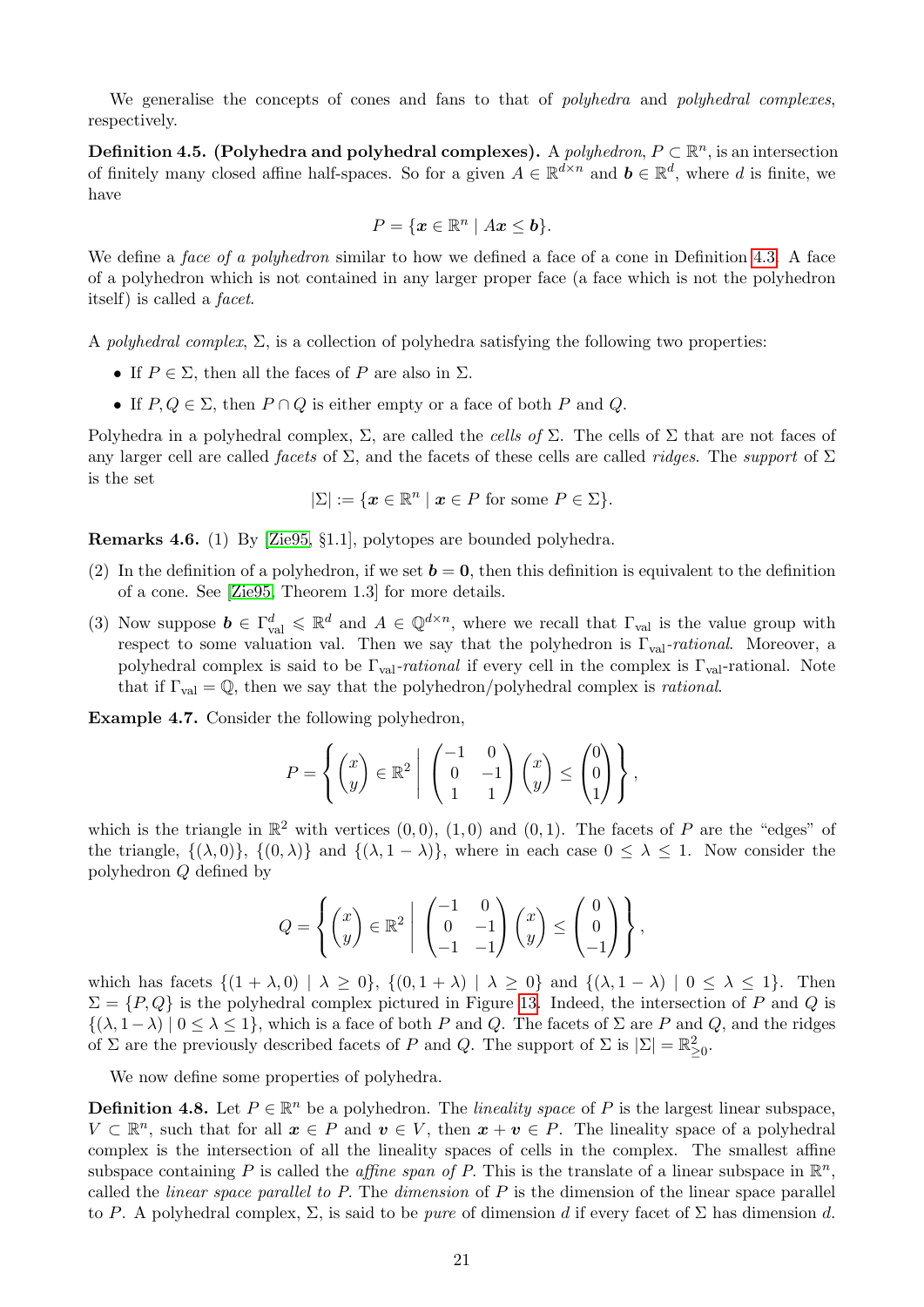

Figure 13: The polyhedral complex,  $\Sigma$ , in  $\mathbb{R}^2$ .

**Example 4.9.** Consider the polyhedral complex  $\Sigma = \{P, Q\}$  as defined in Example 4.7. The lineality space of both *P* and *Q* is  $\{(0,0)\}$ , and thus the lineality space of  $\Sigma$  is  $\{(0,0)\}$ . An example of a non-trivial lineality space is that of the polyhedron defined by

$$
R = \left\{ \begin{pmatrix} x \\ y \end{pmatrix} \in \mathbb{R}^2 \middle| \begin{pmatrix} 0 & -1 \\ 0 & 1 \end{pmatrix} \begin{pmatrix} x \\ y \end{pmatrix} \leq \begin{pmatrix} -1 \\ 1 \end{pmatrix} \right\},\
$$

which is the line  $y = 1$ . The lineality space of *R* is then the *x*-axis. Note that this is also the linear space parallel to *R*, and so the dimension of *R* is 1. The linear space parallel to *P* is  $\mathbb{R}^2$ , as is the linear space parallel to  $Q$ . In fact, this is true for all 2-dimensional polyhedra in  $\mathbb{R}^2$ . So, since the dimension of both *P* and *Q* is 2, we have that  $\Sigma$  is pure of dimension 2.

We now establish a link between polyhedra and polyhedral fans.

**Definition 4.10. (Normal fan).** Let  $P \subset \mathbb{R}^n$  be a polyhedron. The *(inner) normal fan* of P is the polyhedral fan, *N<sup>P</sup>* , consisting of the cones

$$
\mathcal{N}_P(F) := \overline{\{ \mathbf{w} \in (\mathbb{R}^n)^* \mid \text{face}_{\mathbf{w}}(P) = F \}},
$$

as *F* varies over the faces of *P*. Here,  $\overline{\{\cdot\}}$  denotes the closure in the Euclidean topology (on  $(\mathbb{R}^n)^*$ ).

**Example 4.11.** Consider *P* from Example  $\boxed{4.7}$  Recall *P* has three vertices at  $(0,0)$ ,  $(1,0)$  and  $(0,1)$ . The vertex  $(0,0)$  is induced by any  $(w_1, w_2) \in (\mathbb{R}^2)^*$  such that  $w_1, w_2 > 0$ . Denote this region (and vertex) by (1). The vertex (1,0) is induced by any  $(w_1, w_2) \in (\mathbb{R}^2)^*$  such that  $w_1 < 0$  and  $w_2 > w_1$ , and the vertex  $(0, 1)$  is induced by any  $(w_1, w_2) \in (\mathbb{R}^2)^*$  such that  $w_2 < 0$  and  $w_1 > w_2$ . Denote these regions by (2) and (3), respectively.

The one-dimensional faces of *P* are the edges of the triangle. The edge between  $(0,0)$  and  $(1,0)$ is induced by any positive multiple of  $(0,1)$ , the edge between  $(0,0)$  and  $(0,1)$  is induced by any positive multiple of  $(1,0)$  and the edge between  $(1,0)$  and  $(0,1)$  is induced by any positive multiple of  $(-1, -1)$ . The two dimensional face of P is simply P itself and is induced by  $(0, 0)$ . So we have obtained the normal fan of  $P$  which is shown in Figure  $\overline{14}$ . This fan contains seven cones; three of dimension 2, three of dimension 1 and one of dimension 0.

**Definition 4.12. (Star of a cell).** Let  $\Sigma$  be a polyhedral complex in  $\mathbb{R}^n$  and  $\sigma$  a cell in  $\Sigma$ . The *star of*  $\sigma$  in  $\Sigma$  is a fan in  $\mathbb{R}^n$ , denoted by star $\Sigma(\sigma)$ , with cones indexed by the cells  $\tau \in \Sigma$  that contain  $\sigma$  as a face. The cone of  $star_{\Sigma}(\sigma)$  that is indexed by  $\tau$  is

$$
\overline{\tau} = \{ \lambda(\mathbf{x} - \mathbf{y}) \mid \lambda \geq 0, \ \mathbf{x} \in \tau, \ \mathbf{y} \in \sigma \}.
$$

**Examples 4.13.** (1) Consider the polyhedral complex  $\Sigma = \{P, Q\}$  as defined in Example 4.7. We wish to find the star of  $\sigma := (1,0)$ . The cells of  $\Sigma$  that contain  $\sigma$  as a face are P, Q, P \ Q and the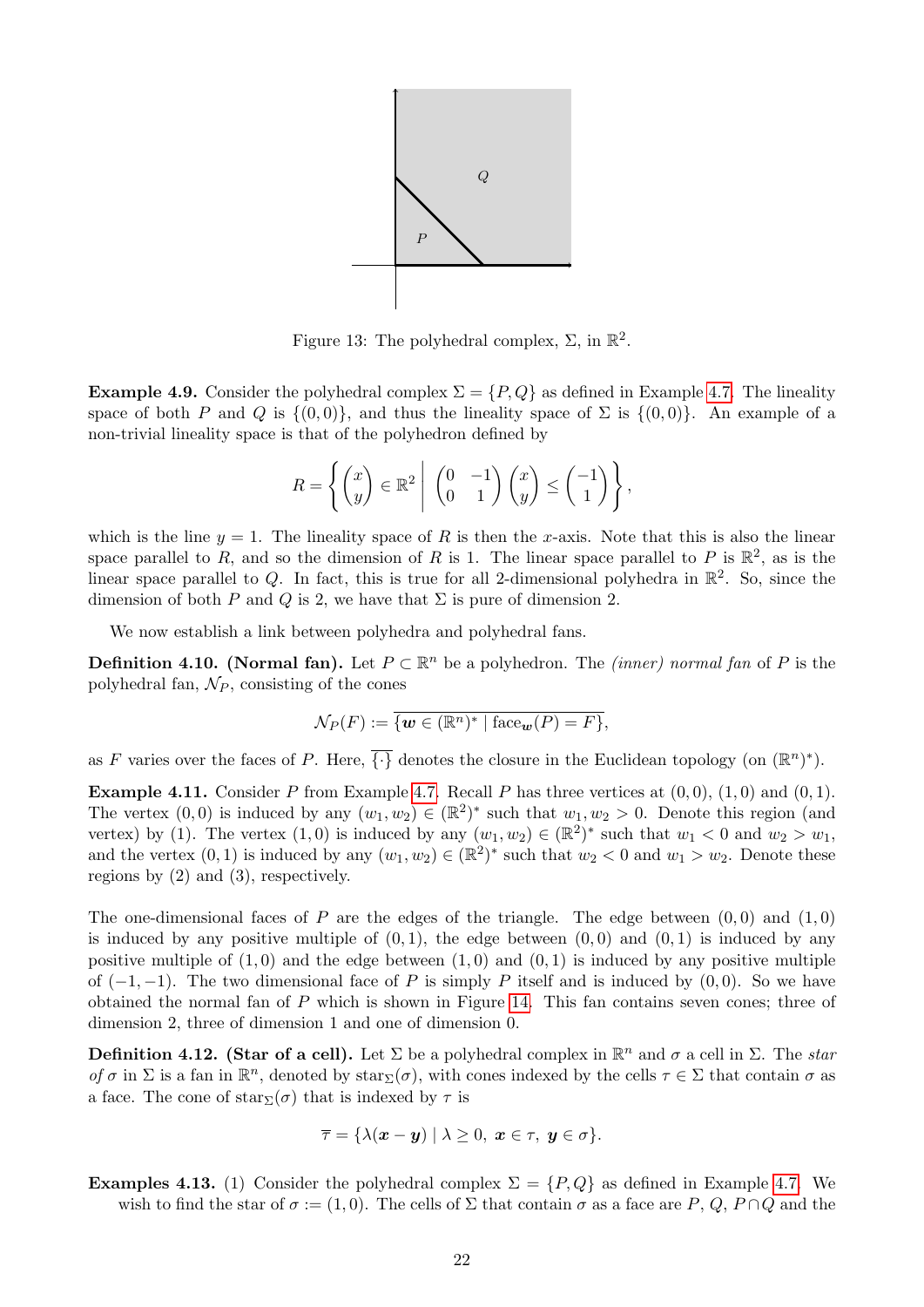

Figure 14: The polyhedron,  $P$ , and its normal fan,  $N_P$ .

edges of *P* and *Q* which lie on the *x*-axis. Using the definition of  $star_\Sigma(\sigma)$ , the cone of  $star_\Sigma(\sigma)$ indexed by *P* is given by

$$
\overline{P} = \{ \lambda(x_1 - 1, x_2) \mid \lambda \ge 0, (x_1, x_2) \in P \}.
$$

So  $\overline{P}$  is the area of  $\mathbb{R}^2$  bounded below by the *x*-axis and bounded above by the line  $y = 1$ x. Similarly,  $\overline{Q}$  is the area of  $\mathbb{R}^2$  above both of these lines. We repeat this for each of the one-dimensional faces and obtain  $star_{\Sigma}(\sigma)$ , as shown in Figure 15.



Figure 15: The star of  $\sigma := (1,0)$  in  $\Sigma$ , star $\Sigma(\sigma)$ .

(2) Towards the end of this section, we show that the tropical hypersurface is a polyhedral complex. So we can define the star of different parts of the tropical hypersurface. Consider the tropical hypersurface in Figure 7 and define  $\Sigma = V_{\text{trop}}(\text{trop}(f))$ . Let  $\sigma_1$  be the vertex  $(2, 0)$  and  $\sigma_2$  be the ray  $\{(1 - \lambda, -1) \mid \lambda \geq 0\}$ . Then the star of  $\sigma_1$  is the tropical line and the star of  $\sigma_2$  is the *x*-axis. These are pictured in Figure 16.



Figure 16: The stars of two polyhedra in a tropical hypersurface.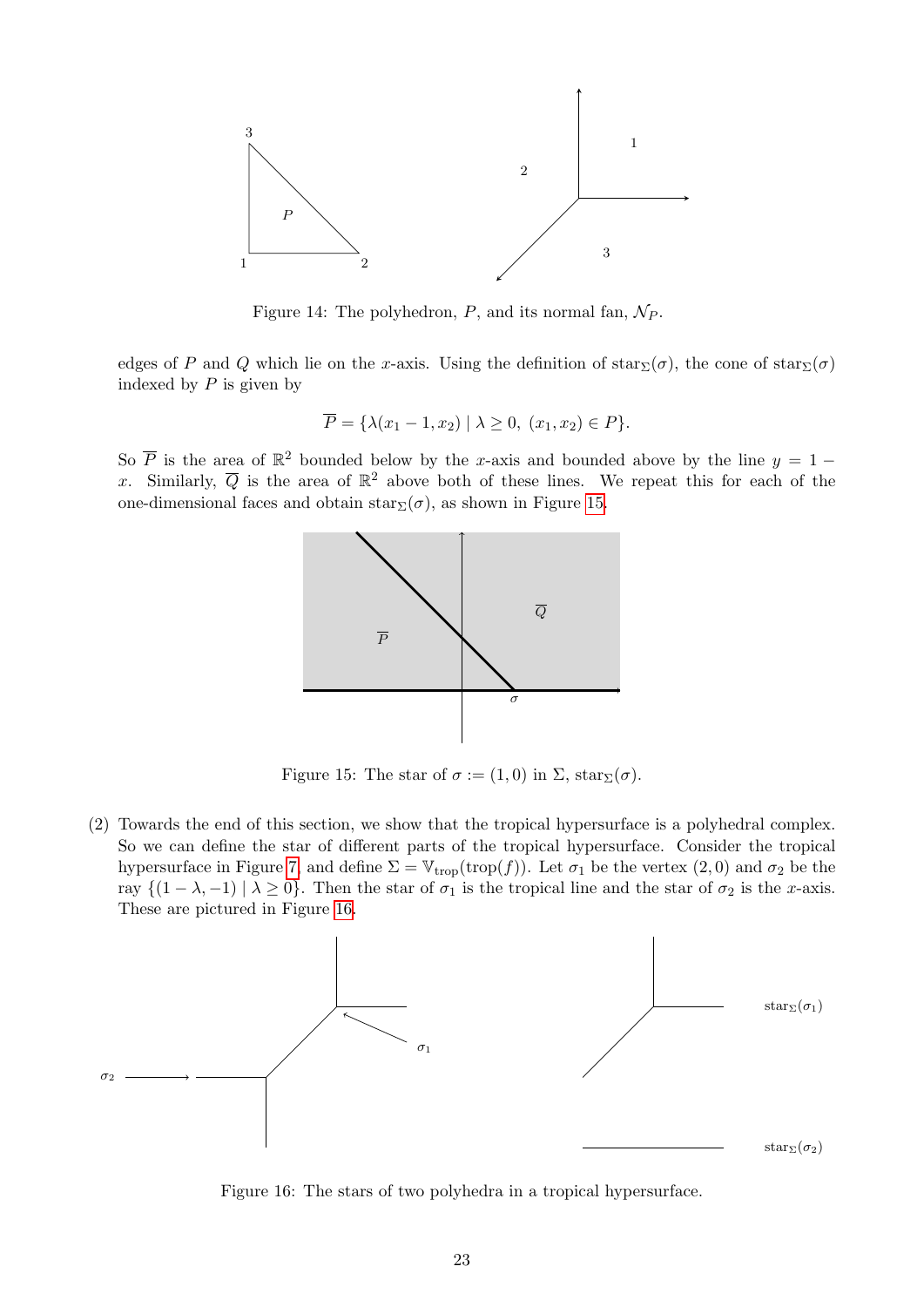**Definition 4.14. (Regular subdivision).** Let  $v_1, \ldots, v_r$  be vectors in  $\mathbb{R}^n$  and fix a weight vector  $\mathbf{w} = (w_1, \ldots, w_r)$  in  $\mathbb{R}^r$ . The *regular subdivision* of  $v_1, \ldots, v_r$  induced by  $\mathbf{w}$  is a polyhedral fan with support pos $\{v_1, \ldots, v_r\}$ . The cones are given by pos $\{v_i \mid i \in \rho\}$ , for all subsets  $\rho \subseteq \{1, \ldots, r\}$ , where there exists some  $c \in \mathbb{R}^{n+1}$  such that  $c \cdot v_i = w_i$  for all  $i \in \rho$ , and  $c \cdot v_i < w_i$  for all  $i \notin \rho$ .

**Remarks 4.15.** (1) If the polyhedral fan in Definition  $\overline{4.14}$  is simplicial, then we call the subdivision a *regular triangulation*.

(2) We can define the regular subdivision of a polytope,

 $P = \text{conv}\{\mathbf{u}_i \mid i \in \{1, \ldots, r\}\} \subset \mathbb{R}^n$ ,

induced by some  $w = (w_1, \ldots, w_r)$  in  $\mathbb{R}^r$ , where  $u_i \in \mathbb{R}^n$  for all  $i \in \{1, \ldots, r\}$ . First, define the polytope

$$
P_{\mathbf{w}} = \mathrm{conv}\{(\mathbf{u}_i, w_i) \mid i \in \{1, \ldots, r\}\} \subset \mathbb{R}^{n+1}.
$$

The *lower faces* of  $P_w$  are the faces with an inner normal vector,  $v \in (\mathbb{R}^{n+1})^*$ , such that the last coordinate of  $v$  is positive. We project these lower faces onto  $P$  in  $\mathbb{R}^n$  and they form a polyhedral complex with support equal to *P*. This is the regular subdivision of *P* induced by *w*.

Example 4.16. We return to the polynomial defined in Example 3.13

$$
f = 2xy + x - 4y - 4 \in \mathbb{Q}[x, y],
$$

where  $\mathbb Q$  has the 2-adic valuation. The Newton polytope of  $f$  is given by

$$
P = \text{Newt}(f) = \text{conv}\{(1, 1), (1, 0), (0, 1), (0, 0)\},\
$$

which is the unit square in  $\mathbb{R}^2$ . We wish to find the regular subdivision of these points induced by the vector of valuations of the coefficients of f. So we set  $w = (1, 0, 2, 2)$  and consider the polytope

$$
P_w = \text{conv}\{(1, 1, 1), (1, 0, 0), (0, 1, 2), (0, 0, 2)\}.
$$

In Figure  $\overline{17}$ , the lower faces of  $P_w$  are shown in grey whilst the Newton polytope is shown below in the *xy* plane.



Figure 17: The lower faces of  $P_w$  above  $P$  in  $\mathbb{R}^3$ .

As in Remark  $(4.15)(2)$ , we project the lower faces of  $P_w$  onto P which gives the regular subdivision of Newt( $f$ ) induced by the valuations of the coefficients of  $f$ . This is shown in Figure 18. By Remark  $\overline{4.15}(2)$ , this is a polyhedral complex with support equal to Newt(f).

Note that the inward pointing normal vector of the left lower face of  $P_w$  is  $(2, 0, 1)$  and that of the right lower face is  $(1, -1, 1)$ . Projecting these points onto  $\mathbb{R}^2$ , we obtain the points  $(2, 0)$  and  $(1, -1)$ , which we note are the exact same points that achieve the minimum in  $V_{trop}(trop(f))$  three times, as seen in Example  $\overline{3.13}$ . This is not a coincidence. The regular subdivision of Newt(f) is the planar graph dual to  $V_{trop}(trop))$ , which is where we interchange vertices and full dimensional faces between the two graphs. We prove this in the next subsection.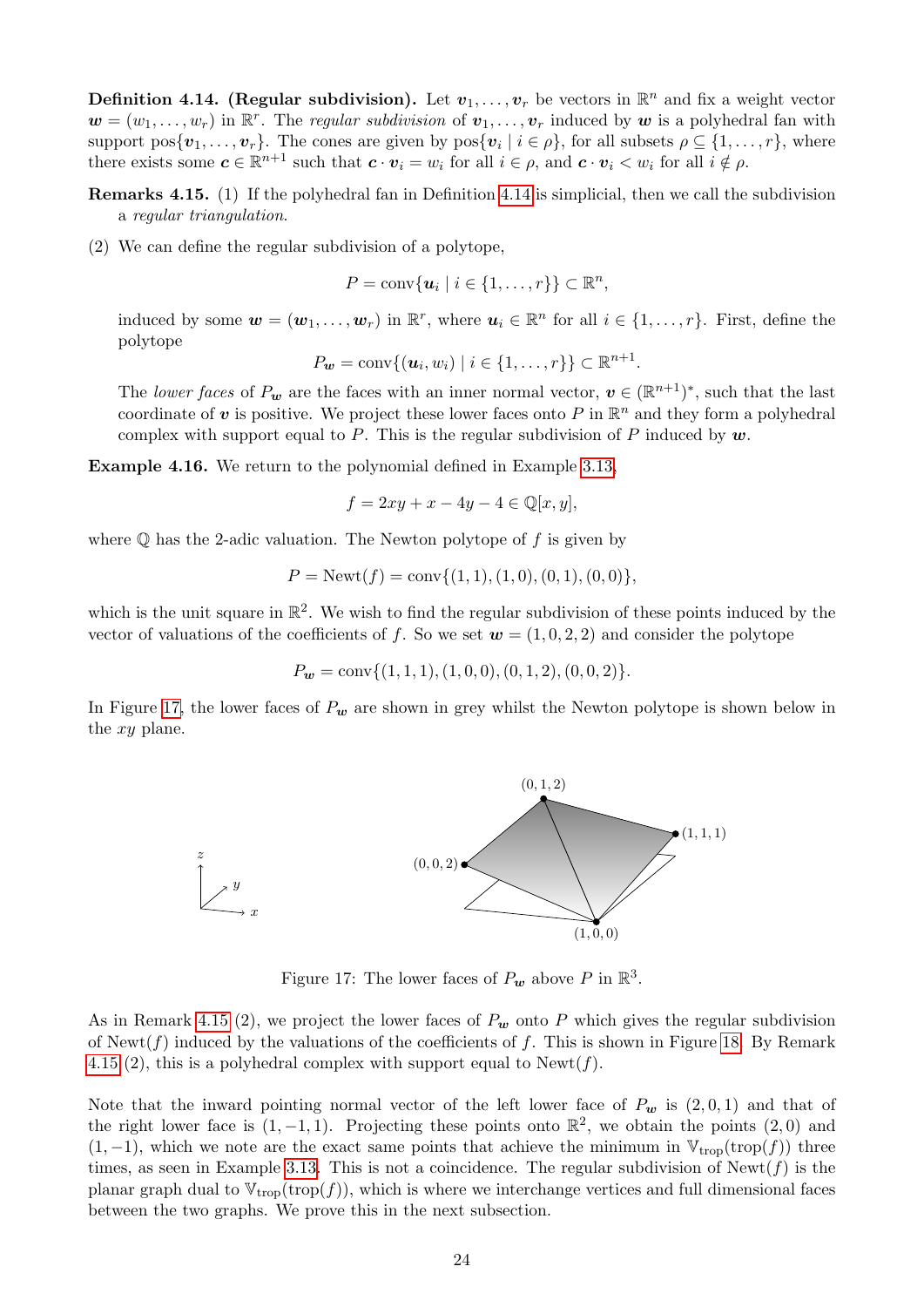

Figure 18: The regular subdivision of  $\text{Newt}(f)$  on the left, and its planar graph dual on the right.

#### 4.2 The Structure Theorem

In this subsection, we prove the following theorem:

Theorem 4.17 (The Structure Theorem). Let  $f = \sum_{u \in \mathbb{Z}^n} c_u x^u \in K[x_1^{\pm 1}, \ldots, x_n^{\pm 1}]$ . Then  $V_{\text{trop}}(\text{trop}(f))$  *is the support of a balanced, weighted*  $\Gamma_{\text{val}}$ -rational polyhedral complex in  $\mathbb{R}^n$ , which *is pure of dimension*  $n-1$ .

We prove this in two parts. First, we show that  $\mathbb{V}_{\text{trop}}(\text{trop}(f))$  is the support of a  $\Gamma_{\text{val}}$ -rational polyhedral complex, which is pure of dimension  $(n - 1)$ . We then assign weights to this polyhedral complex and show that it's balanced. For the first step, we prove the following proposition, which gives an alternative method for computing tropical hypersurfaces. In the following statement, the term  $(n-1)$ -skeleton of a polyhedral complex  $\Sigma$  refers to the polyhedral complex consisting of all cells  $\sigma \in \Sigma$  such that  $\dim(\sigma) \leq n-1$ .

**Proposition 4.18.** Let  $f = \sum_{u \in \mathbb{Z}^n} c_u x^u \in K[x_1^{\pm 1}, \ldots, x_n^{\pm 1}]$ . Then  $\mathbb{V}_{\text{trop}}(\text{trop}(f))$  is the  $(n-1)$ *skeleton of the polyhedral complex dual to the regular subdivision of the Newton polytope of*  $f$ *, Newt(* $f$ *)*, *induced by the weights*  $\{val(c_{\boldsymbol{u}}) \mid c_{\boldsymbol{u}} \neq 0\}$  *on the lattice points of* Newt(*f*).

*Proof.* In this proof, we generalise the approach taken in Example 4.16. Let  $P = \text{Newt}(f) \subset \mathbb{R}^n$  and  $P_{val} = \text{conv}\{(\boldsymbol{u}, \text{val}(c_{\boldsymbol{u}})) \mid c_{\boldsymbol{u}} \neq 0\} \subset \mathbb{R}^{n+1}$ . Let  $\pi : \mathbb{R}^{n+1} \longrightarrow \mathbb{R}^n$  be the projection onto the first *n* coordinates defined by

$$
\pi((a_1,\ldots,a_n,a_{n+1}))=(a_1,\ldots,a_n), \text{ for all } \mathbf{a}\in\mathbb{R}^{n+1}.
$$

We wish to construct the regular subdivision of *P* induced by the weights  $\{val(c_u) \mid c_u \neq 0\}$ . Let *F* be a lower face of  $P_{val}$ . As described in Remark  $\boxed{4.15}$  (2), the lower faces of  $P_{val}$  are those with an inner normal vector,  $v \in (\mathbb{R}^{n+1})^*$ , such that the last coordinate of *v* is positive. So we have

$$
F = \text{face}_{\boldsymbol{v}}(P_{\text{val}}) = \{ \boldsymbol{x} \in P_{\text{val}} \mid \boldsymbol{v} \cdot \boldsymbol{x} \leq \boldsymbol{v} \cdot \boldsymbol{y} \text{ for all } \boldsymbol{y} \in P_{\text{val}} \}.
$$

Define the normal cone of *F* to be

$$
\mathcal{N}(F) = \{ \boldsymbol{v} \in (\mathbb{R}^{n+1})^* \mid \text{face}_{\boldsymbol{v}}(P_{\text{val}}) = F \},
$$

and the restricted projection of  $\mathcal{N}(F)$  to be

$$
\tilde{\pi}(\mathcal{N}(F)) = \{ \boldsymbol{w} \in (\mathbb{R}^n)^* \mid (\boldsymbol{w}, 1) \in \mathcal{N}(F) \}.
$$

These restricted projections,  $\tilde{\pi}(\mathcal{N}(F))$ , as *F* varies over all lower faces of  $P_{val}$ , form a polyhedral complex in  $\mathbb{R}^n$  that is dual to the regular subdivision of *P* induced by the weights  $\{val(c_u) \mid c_u \neq 0\}$ .

We now show that  $V_{\text{trop}}(\text{trop}(f))$  is the  $(n-1)$  skeleton of the dual complex formed by  $\tilde{\pi}(\mathcal{N}(F))$ . Let  $v = (v_1, \ldots, v_n, 1) \in \mathcal{N}(F)$ . For each vertex,  $(\boldsymbol{u}', \text{val}(c_{\boldsymbol{u}'}))$ , of *F*, we have

$$
(v_1,\ldots,v_n)\cdot\mathbf{u}' + \mathrm{val}(c_{\mathbf{u}'}) = \mathbf{v}\cdot(\mathbf{u}',\mathrm{val}(c_{\mathbf{u}'})) \leq \mathbf{v}\cdot(\mathbf{u},\mathrm{val}(c_{\mathbf{u}})) = (v_1,\ldots,v_n)\cdot\mathbf{u} + \mathrm{val}(c_{\mathbf{u}}),
$$

for all  $(\mathbf{u}, \text{val}(c_{\mathbf{u}})) \in P_{\text{val}}$ . So by definition of the tropical hypersurface (Definition  $\boxed{2.7}$ ,  $\mathbf{w} \in$  $V_{\text{trop}}(\text{trop}(f))$  if and only if  $w \in \tilde{\pi}(\mathcal{N}(F))$  for some face *F* of  $P_{\text{val}}$  such that *F* has more than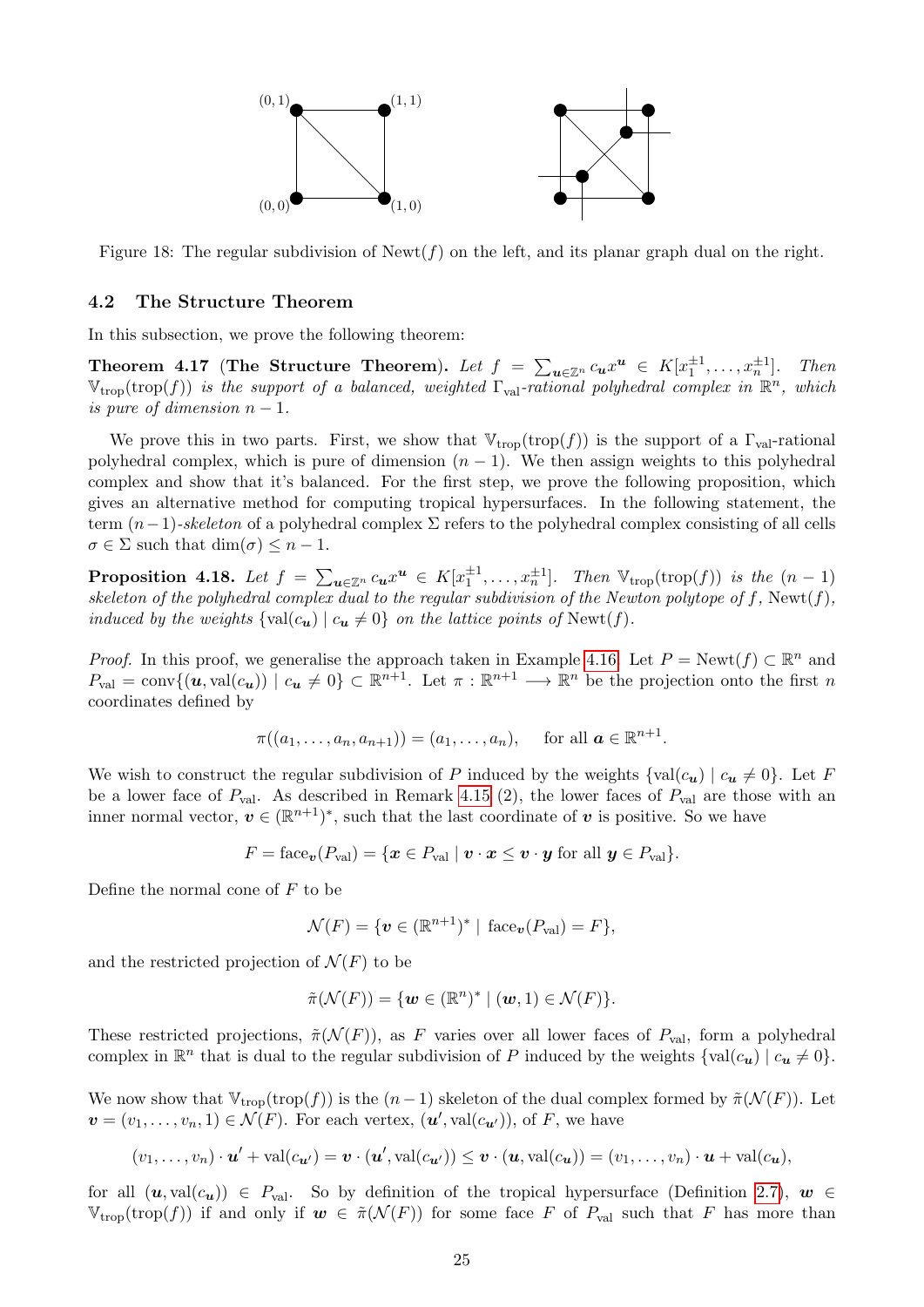one vertex. This happens if and only if  $F = \text{face}_{(w,1)}(P_{val})$  is not a vertex, which happens if and only if  $\tilde{\pi}(\mathcal{N}(F))$  does not have dimension *n* in the dual complex, since the dual graph interchanges vertices and faces of dimension *n*. Thus,  $w \in V_{\text{trop}}(\text{trop}(f))$  if and only if the face which contains w in the dual complex does not have dimension *n*.

Therefore,  $V_{\text{trop}}(\text{trop}(f))$  is the  $(n-1)$  skeleton of the dual complex, and is thus the support of a polyhedral complex with dimension  $(n-1)$ .

We can formally define the polyhedral complex defined in Proposition 4.18.

**Definition 4.19.** Let  $f = \sum_{u \in \mathbb{Z}^n} c_u x^u \in K[x_1^{\pm 1}, \ldots, x_n^{\pm 1}]$ . Define  $\sum_{\text{trop}(f)}$  to be the coarsest polyhedral complex such that trop(*f*) is linear on each cell in  $\Sigma_{\text{trop}(f)}$ . The facets of  $\Sigma_{\text{trop}(f)}$  have the form

$$
\sigma = \{ \mathbf{w} \in \mathbb{R}^n \mid \text{trop}(f)(\mathbf{w}) = \text{val}(c_{\mathbf{u}}) + \mathbf{w} \cdot \mathbf{u} \},
$$

for each  $u \in \mathbb{Z}^n$  such that  $c_u \neq 0$ .

- **Remarks 4.20.** (1) The support of  $\Sigma_{\text{trop}(f)}$  is  $\mathbb{R}^n$  and  $\Sigma_{\text{trop}(f)}$  is  $\Gamma_{\text{val}}$ -rational. This implies that  $V_{\text{trop}}(\text{trop}(f))$  is also  $\Gamma_{\text{val}}$ -rational.
- (2) We can add to Figure  $\overline{7}$  from Example 3.13, where  $f = 2xy + x 4y 4 \in \mathbb{Q}[x, y]$ . From the above definition, the facets of  $\Sigma_{\text{trop}(f)}$  contain points which only achieve the minimum once in trop(f). So in each region of Figure  $\sqrt{7}$ , we can add a label of which function achieves the minimum in that region. This is demonstrated in Figure 19 and can be checked by substituting in points from each region.



Figure 19: The tropical hypersurface of f,  $\mathbb{V}_{\text{trop}}(\text{trop}(f))$ , in  $\mathbb{R}^2$ , with labelled regions of minimality.

So now we need to show that  $V_{trop}(t)$  is weighted and balanced. We now define a weighted polyhedral complex.

**Definition 4.21.** A *weighted polyhedral complex* is a pure polyhedral complex,  $\Sigma$ , with a weight  $w_{\sigma}$ for all facets  $\sigma \in \Sigma$ .

Example 4.22. There are natural weights which we can assign to a tropical hypersurface. Let  $f = \sum_{\mathbf{u} \in \mathbb{Z}^n} c_{\mathbf{u}} x^{\mathbf{u}} \in K[x_1^{\pm 1}, \ldots, x_n^{\pm 1}], P = \text{Newt}(f)$  and  $\Delta$  be the regular subdivision of *P* induced by the weight vector (val $(c_u)$ ) for each  $c_u \neq 0$ . Recall that  $V_{\text{trop}}(\text{trop}(f))$  is the  $(n-1)$  skeleton of  $\Sigma_{\text{trop}(f)}$ . Every facet of  $\mathbb{V}_{\text{trop}}(\text{trop}(f))$ , and so every ridge of  $\Sigma_{\text{trop}(f)}$ , say  $\sigma$ , corresponds to an edge,  $e(\sigma)$ , of  $\Delta$ . Then we define the *weight*,  $m(\sigma)$ , attached to the facet  $\sigma$  to be the lattice length of  $e(\sigma)$ , which is one less than the number of lattice points in  $e(\sigma)$ .

We now define the term *balanced* in the context of a one-dimensional rational fan. We then extend this to a general polyhedral complex via the use of "star", as in Definition  $\boxed{4.12}$ .

 $\Box$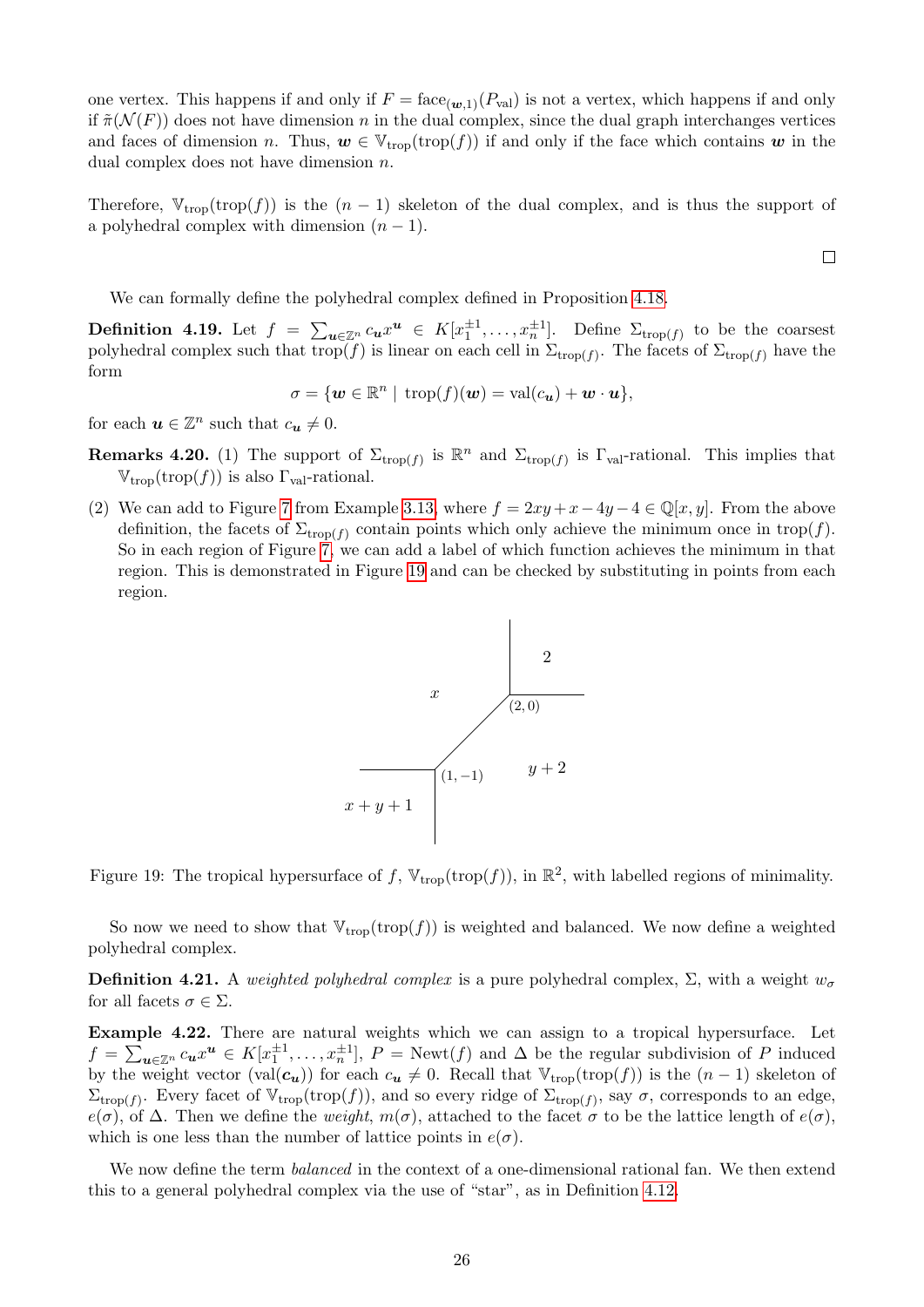**Definition 4.23. (Balanced fan).** Let  $\Sigma$  be a one-dimensional rational fan with *s* rays and let  $v_1, \ldots, v_s$  be the first lattice points on the rays of  $\Sigma$ . Assign a weight  $w_i$  to the cone containing the lattice point  $v_i$ . Then  $\Sigma$  is balanced if  $\sum_{i=1}^s w_i v_i = 0$ .

**Definition 4.24.** (Balanced polyhedral complex). Let  $\Sigma$  be a general polyhedral complex in  $\mathbb{R}^n$ . pure of dimension *d*, and let  $\tau \in \Sigma$  be polyhedron of dimension  $(d-1)$ . Let *L* be the affine span of  $\tau$ . By definition, star<sub> $\Sigma(\tau)$ </sub> has one cone for each polyhedron  $\sigma \in \Sigma$ , and has lineality space *L*. Then star<sub> $\Sigma(\tau)/L$ </sub> is a one dimensional fan which inherits weights from  $\Sigma$ . We say that  $\Sigma$  is *balanced at*  $\tau$  if star<sub> $\Sigma$ </sub>( $\tau$ )/L is balanced. We says that  $\Sigma$  is *balanced* if  $\Sigma$  is balanced at all cones of dimension  $(d-1)$ .

The proof of the following proposition completes the proof of the Structure Theorem.

**Proposition 4.25.** *The polyhedral complex*  $V_{\text{trop}}(\text{trop}(f))$ *, which is pure of dimension*  $(n-1)$ *, is balanced for the weights*  $m(\sigma)$ *, as defined in Example 4.22.* 

*Proof.* When  $n = 1$ , the result is trivial since the polyhedral complex has dimension 0. When  $n = 2$ , we have that  $d = 1$  is Definition  $\overline{4.24}$ . So let  $\tau \in V_{\text{trop}}(\text{trop}(f))$  be a polyhedron of dimension 0, i.e. a vertex. The star of this vertex,  $\text{star}_{V_{\text{trop}}(\text{trop}(f))}(\tau)$ , is the tropical line containing  $\tau$ , and so the lineality space of  $\text{star}_{\mathbb{V}_{\text{trop}}(\text{trop}(f))}(\tau)$  is  $L = \{(0,0)\}\)$ . So we need to show that  $\text{star}_{\mathbb{V}_{\text{trop}}(\text{trop}(f))}(\tau)$  is balanced. Since  $\tau$  has dimension 0, it is dual to a convex polygon *Q* in the regular subdivision  $\Delta$ , from Example 4.22. The cones in star<sub>V<sub>trop</sub>(trop(f))</sub>( $\tau$ ), which are indexed by 1-dimensional polyhedra  $\sigma$  containing  $\tau$ , correspond to edges of *Q*. Denote theses edges by  $e(\sigma)$ . The vectors,  $v_i$ , in Definition 4.23 are the primitive lattice vectors perpendicular to the edges of Q, and the vectors  $m(\sigma)\mathbf{v}_{\sigma}$  are exactly the edges of *Q* rotated by  $\pi$  $\frac{1}{2}$ . Thus,

$$
\sum_{\tau\in\sigma}m(\sigma)\pmb{v}_{\sigma}=\pmb{0},
$$

since the edge vectors of a convex polygon sum to 0.

For  $n \geq 3$ , the result follows by reducing to the  $n = 2$  case since star<sub>V<sub>trop</sub>(trop(*f*))( $\tau$ )/*L* has dimension 1 for all  $(n-2)$ -dimensional cones  $\tau \in V_{\text{tran}}(\text{trop}(f))$ .</sub> 1 for all  $(n-2)$ -dimensional cones  $\tau \in \mathbb{V}_{\text{trop}}(\text{trop}(f)).$ 

*Proof of the Structure Theorem.* The fact that  $V_{\text{trop}}(\text{trop}(f))$  is a  $\Gamma_{\text{val}}$ -rational polyhedral complex in  $\mathbb{R}^n$ , pure of dimension *n*-1, follows from Proposition 4.18. The fact that  $V_{\text{trop}}(\text{trop}(f))$  is weighted and balanced is immediate from Proposition 4.25. and balanced is immediate from Proposition 4.25.

**Example 4.26.** Consider  $f = 2xy + x - 4y - 4 \in \mathbb{Q}[x, y]$  from Example 3.13. The tropical hypersurface  $V_{\text{trop}}(\text{trop}(f))$  has two vertices; (2,0) and (1,-1). From Example 4.13 (2), the star of each vertex is a tropical line. Consider the vertex (2*,* 0). The dual to its star is the triangle with inward pointing normal vectors  $(-1, 0)$ ,  $(0, -1)$  and  $(1, 1)$ . The lattice length of each edge is 1 so each cone in the star has a weight of 1. Then,

$$
1 \cdot (-1,0) + 1 \cdot (0,-1) + 1 \cdot (1,1) = (0,0),
$$

which means the star of  $(2, 0)$  is balanced. Similarly, the star of  $(1, -1)$  is balanced. Therefore,  $V_{\text{trop}}(\text{trop}(f))$  is balanced.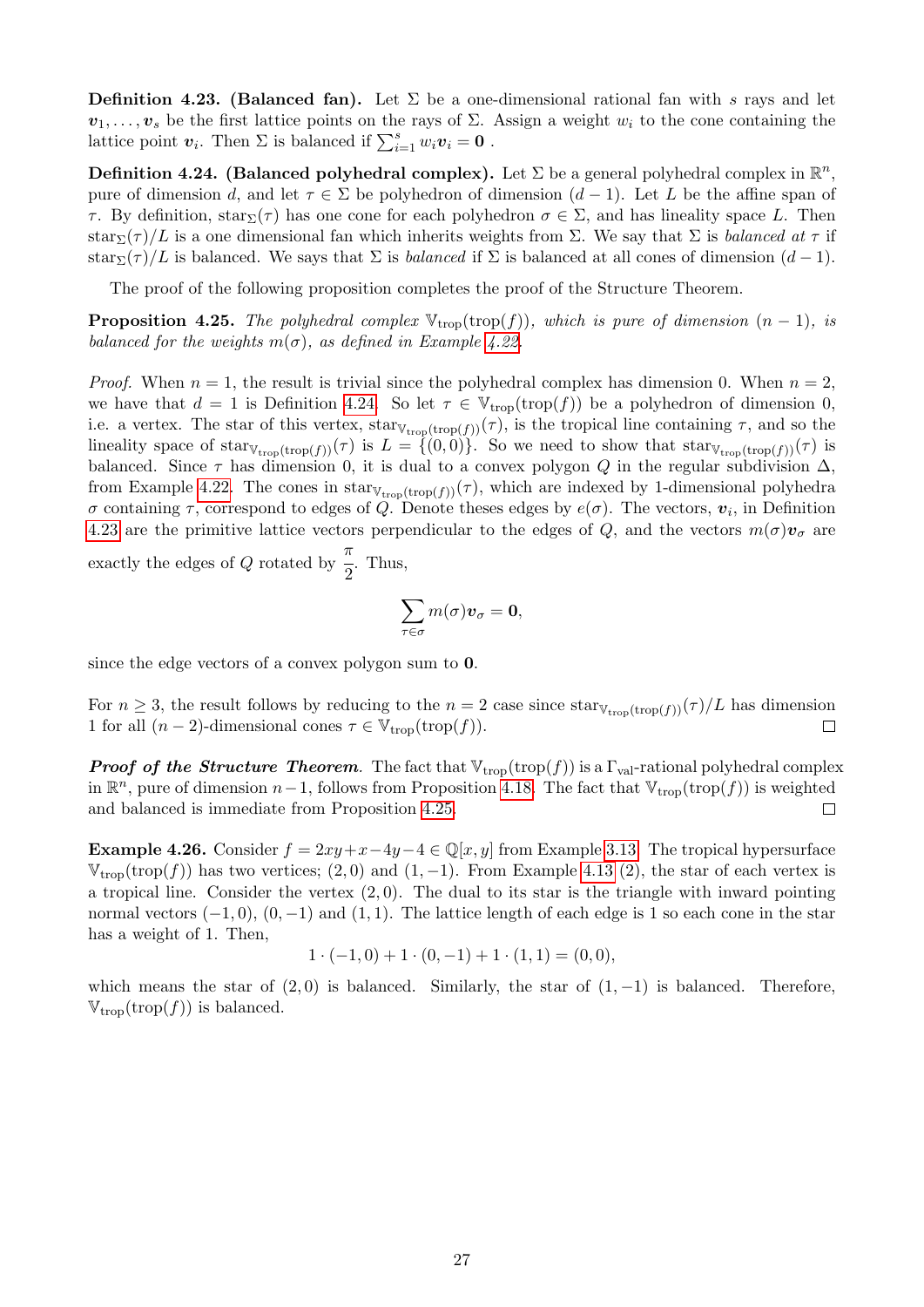### 5 The Fundamental Theorem of Tropical Geometry

In this section, we state and prove the Fundamental Theorem of Tropical Geometry, which gives us different ways of viewing *tropical algebraic sets*. This is a generalisation of Kapranov's Theorem (Theorem  $\overline{3.11}$ ), which is used in the proof as a base case. We also extend our study into initial forms by considering *initial ideals* and an important branch of mathematics called *Gröbner Theory*.

#### 5.1 Gröbner Theory

In Section 3.1, initial forms are defined over the Laurent polynomial ring. However, when defining initial ideals, we must take more care when working over the Laurent polynomial ring. So we first develop the Gröbner Theory over the polynomial ring, and then later extend it to the Laurent polynomial ring.

**Definition 5.1 (Initial Ideal).** Let  $(K$ , val) be a valued field and  $I \subset K[x_0,\ldots,x_n]$  a homogeneous ideal. The *initial ideal* of *I* with respect to some  $w \in \mathbb{R}^{n+1}$  is an ideal in  $\mathbb{k}[x_0, \ldots, x_n]$  given by

 $\lim_{w} (I) = \langle \lim_{w} (f) | f \in I \rangle \subset \mathbb{K}[x_0, \dots x_n].$ 

A set  $\mathcal{G} = \{g_1, \ldots, g_s\} \subset I$  is a *Gröbner basis* for *I* with respect to  $\mathbf{w} \in \mathbb{R}^{n+1}$  if

$$
\mathrm{in}_{\mathbf{w}}(I)=\langle \mathrm{in}_{\mathbf{w}}(g_1),\ldots \mathrm{in}_{\mathbf{w}}(g_s)\rangle.
$$

**Example 5.2.** Let  $K = \mathbb{Q}$  with the 2-adic valuation defined in Example  $\boxed{2.12}(2)$ , where  $\Bbbk = \mathbb{Z}/2\mathbb{Z}$ . Consider the homogeneous ideal

$$
I = \langle f, g \rangle = \langle x_0 + 2x_1, 3x_1 - 4x_2 \rangle.
$$

Then, for  $w = (0,0,0)$ ,  $\text{in}_w(I) = \langle x_0, x_1 \rangle$  and a Gröbner basis for *I* is  $\mathcal{G} = \{f,g\}$ . Indeed, the tropicalisation of *f* with respect to *w* is given by

$$
trop(f)(\mathbf{w}) = min\{0 + \mathbf{w} \cdot (1,0,0), 1 + \mathbf{w} \cdot (0,1,0)\} = 0,
$$

and so the initial form of *f* with respect to *w* is given by

$$
\mathrm{in}_{\mathbf{w}}(f)=x_0.
$$

Similarly,  $\text{trop}(g)(\boldsymbol{w}) = 0$  and so  $\text{in}_{\boldsymbol{w}}(g) = x_1$ .

The Gröbner basis in this example was computed using Algorithm 2.9. in  $\lfloor$ CM19 $\rfloor$ . However, the details of this computation are omitted since we are more interested in the theory behind Gröbner bases than the computations.

This next Lemma shows that we can pick a Gröbner basis for any homogeneous ideal.

**Lemma 5.3.** Consider the homogeneous ideal  $I \subset K[x_0, \ldots, x_n]$  and fix  $w \in \mathbb{R}^{n+1}$ . Then  $\text{in}_{w}(I)$  is *homogeneous and we may choose a homogeneous Gröbner basis for I.* 

*Proof.* Let  $f = f_0 + \cdots + f_m$  be the homogeneous decomposition of some  $f \in I$ . Note that the initial form  $\lim_{w} (f)$  is the sum of the initial forms  $\lim_{w} (f_i)$  satisfying  $\text{trop}(f)(w) = \text{trop}(f_i)(w)$ . Since *I* is homogeneous, each  $f_i$  lies in *I*, which implies  $\text{in}_w(I)$  is generated by polynomials  $\text{in}_w(g)$  such that *g* is homogeneous. The polynomial ring is Noetherian so  $\text{in}_{w}(I)$  is generated by a finite set of these initial forms, say  $\{\text{in}_w(g_1), \ldots, \text{in}_w(g_s)\}\.$  The initial form of a homogeneous polynomial is homogeneous, therefore  $\text{in}_w(I)$  is homogeneous and the set  $\{g_1, \ldots, g_s\}$  is a homogeneous Gröbner basis for  $I$ . therefore  $\text{in}_{w}(I)$  is homogeneous and the set  $\{g_1, \ldots, g_s\}$  is a homogeneous Gröbner basis for *I*.

We now give a useful property of initial ideals.

**Lemma 5.4.** *Consider a homogeneous ideal*  $I \subset K[x_0, \ldots, x_n]$  *and fix*  $w \in \mathbb{R}^{n+1}$ *. If*  $g \in \text{in}_{w}(I)$ *, then*  $g = \text{in}_{w}(f)$  *for some*  $f \in I$ *.*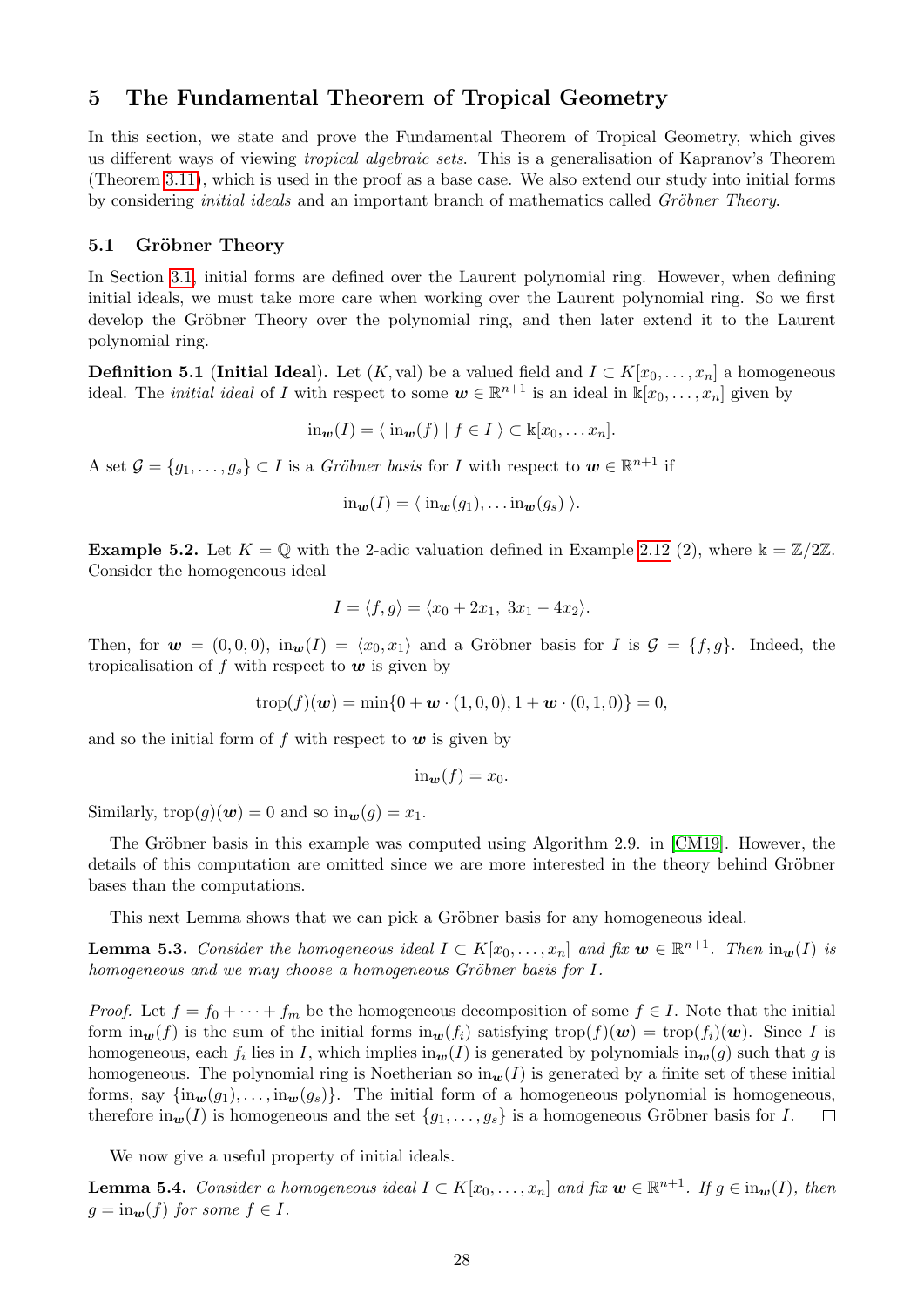*Proof.* Let  $g = \sum_{u \in \mathbb{N}^{n+1}} a_u x^u \text{ in}_w(f_u) \in \text{in}_w(I)$ , where  $a_u \in \mathbb{k}^\times$  and  $f_u \in I$  for all  $u$ . Recall the definition of the valuation ring,

$$
R = \{c \in K \mid \operatorname{val}(c) \ge 0\}.
$$

Pick  $c_u \in R$  for each *u* such that val $(c_u) = 0$  and  $\overline{c_u} = a_u$ . Now, let  $W_u = \text{trop}(f_u)(w) + w \cdot u$  for all *u* and define the polynomial

$$
f = \sum_{u} c_{u} t^{-W_{u}} x^{u} f_{u} \in I.
$$

Then, it follows from Lemma  $\overline{3.10}$  that the tropicalisation of f with respect to w is given by

$$
\operatorname{trop}(f)(\boldsymbol{w}) = \min_{\boldsymbol{u}} \left\{ \operatorname{val} \left( c_{\boldsymbol{u}} t^{-W_{\boldsymbol{u}}} \right) + \boldsymbol{w} \cdot \boldsymbol{u} + \operatorname{trop}(f_{\boldsymbol{u}})(\boldsymbol{w}) \right\}.
$$

However,

$$
\text{val}(c_{\boldsymbol{u}}t^{-W_{\boldsymbol{u}}}) = \text{val}(c_{\boldsymbol{u}}) + \text{val}(t^{-W_{\boldsymbol{u}}}) = -W_{\boldsymbol{u}} = -\operatorname{trop}(f_{\boldsymbol{u}})(\boldsymbol{w}) - \boldsymbol{w} \cdot \boldsymbol{u},
$$

so we have  $\text{trop}(f)(w) = 0$ , achieved by every term in *f*. Furthermore,

$$
\overline{c_{\boldsymbol{u}}t^{-W_{\boldsymbol{u}}}\cdot t^{-\operatorname{val}(c_{\boldsymbol{u}}t^{-W_{\boldsymbol{u}}})}} = \overline{c_{\boldsymbol{u}}t^{-W_{\boldsymbol{u}}}\cdot t^{W_{\boldsymbol{u}}}} = \overline{c_{\boldsymbol{u}}} = a_{\boldsymbol{u}}.
$$

Thus, it follows that

$$
\operatorname{in}_{\mathbf{w}}(f) = \sum_{\mathbf{u}} a_{\mathbf{u}} x^{\mathbf{u}} \operatorname{in}_{\mathbf{w}}(f_{\mathbf{u}}) = g.
$$

We now wish to construct a polyhedral complex from a homogeneous ideal  $I \subset K[x_0, \ldots, x_n]$ . We define the polyhedra in our complex by the Euclidean closure of

$$
C_I[\boldsymbol{w}] := \{\boldsymbol{w}' \in \mathbb{R}^{n+1} \mid \operatorname{in}_{\boldsymbol{w}'}(I) = \operatorname{in}_{\boldsymbol{w}}(I)\},
$$

for a fixed  $w \in \mathbb{R}^{n+1}$ .

**Definition 5.5.** Let  $I \subset K[x_0, \ldots, x_n]$  be a homogeneous ideal. The *Gröbner complex* of  $I, \Sigma(I)$ , is the polyhedral complex with polyhedra  $C_I[\mathbf{w}]$  as  $\mathbf{w}$  varies over  $\mathbb{R}^{n+1}$ .

**Example 5.6.** Let  $n = 2$  and  $K = \mathbb{Q}$  with the 2-adic valuation. Consider the principal ideal

$$
I = \langle f \rangle = \langle 2x_0x_1x_2 + x_0^2x_1 + 4x_0^2x_2 + 4x_0^3 \rangle.
$$

Fix  $w = (0, 0, 0)$ . The tropicalisation of f with respect to w is given by

$$
trop(f)(w) = min\{x_0 + x_1 + x_2 + 1, 2x_0 + x_1, 2x_0 + x_2 + 2, 3x_0 + 2\},\
$$

and so the initial ideal of *I* with respect to  $w$  is given by  $\text{in}_{w}(I) = \langle x_0^2 x_1 \rangle$ . Then,

$$
\overline{C_I[\boldsymbol{w}]} = \{ (v_0, v_1, v_2) \in \mathbb{R}^3 \mid 2v_0 + v_1 \le \min\{v_0 + v_1 + v_2 + 1, 2v_0 + v_2 + 2, 3v_0 + 2\} \}.
$$

**Remark 5.7.** The Gröbner complex  $\Sigma(I)$  is a  $\Gamma_{val}$ -rational polyhedral complex in the quotient space  $\mathbb{R}^{n+1}/\mathbb{R}$ **1**, where **1** = (1,..., 1) is the all-one vector  $\mathbb{R}^{n+1}$ . Elements of  $\mathbb{R}^{n+1}/\mathbb{R}$ **1** can be uniquely written as  $(0, w_1, \ldots, w_n)$ . See **MS15**, §2.5] for a more in-depth look into Gröbner complexes. In the special case where  $I = \langle f \rangle$  is a principal ideal, the Gröbner complex  $\Sigma(I)$  in  $\mathbb{R}^{n+1}/\mathbb{R}1$  corresponds to the polyhedral complex  $\Sigma_{\text{trop}(f)}$  in  $\mathbb{R}^2$ , from Definition 4.19.

**Example 5.8.** We return to the principal ideal from Example  $\overline{5.6}$  By Remark  $\overline{5.7}$ , the Gröbner complex of *I* indicates the regions of linearity of trop $(f)$ . This is pictured in Figure 20.

The ideal has 11 distinct initial ideals, each of them corresponding to a cell in the Gröbner complex of *I*. There are four cells of dimension 2, five cells of dimension 1, and two cells of dimension 0. Each of these are labelled in Figure  $\overline{20}$ . Table  $\overline{1}$  lists the initial ideals corresponding to each of the labelled cells in the complex, which we obtain by using the same method as in Example 5.6.

Notice that the full dimensional cells, and so the regions where  $\text{trop}(f)$  is linear, correspond to the initial ideals whose generators are monomials.

 $\Box$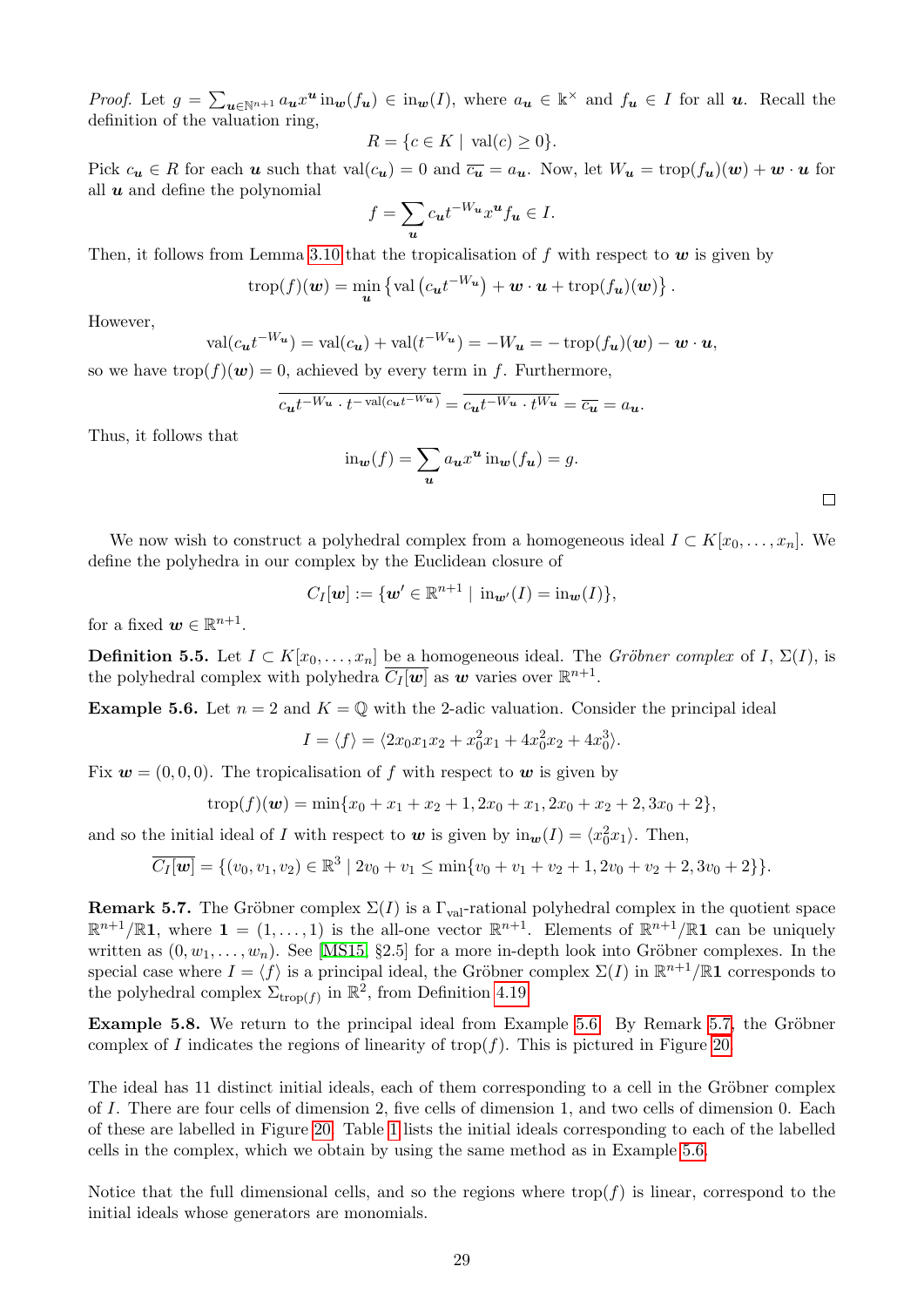

Figure 20: The Gröbner complex of *I* in  $\mathbb{R}^{n+1}/\mathbb{R}$ 1.

| Table 1: The distinct initial ideals of I. |  |  |  |  |
|--------------------------------------------|--|--|--|--|
|--------------------------------------------|--|--|--|--|

| Cell             | Initial Ideal                                                                                                                                                                 | Cell | Initial Ideal                                                                                       |  |  |  |  |
|------------------|-------------------------------------------------------------------------------------------------------------------------------------------------------------------------------|------|-----------------------------------------------------------------------------------------------------|--|--|--|--|
|                  |                                                                                                                                                                               |      |                                                                                                     |  |  |  |  |
| А                | $\langle x_0^2 x_1 \rangle$                                                                                                                                                   | G    | $\langle 2x_0x_1x_2+x_0^2x_1+4x_0^2x_2 \rangle$                                                     |  |  |  |  |
|                  |                                                                                                                                                                               |      |                                                                                                     |  |  |  |  |
| $\boldsymbol{B}$ | $\langle x_0^2x_1+4x_0^3\rangle$                                                                                                                                              |      |                                                                                                     |  |  |  |  |
|                  |                                                                                                                                                                               | Η    | $\langle 2x_0x_1x_2+4x_0^2x_2 \rangle$                                                              |  |  |  |  |
|                  | $\langle 4x_0^3 \rangle$                                                                                                                                                      |      |                                                                                                     |  |  |  |  |
|                  |                                                                                                                                                                               |      | $\langle 2x_0x_1x_2\rangle$                                                                         |  |  |  |  |
|                  |                                                                                                                                                                               |      |                                                                                                     |  |  |  |  |
|                  |                                                                                                                                                                               |      |                                                                                                     |  |  |  |  |
|                  | $\begin{array}{c}\n\mathbf{D} \\ \mathbf{E}\n\end{array}\n\begin{array}{c}\n\langle 4x_0^2x_2 + 4x_0^3 \rangle \\ \langle x_0^2x_1 + 4x_0^2x_2 + 4x_0^3 \rangle\n\end{array}$ |      | K $\begin{cases} \langle 2x_0x_1x_2 + x_0^2x_1 \rangle \\ x_0^2x_1 + 4x_0^2x_2 \rangle \end{cases}$ |  |  |  |  |
|                  |                                                                                                                                                                               |      |                                                                                                     |  |  |  |  |
|                  |                                                                                                                                                                               |      |                                                                                                     |  |  |  |  |
|                  | $\langle 4x_0^2x_2 \rangle$                                                                                                                                                   |      |                                                                                                     |  |  |  |  |
|                  |                                                                                                                                                                               |      |                                                                                                     |  |  |  |  |
|                  |                                                                                                                                                                               |      |                                                                                                     |  |  |  |  |

We now have the tools we need to extend the notion of initial ideals to the Laurent polynomial ring. The initial work over the polynomial ring was necessary since for generic choices of  $w \in \mathbb{R}^n$ , the initial form  $\text{in}_{w}(f)$  is a monomial, and thus a unit in  $\mathbb{k}[x_1^{\pm 1}, \ldots, x_n^{\pm 1}]$ . This means that the initial ideal in $w(I)$  is equal to the whole ring itself. However, as seen in the Fundamental Theorem, tropical geometry is concerned with the cases where  $\text{in}_{w}(I)$  is a proper ideal, so we must do a bit more work to ensure this is the case.

To find the homogenisation of a Laurent ideal  $I \subset K[x_1^{\pm 1}, \ldots, x_n^{\pm 1}]$ , we need to find the projective closure of  $V_t(I)$ . But before that, we need to find the *affine closure* of  $V_t(I)$ . This is given by  $\mathbb{V}_a(I_{\text{aff}})$ , where  $I_{\text{aff}} = I \cap K[x_1,\ldots,x_n]$ , and is proven in **[MS15,** Proposition 2.2.5]. So then the homogenisation of *I* is the homogenisation of  $I_{\text{aff}}$ . Recall from  $\boxed{\text{Cra19}}$ , the homogenisation of a polynomial  $f \in K[x_1, \ldots, x_n]$  is given by

$$
\overline{f} = x_0^m \cdot f\left(\frac{x_1}{x_0}, \dots, \frac{x_n}{x_0}\right) \in K[x_0, x_1, \dots, x_n],
$$

where *m* is the total degree of *f*.

**Definition 5.9.** Let  $I \subset K[x_1^{\pm 1}, \ldots, x_n^{\pm 1}]$  be a Laurent ideal. The *homogenisation* of *I* is given by

$$
\overline{I} = \langle \overline{f} | f \in I_{\text{aff}} \rangle,
$$

which is an ideal in  $K[x_0, x_1, \ldots, x_n]$ .

The following result explains how to construct the initial ideal of a Laurent ideal  $I \subset K[x_1^{\pm 1}, \ldots, x_n^{\pm 1}]$ from the initial ideal of its homogenisation,  $\overline{I}$ .

**Proposition 5.10.** Let  $I \subset K[x^{\pm 1},...,x^{\pm 1}]$  be a Laurent ideal and fix  $w \in \mathbb{R}^n$ . Then  $\text{in}_w(I)$  is *the image of*  $\text{in}_{(0,w)}(\overline{I})$  *in*  $\mathbb{k}[x_1^{\pm 1}, \ldots, x_n^{\pm 1}]$  *obtained by setting*  $x_0 = 1$ *. In particular, every element of* in<sub>w</sub>(*I*) *is of the form*  $x^u g$  where  $g = f(1, x_1, \ldots, x_n)$  *for some*  $f \in in_{(0,w)}(\overline{I})$  *and Laurent monomial xu.*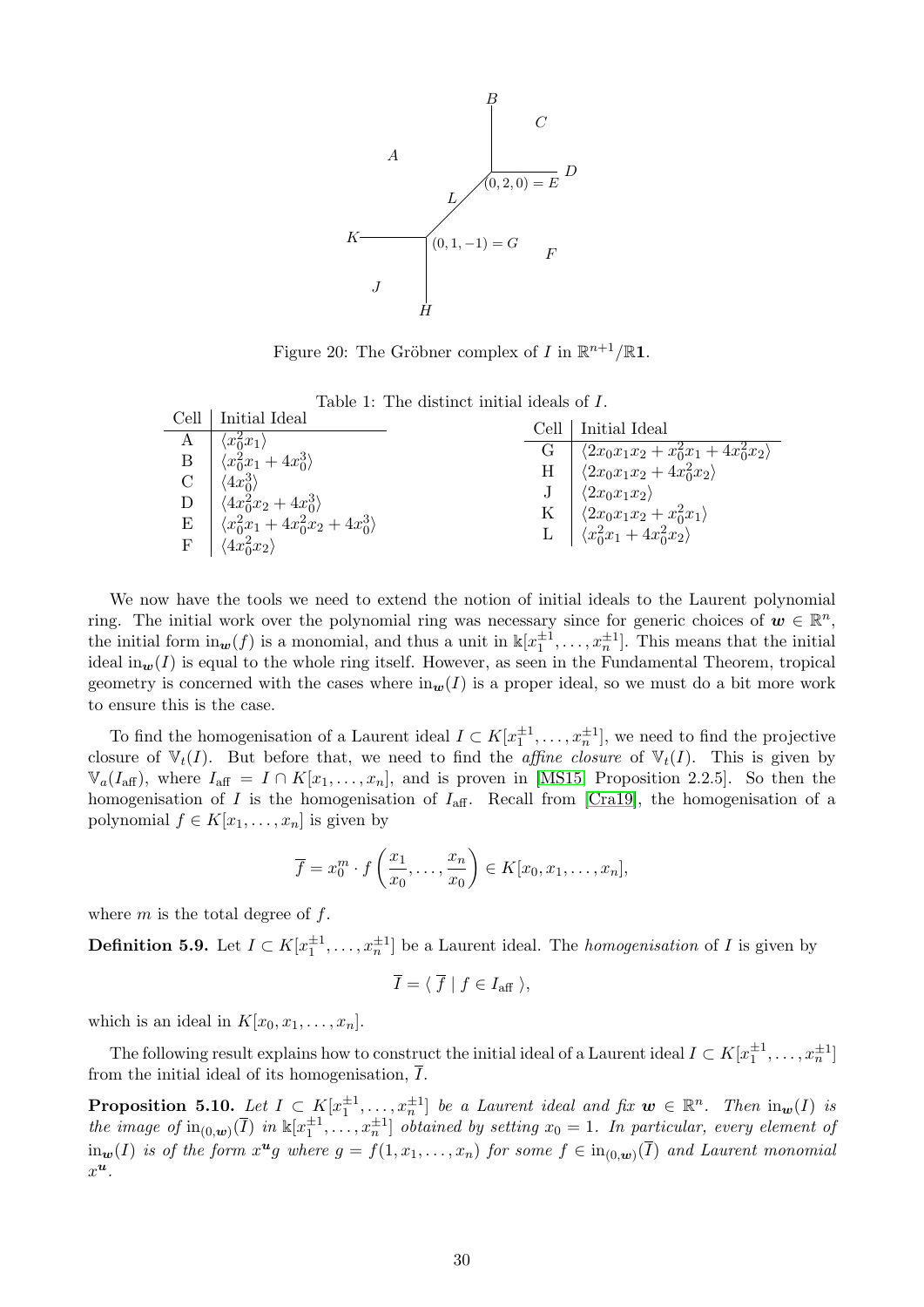*Proof.* Consider a polynomial in  $I_{\text{aff}}$ , say  $f = \sum_{u} c_u x^u$ , and its homogenisation

$$
\overline{f} = \sum_{\mathbf{u}} c_{\mathbf{u}} x^{\mathbf{u}} x_0^{m_{\mathbf{u}}},
$$

where  $m_{\boldsymbol{u}} = \max_{\boldsymbol{v}}\{|v| \mid c_{\boldsymbol{v}} \neq 0\} - |\boldsymbol{u}|$ . Note that  $|\boldsymbol{u}| := \sum_{i=1}^n u_i$  for all  $\boldsymbol{u} \in \mathbb{R}^n$ . Now, define

$$
W := \operatorname{trop}(f)(\boldsymbol{w}) = \min\{\operatorname{val}(c_{\boldsymbol{u}}) + \boldsymbol{w} \cdot \boldsymbol{u}\} = \min\{\operatorname{val}(c_{\boldsymbol{u}}) + (0, \boldsymbol{w}) \cdot (m_{\boldsymbol{u}}, \boldsymbol{u})\} = \operatorname{trop}(\overline{f})((0, \boldsymbol{w})).
$$

So by the definition of initial forms,

$$
\mathrm{in}_{(0,\mathbf{w})}(\overline{f})\Big|_{x_0=1} = \sum_{\mathrm{val}(c_{\mathbf{u}})+\mathbf{w}\cdot\mathbf{u}=W} \frac{\overline{c_{\mathbf{u}}t^{-\mathrm{val}(c_{\mathbf{u}})}}x^{\mathbf{u}}x_0^{m_{\mathbf{u}}}}{\overline{c_{\mathbf{u}}t^{-\mathrm{val}(c_{\mathbf{u}})}}x^{\mathbf{u}}}
$$
\n
$$
= \sum_{\mathrm{val}(c_{\mathbf{u}})+\mathbf{w}\cdot\mathbf{u}=W} \overline{c_{\mathbf{u}}t^{-\mathrm{val}(c_{\mathbf{u}})}}x^{\mathbf{u}}
$$
\n
$$
= \mathrm{in}_{\mathbf{w}}(f).
$$

Choose polynomials  $f_1, \ldots, f_s \in I_{\text{aff}}$  such that  $\text{in}_w(I) = \langle \text{in}_w(f_1), \ldots, \text{in}_w(f_s) \rangle$  (possibly after multiplying by Laurent monomials if necessary). By the above,  $\lim_{w} (f_i) = \lim_{(0,w)} (\overline{f_i})|_{x_0=1}$ , and thus,  $\text{in}_{w}(I) \subseteq \text{in}_{(0,w)}(\overline{I})|_{x_0=1}.$ 

For the opposite inclusion, by Lemma  $\overline{5.3}$  we can choose a homogeneous Gröbner basis for  $\overline{I}$  with respect to  $(0, \mathbf{w})$ , say  $\{g_1, \ldots, g_s\}$ . Each generator is of the form  $g_i = x_0^m \cdot \overline{f_i}$ , where  $f_i(x) := g_i(1, x)$ and  $m \geq 0$ . By the above,  $\text{in}_{(0,w)}(g_i)|_{x_0=1} = \text{in}_{w}(f_i)$  for each  $i \in \{1,\ldots,s\}$ . Every element of an ideal  $J \subset \Bbbk[x_1^{\pm 1}, \ldots, x_n^{\pm 1}]$  is a Laurent monomial multiplied by an element of  $J \cap \Bbbk[x_1, \ldots, x_n]$ . Thus,  $\sin_{(0,w)}(\overline{I})|_{x_0=1} \subseteq \sin_{w}(\overline{I}).$ 

The following result extends Lemma 5.4 to the Laurent polynomial ring.

**Corollary 5.11.** Let  $I \subset K[x_1^{\pm 1}, \ldots, x_n^{\pm 1}]$  be a Laurent ideal and fix  $w \in \mathbb{R}^n$ . If  $g \in \text{in}_w(I)$ , then  $g = \text{in}_{w}(f)$  *for some*  $f \in I$ *.* 

*Proof.* Let  $g \in \text{in}_{w}(I)$ . By Proposition  $\overline{5.10}$ , we can write  $g = x^u \cdot h(1, x_1, \ldots, x_n)$  for some  $h \in$ in<sub>(0,*w*)</sub>( $\overline{I}$ ) and some Laurent monomial  $x^u$ . So by Lemma 5.4, we can write  $h = \text{in}_{(0,w)}(f)$  for some  $f \in \overline{I}$ . Thus,  $x^{\boldsymbol{u}} f \big|_{x_0=1} \in I$  and

$$
\mathrm{in}_{\mathbf{w}}(x^{\mathbf{u}}f|_{x_0=1})=x^{\mathbf{u}}\cdot\mathrm{in}_{\mathbf{w}}(f|_{x_0=1})=x^{\mathbf{u}}\cdot\mathrm{in}_{(0,\mathbf{w})}(f)|_{x_0=1}=x^{\mathbf{u}}\cdot h(1,x_1,\ldots,x_n)=g,
$$

 $\Box$ 

as required.

To close out this subsection, we explore the tropicalisation of a monomial map  $\phi : T^n \longrightarrow T^m$ . This is a polynomial map where the polynomial functions correspond to monomials in  $K[x_1^{\pm 1}, \ldots, x_n^{\pm 1}]$ . So, where  $\phi^* : K[x_1^{\pm 1}, \ldots, x_m^{\pm 1}] \longrightarrow K[z_1^{\pm 1}, \ldots, z_n^{\pm 1}]$  is the pullback map, we have

$$
\phi^*(x_i) = z^{\mathbf{a}_i},
$$

for all  $i \in \{1, \ldots, m\}$  and where  $a_i \in \mathbb{Z}^n$ . Note that in the last part of this subsection, the vectors we write are column vectors.

 $\mathbf{Definition 5.12.}$  Let  $\phi: T^n \longrightarrow T^m$  be a monomial map and  $\phi^*: K[x_1^{\pm 1}, \ldots, x_m^{\pm 1}] \longrightarrow K[z_1^{\pm 1}, \ldots, z_n^{\pm 1}]$ be the pullback as defined above. The *tropicalisation* of  $\phi$  is given by the linear map

$$
\operatorname{trop}(\phi): \mathbb{Z}^n \longrightarrow \mathbb{Z}^m; \quad \mathbf{w} \longmapsto A^T \mathbf{w},
$$

where *A* is an  $n \times m$ -matrix with *i*th column given by  $a_i$ .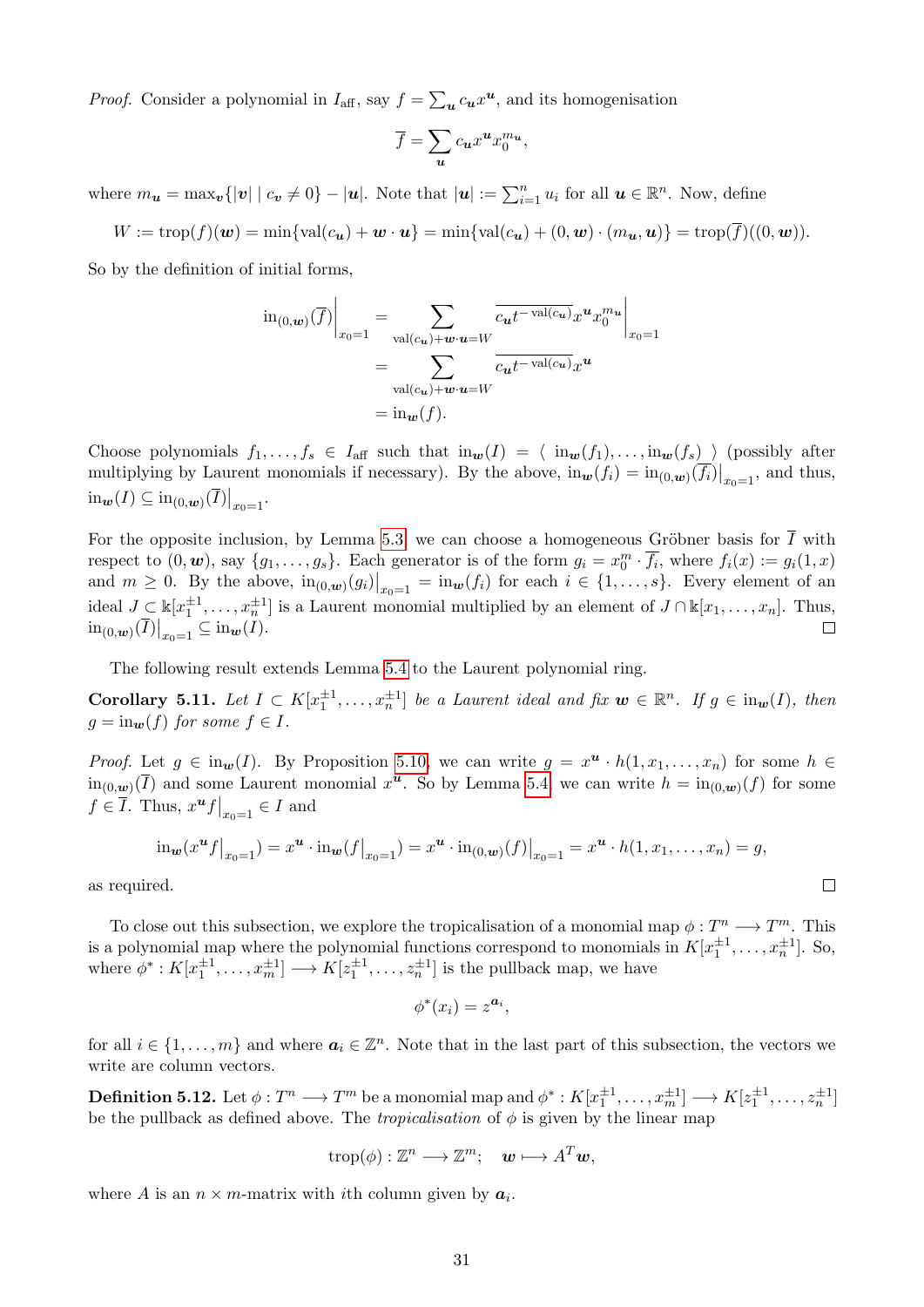**Remarks 5.13.** (1) If  $I \subset K[z_1^{\pm 1}, \ldots, z_n^{\pm 1}]$  is a Laurent ideal with algebraic set  $X = V_t(I)$  in  $T^n$ , then the Zariski closure of the image  $\phi(X)$  in  $T^m$  is equal to the algebraic set  $\mathbb{V}_t(\phi^{*^{-1}}(I)).$ 

(2) The image of the restriction of trop( $\phi$ ) to  $\Gamma_{\text{val}}^n$  is contained in  $\Gamma_{\text{val}}^m$ . Indeed, let  $\mathbf{w} \in \Gamma_{\text{val}}^n$  and so there exists some  $y \in T^n$  such that  $val(y) = w$ . Then,

$$
\begin{aligned} \operatorname{trop}(\phi)(\boldsymbol{w}) &= \operatorname{trop}(\phi)(\operatorname{val}(\boldsymbol{y})) \\ &= A^T \operatorname{val}(\boldsymbol{y}) \\ &= (\boldsymbol{a}_1 \cdot \operatorname{val}(\boldsymbol{y}), \ldots, \boldsymbol{a}_m \cdot \operatorname{val}(\boldsymbol{y})) \\ &= (\operatorname{val}(\boldsymbol{y}^{\boldsymbol{a}_1}), \ldots, \operatorname{val}(\boldsymbol{y}^{\boldsymbol{a}_m})) \\ &= \operatorname{val}(\phi(\boldsymbol{y})). \end{aligned}
$$

**Example 5.14.** Let  $K = \mathbb{C}\{\{t\}\}\$  with natural valuation and let  $\phi: T^3 \longrightarrow T^3$  be the monomial map defined by

 $\phi: (t_1, t_2, t_3)^T \longmapsto (t_2t_3, t_1t_3, t_1t_2)^T.$ We define the pullback  $\phi^*: K[x_1^{\pm 1}, x_2^{\pm 1}, x_3^{\pm 1}] \longrightarrow K[z_1^{\pm 1}, z_2^{\pm 1}, z_3^{\pm 1}]$  by

$$
\phi^*(x_1) = z_2 z_3 = z^{(0,1,1)^T}, \quad \phi^*(x_2) = z_1 z_3 = z^{(1,0,1)^T}, \quad \phi^*(x_3) = z_1 z_2 = z^{(1,1,0)^T}.
$$

So trop $(\phi)$  is given by the symmetric matrix

$$
A = \begin{pmatrix} 0 & 1 & 1 \\ 1 & 0 & 1 \\ 1 & 1 & 0 \end{pmatrix}.
$$

Now consider  $y = (t, t^2, t^3)^T$ . Then  $val(y) = (1, 2, 3)^T$ . Also,  $\phi(y) = (t^5, t^4, t^3)^T$  and so  $val(\phi(y)) =$  $(5, 4, 3)^T$ . Now,

$$
A \operatorname{val}(\mathbf{y}) = \begin{pmatrix} 0 & 1 & 1 \\ 1 & 0 & 1 \\ 1 & 1 & 0 \end{pmatrix} \begin{pmatrix} 1 \\ 2 \\ 3 \end{pmatrix} = \begin{pmatrix} 5 \\ 4 \\ 3 \end{pmatrix}
$$

Thus, we've verified that  $\text{trop}(\phi) \text{val}(\mathbf{y}) = \text{val}(\phi(\mathbf{y})).$ 

The next result is important in the proof of the Fundamental Theorem.

 $\textbf{Lemma 5.15.} \ \textit{Let} \ \phi \ : \ T^n \ \longrightarrow \ T^m \ \textit{be} \ \textit{a monomial map with pullback} \ \phi^* \ : \ K[x_1^{\pm 1}, \ldots, x_m^{\pm 1}] \ \longrightarrow$  $K[z_1^{\pm 1}, \ldots, z_n^{\pm 1}]$ , as previously defined. Let  $I \subseteq K[z_1^{\pm 1}, \ldots, z_n^{\pm 1}]$  be a Laurent ideal and define  $I' :=$  $\phi^{*^{-1}}(I)$ *. Then,* 

 $\phi^*(\text{in}_{\text{trop}(\phi)(\boldsymbol{w})}(I')) \subseteq \text{in}_{\boldsymbol{w}}(I),$ 

*for all*  $\mathbf{w} \in \mathbb{R}^n$ *. In particular, if*  $\text{in}_{\mathbf{w}}(I) \neq \langle 1 \rangle$ *, then*  $\text{in}_{\text{trop}(\phi)(\mathbf{w})}(I') \neq \langle 1 \rangle$ *.* 

*Proof.* Let *A* be the  $n \times m$ -matrix with *i*th column given by  $a_i$ . Then, for all  $u = (u_1, \ldots, u_m) \in \mathbb{Z}^n$ , we have

$$
\phi^*(x^{\mathbf{u}}) = \phi^*(x_1^{u_1} \dots x_m^{u_m})
$$
  
=  $z^{\mathbf{a}_1 u_1} \dots z^{\mathbf{a}_m u_m}$   
=  $z^{Au}$ ,

where we've used the fact that the pullback is a ring homomorphism. Now let  $f = \sum c_u x^u \in I'$ , so  $\phi^*(f) = \sum c_{\mathbf{u}} z^{A\mathbf{u}} \in I$ . We see that

$$
W := \text{trop}(f)(A^T \mathbf{w}) = \min_{\mathbf{u} \mid c_{\mathbf{u}} \neq 0} \{\text{val}(c_{\mathbf{u}}) + A^T \mathbf{w} \cdot \mathbf{u}\}
$$

$$
= \min_{\mathbf{u} \mid c_{\mathbf{u}} \neq 0} \{\text{val}(c_{\mathbf{u}}) + \mathbf{w} \cdot A \mathbf{u}\}
$$

$$
= \text{trop}(\phi^*(f))(\mathbf{w}).
$$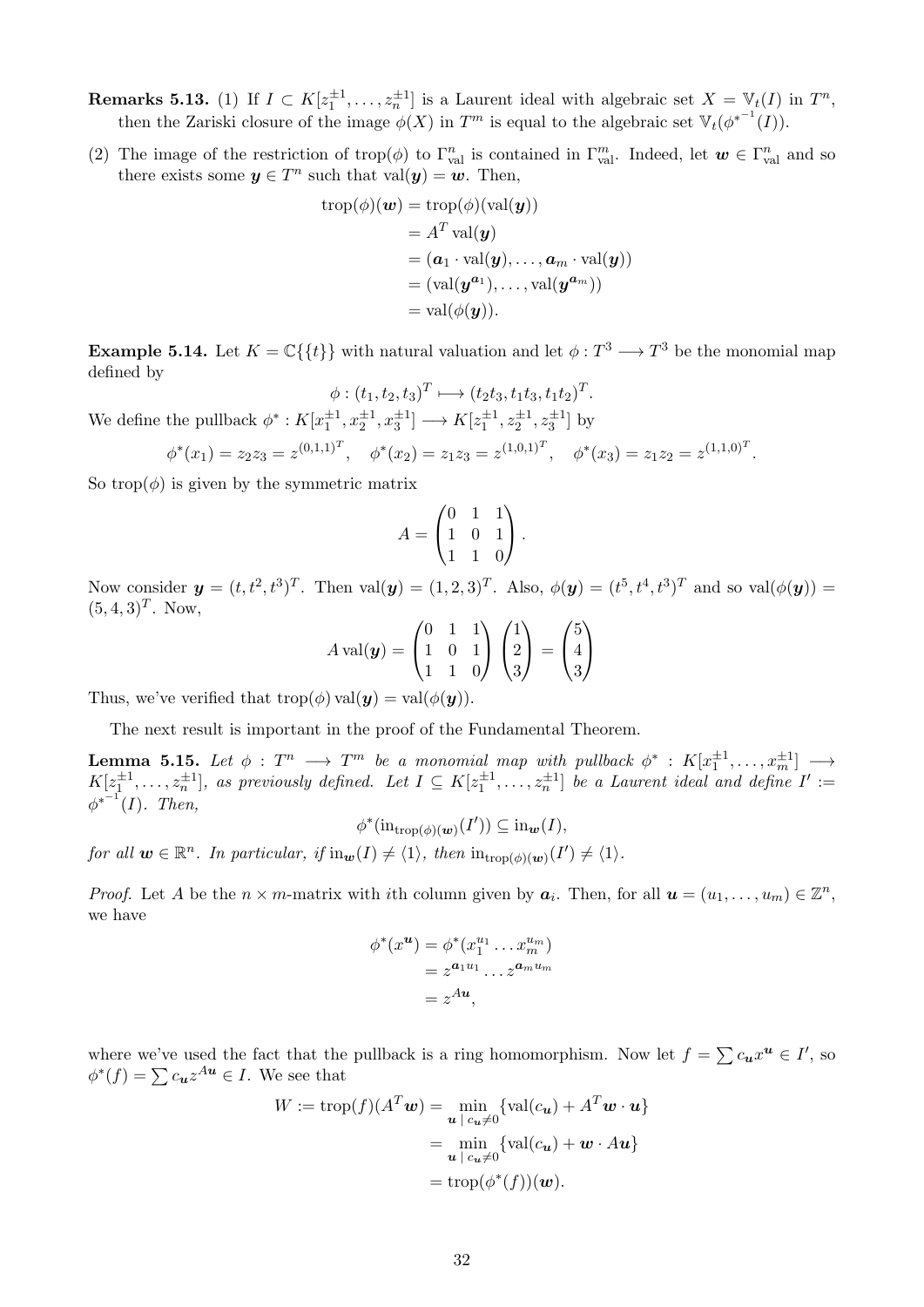So,

$$
\phi^*(\mathrm{in}_{\mathrm{trop}(\phi(\mathbf{w}))}(f)) = \phi^* \left( \sum_{\substack{\mathrm{val}(c_{\mathbf{u}}) + \mathbf{w} \cdot A\mathbf{u} = W}} \overline{t^{-\mathrm{val}(c_{\mathbf{u}})} c_{\mathbf{u}}} x^{\mathbf{u}} \right)
$$

$$
= \sum_{\substack{\mathrm{val}(c_{\mathbf{u}}) + \mathbf{w} \cdot A\mathbf{u} = W}} \overline{t^{-\mathrm{val}(c_{\mathbf{u}})} c_{\mathbf{u}}} z^{A\mathbf{u}}
$$

$$
= \mathrm{in}_{\mathbf{w}} (\phi^*(f)).
$$

So we must have  $\phi^*(\text{in}_{\text{trop}(\phi)(w)}(I') \subseteq \text{in}_w(I)$ . Furthermore, if  $\text{in}_{\text{trop}(\phi)(w)}(I') = \langle 1 \rangle$ , then  $\text{in}_w(I)$ contains  $\phi^*(1) = 1$ , and thus  $\text{in}_{w}(I) = \langle 1 \rangle$ .

 $\Box$ 

**Example 5.16.** We return to the monomial map defined in Example  $\overline{5.14}$ . Consider the ideal

$$
I = \langle z_1 + z_2 \rangle.
$$

Then, since  $\phi^*(x_1 + x_2) = x_3(x_1 + x_2)$ , we have  $I' = {\phi^*}^{-1}(I) = \langle x_1 + x_2 \rangle$ . Let  $\mathbf{w} = (1, 0, 0)^T$ . Then the tropicalisation of the monomial map applied to  $w$  is given by

$$
trop(\phi)(\mathbf{w}) = \begin{pmatrix} 0 & 1 & 1 \\ 1 & 0 & 1 \\ 1 & 1 & 0 \end{pmatrix} \begin{pmatrix} 1 \\ 0 \\ 0 \end{pmatrix} = \begin{pmatrix} 0 \\ 1 \\ 1 \end{pmatrix}.
$$

So the initial ideal of *I'* with respect to  $\text{trop}(\phi)(\boldsymbol{w})$  is given by  $\text{in}_{\text{trop}(\phi)(\boldsymbol{w})}(I') = \text{in}_{(0,1,1)}T(I') = \langle x_1 \rangle$ . Applying the pullback, we get

$$
\phi^*(\mathrm{in}_{\mathrm{trop}(\phi)(\boldsymbol{w})}(I')) = \phi^*(\langle x_1 \rangle) = \langle z_2 z_3 \rangle.
$$

The initial form of the generator of *I* with respect to *w* is given by  $in_w(z_1 + z_2) = z_2$ , which implies  $in_{w}(I) = \langle z_{2} \rangle$ . We note that  $\langle z_{2}z_{3} \rangle$  is contained in  $\langle z_{2} \rangle$ , and so we've verified Lemma 5.15 in this case.

#### 5.2 The Fundamental Theorem

In this subsection, we state and prove the Fundamental Theorem of Tropical Geometry. To do this, we first have to define what we mean by a *tropical algebraic set*.

**Definition 5.17 (Tropical Algebraic Set).** Let  $I \subset K[x_1^{\pm 1},...,x_n^{\pm 1}]$  be a Laurent ideal and  $X = V_t(I)$  be its algebraic set in the algebraic torus  $T^n$ . The *tropicalisation* of *X*, trop(*X*), is the intersection of all tropical hypersurfaces defined by elements in *I*, so

$$
trop(X) = \bigcap_{f \in I} \mathbb{V}_{trop}(trop(f)) \subseteq \mathbb{R}^n.
$$

We call trop(*X*) a *tropical algebraic set*.

Example 5.18. Tropicalisations of algebraic sets and intersections don't commute. For example, let  $K = \mathbb{O}$  with the 2-adic valuation, and consider the ideal

$$
I = \langle 2x + y + 1, 6x - y \rangle.
$$

Then  $X := \mathbb{V}_t(I) = \left\{ \left( -\frac{1}{8}, -\frac{3}{4} \right) \right\}$  and thus trop $(X) = \{ (-3, -2) \}$ . However, when looking at the intersection of the tropical hypersurfaces of the generators, we see

$$
\mathbb{V}_{\text{trop}}(\text{trop}(2x + y + 1)) \cap \mathbb{V}_{\text{trop}}(\text{trop}(6x - y)) = \{ (x, y) \in \mathbb{R}^2 \mid y = x + 1 \le 0 \},\
$$

which is shown in Figure  $\boxed{21}$ . So the intersection of the tropical hypersurfaces of the generators does not equal the tropicalisation of the algebraic set.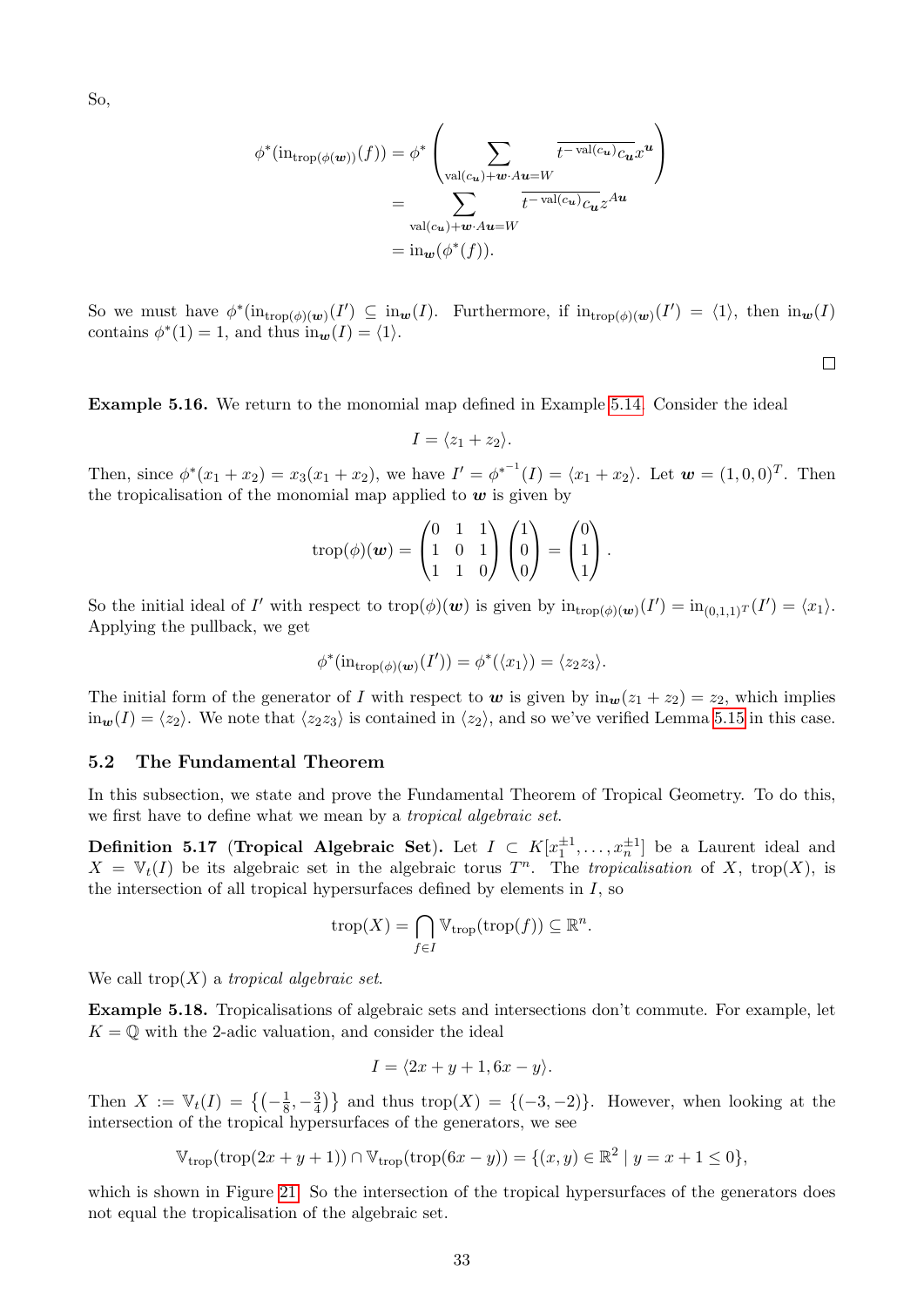

Figure 21: The intersection of two tropical hypersurfaces.

We now state and prove the Fundamental Theorem of Tropical Geometry. This theorem allows us to link tropical algebraic sets to classical algebraic sets, and view them from a polyhedral perspective.

Theorem 5.19 (The Fundamental Theorem of Tropical Geometry). *Let* (*K,* val) *be an algebraically closed valued field, let*  $I \subset K[x_1^{\pm 1},...,x_n^{\pm 1}]$  *be a Laurent ideal and*  $X = V_t(I)$  *be its algebraic set in the algebraic torus*  $T^n$ *. Then the following three sets are equal:* 

- *(1) the tropical algebraic set* trop $(X)$  *in*  $\mathbb{R}^n$ *;*
- (2) the set  $\{w \in \mathbb{R}^n \mid \text{in}_w(I) \neq \langle 1 \rangle\};$
- (3) the closure of val $(X) = \{(\text{val}(y_1), \ldots, \text{val}(y_n)) \mid (y_1, \ldots, y_n) \in X\}$  in the Euclidean topology on  $\mathbb{R}^n$ .

*Proof.* We denote the set from (1) in the statement of the Fundamental Theorem as set (1), and similarly for (2) and (3). We prove the Fundamental Theorem by showing that set (1) contains set  $(3)$ , set  $(2)$  contains set  $(1)$  and set  $(3)$  contains set  $(2)$ .

To show set (1) contains set (3), first note that since  $\mathbb{V}_{\text{trop}}(\text{trop}(f))$  is closed in the Euclidean topology on  $\mathbb{R}^n$  for each  $f \in I$ , and that the intersection of any collection of closed sets is closed, we have that  $\text{trop}(X)$  is closed. So we only need to consider points of the form  $\text{val}(y) = (\text{val}(y_1), \ldots, \text{val}(y_n))$  in set (3) for some  $y \in X$ . If  $y \in X$ , then  $y \in V_t(f)$  for all  $f \in I$ . By Theorem 3.11,  $val(y) \in V_{\text{trop}}(\text{trop}(f))$ for all  $f \in I$ . So,

$$
\mathrm{val}(\boldsymbol{y}) \in \bigcap_{f \in I} \mathbb{V}_{\mathrm{trop}}(\mathrm{trop}(f)) = \mathrm{trop}(X).
$$

Thus, we have  $(3) \subseteq (1)$ .

To show set (2) contains set (1), let  $w \in \text{trop}(X)$ . For any  $f = \sum_{u} c_u x^u \in I$ , the minimum in  $trop(f)(w)$  is achieved at least twice. So  $in_w(f)$  is not a monomial for all  $f \in I$ . Suppose, for contradiction, that  $1 \in \text{in}_{w}(I)$ . By Corollary 5.11, there exists some  $g \in I$  such that  $\text{in}_{w}(g) = 1$ . But this contradicts in<sub>w</sub>(*g*) not being a monomial. So we must have that  $1 \notin \text{in}_w(I)$ , which means  $in_w(I) \neq \langle 1 \rangle$ . Thus, *w* lies in set (2) and so (1)  $\subset$  (2).

To show set (3) contains set (2), we first show that we can reduce to the case where *I* is prime. Fix  $w \in \mathbb{R}^n$ . Since  $I \subseteq \sqrt{I}$ , it follows that  $\text{in}_w(I) \subseteq \text{in}_w(\sqrt{I})$ , and in particular  $\text{in}_w(I) = \langle 1 \rangle$ implies  $\lim_{w}(\sqrt{I}) = \langle 1 \rangle$ . If  $\lim_{w}(\sqrt{I}) = \langle 1 \rangle$ , then by Corollary 5.11 there exists some  $f \in \sqrt{I}$  such that  $\lim_{w} (f) = 1$ . By the definition of a radical ideal, there exists some  $m \in \mathbb{N}$  such that  $f^{m} \in I$ . But by Lemma<sup>3.8</sup>

$$
\operatorname{in}_{\mathbf{w}}(f^m) = \operatorname{in}_{\mathbf{w}}(f)^m = 1^m = 1,
$$

so  $\text{in}_{\mathbf{w}}(I) = \langle 1 \rangle$ . So,  $\text{in}_{\mathbf{w}}(I) = \langle 1 \rangle$  if and only if  $\text{in}_{\mathbf{w}}(\sqrt{I}) = \langle 1 \rangle$ , which means we can reduce to the case where *I* is radical. By Remark  $\overline{3.2}$  (2), we can use the affine  $\mathbb{V} - \mathbb{I}$  correspondence to write *I* as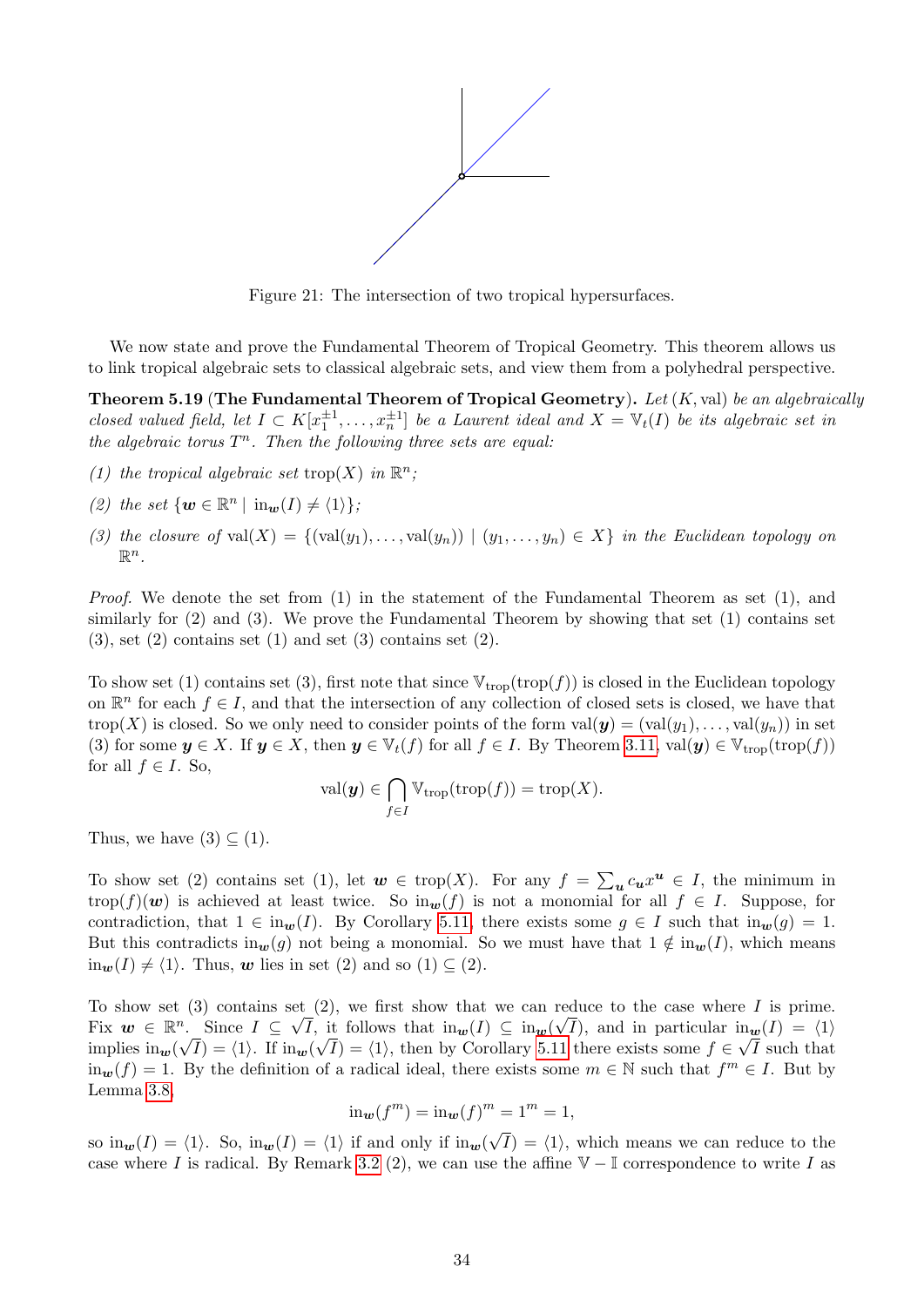the finite intersection of prime ideals,

$$
I = \bigcap_{i=1}^{s} P_i,
$$

where each  $\mathbb{V}_t(P_i)$  is an irreducible component of  $X = \mathbb{V}_t(I)$ . We now claim that if  $\text{in}_w(I) \neq \langle 1 \rangle$ , then there exists some  $j \in \{1, \ldots, s\}$  such that  $\text{in}_{w}(P_{j}) \neq \langle 1 \rangle$ . Indeed, suppose for contradiction that there is no such  $j \in \{1, \ldots, s\}$ . By Corollary 5.11 there exists some  $f_i \in P_i$  such that  $\text{in}_w(f_i) = 1$ for all  $i \in \{1, \ldots, s\}$ . Then, defining the polynomial  $f = \prod_{i=1}^{s} f_i \in I$ , Lemma 3.8 implies  $\text{in}_{w}(f) =$  $\Pi_{i=1}^s$  in<sub>*w*</sub>(*f<sub>i</sub>*) = 1, which means in<sub>*w*</sub>(*I*) =  $\langle 1 \rangle$ . This is the required contradiction.

So we have shown that if  $w \in \mathbb{R}^n$  lies in set (2) for *X*, then it must lie in set (2) for some irreducible component  $\mathbb{V}_t(P_i)$  of X. This means it suffices to show that  $w = \text{val}(y)$  for some  $y \in \mathbb{V}_t(P_i)$  in order to prove (2)  $\subseteq$  (3). Similar to the proof of Kapranov's Theorem, we prove this in a separate proposition proposition.

**Proposition 5.20.** Let  $X = V_t(I)$  be a variety of  $T^n$ , with  $I \subset K[x_1^{\pm 1}, \ldots, x_n^{\pm 1}]$  a prime ideal. Fix  $w \in \Gamma_{\text{val}}^n$  *with*  $\text{in}_{\underline{w}}(I) \neq \langle 1 \rangle$  *and let*  $\alpha \in \mathbb{V}_t(\text{in}_{\underline{w}}(I)) \subset (\mathbb{k}^\times)^n$ *. Then there exists some*  $y \in X$  *such that*  $\operatorname{val}(\boldsymbol{y}) = \boldsymbol{w}$  *and*  $\overline{t^{-w}\boldsymbol{y}} = \boldsymbol{\alpha}$ *.* 

*Proof.* Let  $d = \dim(X)$ . The case  $n = 1$  follows from the base case of Proposition 3.14 and the case where  $d = n - 1$  corresponds to when X is a hypersurface, which is Proposition  $\boxed{3.14}$ . So we assume  $0 \leq d \leq n-2$ , and use induction on *n*.

As shown by Maclagan and Sturmfels in [MS15, Proposition 3.2.11], it is possible to choose a monomial projection  $\phi: T^n \longrightarrow T^{n-1}$  such that  $\phi(X)$  is closed, and that we can uniquely recover w from its image under trop( $\phi$ ). Now, consider the ideal  $I' = \phi^{*^{-1}}(I) = I \cap K[x_1^{\pm 1}, \ldots, x_{n-1}^{\pm 1}]$  and its corresponding variety  $X' = \mathbb{V}_t(I')$ . Since we assumed  $\phi(X)$  is closed, this means that  $X' = \mathbb{V}_t(\phi^{*^{-1}}(I)) = \phi(X)$ , by Remark  $[5.13]$  (1). Also, since  $\text{in}_{w}(I) \neq \langle 1 \rangle$ , Lemma  $[5.15]$  implies that  $\text{in}_{\text{trop}(\phi)(w)}(I') \neq \langle 1 \rangle$ . So we can use the inductive hypothesis to obtain some  $y' = (y_1, \ldots, y_{n-1}) \in X'$  such that val $(y_i) = w_i$  and  $t^{-w_i}y_i = \alpha_i$  for all  $i \in \{1, \ldots, n-1\}$ .

Now we wish to find a point  $y_n \in K^\times$  such that the desired properties hold. We show that this is possible. Indeed, define the ideal  $J = \langle f(y_1, \ldots, y_{n-1}, x_n) | f \in I \rangle$  which is an ideal in  $K[x_n^{\pm 1}]$ . But  $K[x_n^{\pm 1}]$  is a principal ideal domain so there exists a polynomial  $f \in I$  such that  $J = \langle f(y_1, \ldots, y_{n-1}, x_n) \rangle$ . We can write *f* in such a way to ensure that  $J \neq \langle 1 \rangle$  and so  $V_t(J)$ is nonempty (see  $\boxed{\text{MS15}}$  Proposition 3.2.7). So if we can find a point in  $y_n \in K^\times$  such that  $f(y_1, \ldots, y_n) = 0$ , then we will have shown that  $(y_1, \ldots, y_n) \in X$  such that the desired properties hold.

By  $MS15$ , Proposition 3.2.7, we can write f as a polynomial in  $x<sub>n</sub>$  with monomial coefficients,  $f = \sum_i c_i x^{\mathbf{u}_i} x_n^i$ , where  $\mathbf{u}_i \in \mathbb{Z}^n$  for each  $i \in \{1, \ldots, n\}$ . Let

$$
g = f(y_1, \dots, y_{n-1}, x_n) = \sum_i c_{\boldsymbol{u}} y^{\boldsymbol{u}} x_n^i.
$$

Then it follows from the proof of Proposition  $3.14$  that in $w(f)(\alpha_1,\ldots,\alpha_{n-1},x_n) = \text{in}_{w_n}(g)(x_n)$  and so  $\lim_{w_n} (g)(\alpha_n) = 0$ , since  $\alpha \in \mathbb{V}_t(\text{in}_w(I))$ . The element  $\alpha_n$  is a unit, which means that  $\lim_{w_n} (g)$  is not a monomial. So by Proposition 3.14, there exists some  $y_n \in K^\times$  such that  $g(y_n) = 0$ , val $(y_n) = w_n$  and  $\overline{t^{w_n}y_n} = \alpha_n$ . Thus, it follows from the fact that we can uniquely recover *w* from trop( $\phi$ ) that there exists some  $y = (y_1, \ldots, y_n) \in X$  such that val $(y) = w$  and  $\overline{t^{-w}y} = \alpha$ , as required.

Therefore, set (3) contains set (2), and the proof of the Fundamental Theorem is complete.  $\Box$ 

The polyhedral perspective of tropical algebraic sets comes from set (2) in the Fundamental Theorem. This set is the support of a polyhedral complex contained in the Gröbner complex  $\Sigma(\overline{I})$ .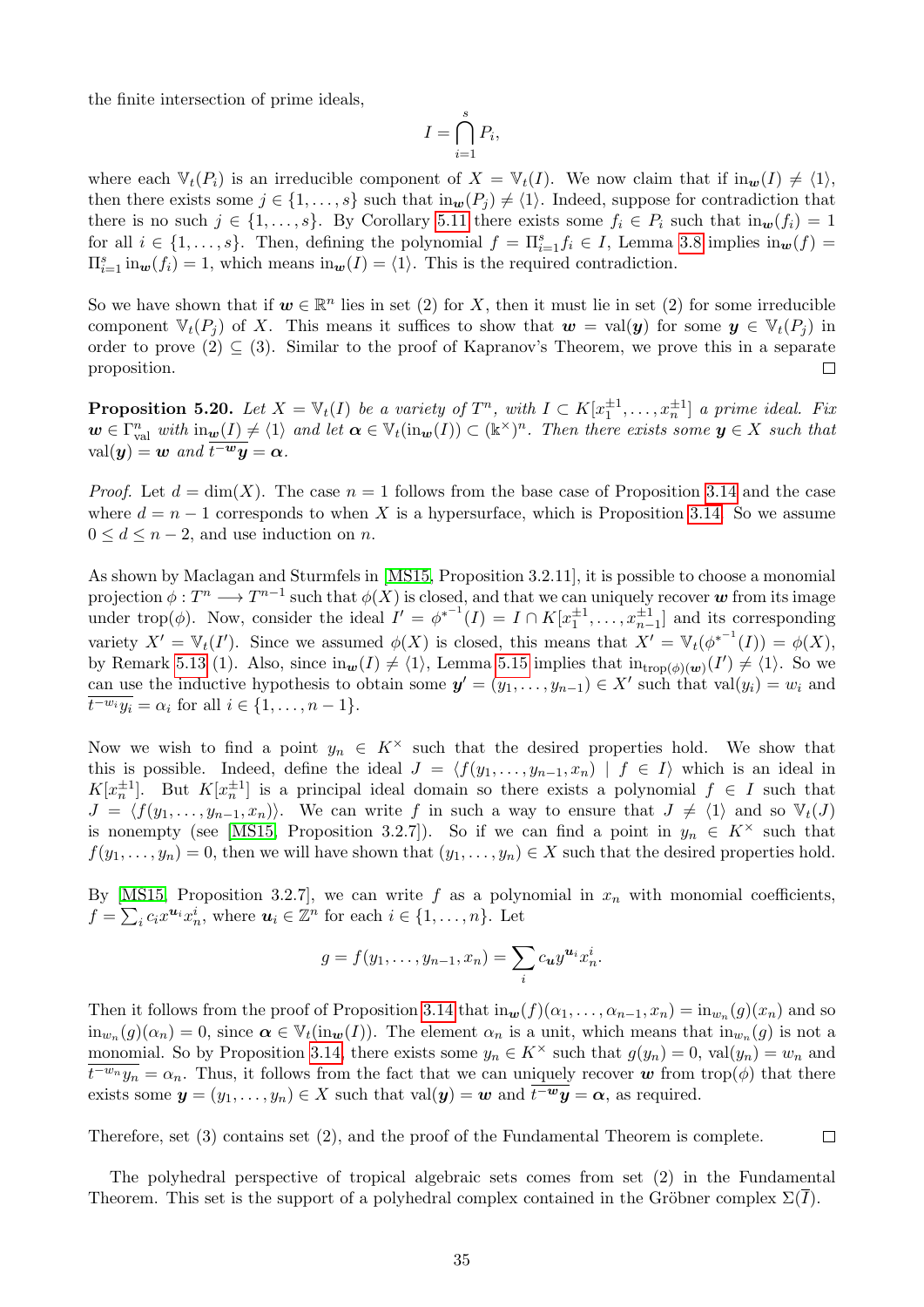**Proposition 5.21.** Let  $I \subset K[x_1^{\pm 1}, \ldots, x_n^{\pm 1}]$  be a Laurent ideal, and let  $X = V(I)$  be its algebraic set. *Then the set*  $\{w \in \mathbb{R}^n \mid \text{in}_w(I) \neq \{1\}\}\$ is the support of a polyhedral complex contained in the Gröbner *complex*  $\Sigma(\overline{I})$ *. Furthermore,* trop(*X*) *is the support of a*  $\Gamma$ <sub>val</sub>-rational polyhedral complex.

*Proof.* By Remark  $\overline{5.7}$ ,  $\Sigma(\overline{I})$  is a  $\Gamma_{val}$ -rational polyhedral complex. By Proposition 5.10, we have  $1 \in \mathrm{in}_{w}(I)$  if and only if  $1 \in \mathrm{in}_{(0,w)}(\overline{I})|_{x_0=1}$ . This occurs if and only if a monomial in  $x_1, \ldots, x_n$  is contained in  $\text{in}_{(0,\mathbf{w})}(\overline{I})|_{x_0=1}$ , which in turn occurs if and only if a polynomial in  $x_0$  multiplied by a monomial in  $x_1, \ldots, x_n$  is contained in  $\text{in}_{(0,w)}(\overline{I})$ . Since  $\text{in}_{(0,w)}(\overline{I})$  is homogeneous by Lemma 5.3, this occurs if and only if a monomial in  $x_0, x_1, \ldots, x_n$  is contained in  $\text{in}_{(0,w)}(\overline{I})$ . So we have

 $\{w \in \mathbb{R}^n \mid \text{in}_w(I) \neq \langle 1 \rangle\} = \{w \in \mathbb{R}^n \mid \text{in}_{(0,w)}(\overline{I}) \text{ does not contain a monomial } \}.$ 

This is a union of all cells in the Gröbner complex  $\Sigma(\overline{I})$  which aren't of full dimension and thus form a skeleton of  $\Sigma(\overline{I})$ . Therefore,  $\{w \in \mathbb{R}^n \mid \text{in}_w(I) \neq \{1\}\}\$ is the support of a polyhedral complex contained in  $\Sigma(\overline{I})$ . By Remark 5.7 and the Fundamental Theorem, Theorem 5.19 it follows that trop(*X*) is the support of a  $\Gamma_{\text{val}}$ -rational polyhedral complex.

 $\Box$